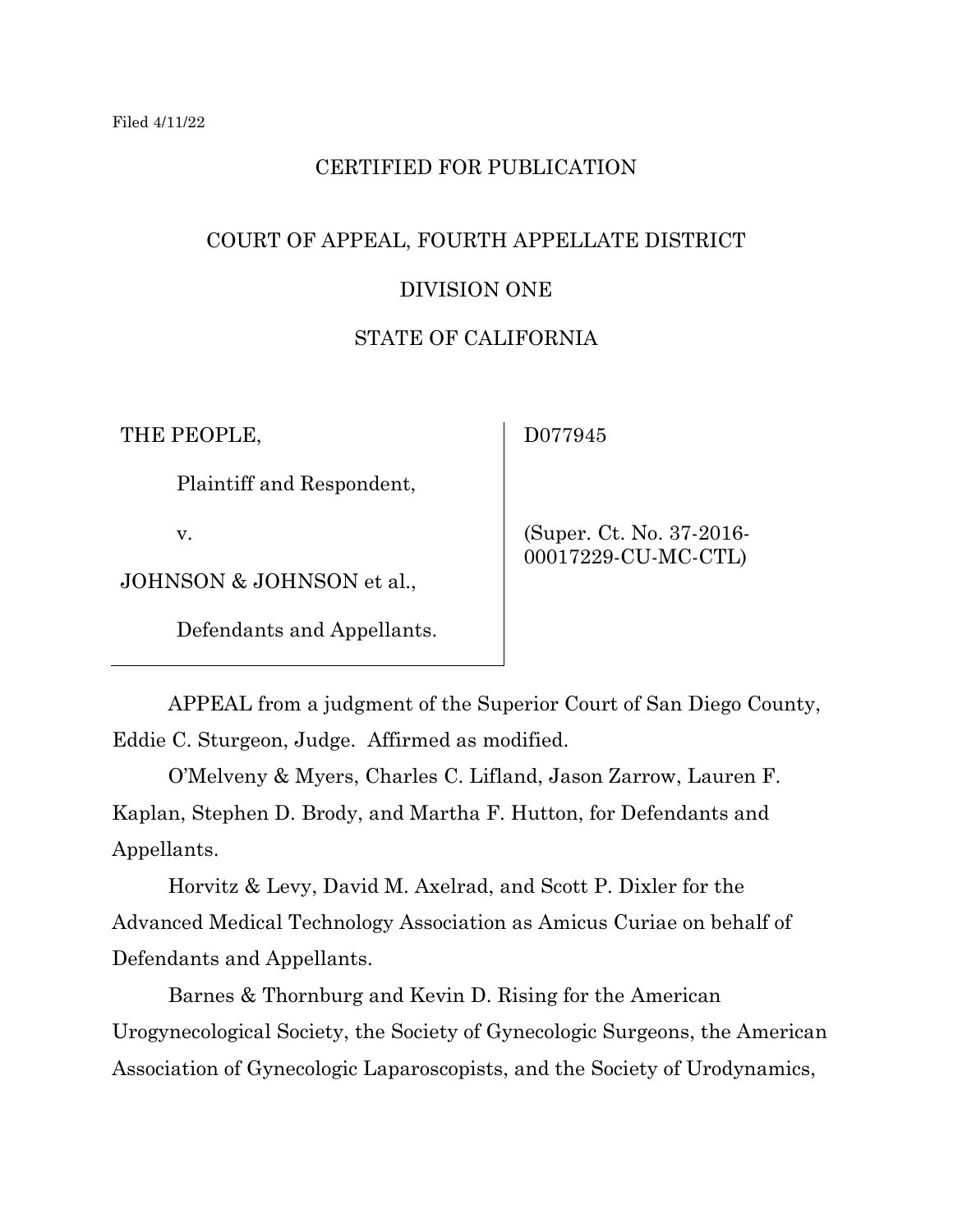Female Pelvic Medicine and Urogenital Reconstruction as Amicus Curiae on behalf of Defendants and Appellants.

California Appellate Law Group, Ben Feuer, and Julia Partridge for the U.S. Chamber of Commerce and American Tort Reform Association as Amicus Curiae on behalf of Defendants and Appellants.

Tucker Ellis, Mollie F. Benedict, and Peter L. Choate for the Washington Legal Foundation as Amicus Curiae on behalf of Defendants and Appellants.

Rob Bonta, Attorney General, Nicklas Akers, Assistant Attorney General, Jon Worm, Adelina Acuña, Tina Charoenpong, Monica J. Zi, Gabriel Shaeffer, and Daniel Osborn, Deputy Attorneys General, for Plaintiff and Respondent.

## I

## INTRODUCTION

Johnson & Johnson, Ethicon, Inc., and Ethicon US, LLC (collectively, Ethicon) appeal an adverse judgment following a bench trial. The trial court levied nearly \$344 million in civil penalties against Ethicon for willfully circulating misleading medical device instructions and marketing communications that misstated, minimized, and/or omitted the health risks of Ethicon's surgically-implantable transvaginal pelvic mesh products. The court found Ethicon committed 153,351 violations of the Unfair Competition Law (UCL) (Bus. & Prof. Code,  $\frac{1}{5}$  $\frac{1}{5}$  $\frac{1}{5}$  17200 et seq.) and 121,844 violations of the False Advertising Law (FAL) (§ 17500 et seq.), and it imposed a \$1,250 civil penalty for each violation.

<span id="page-1-0"></span><sup>&</sup>lt;sup>1</sup> Further undesignated statutory references are to the Business and Professions Code.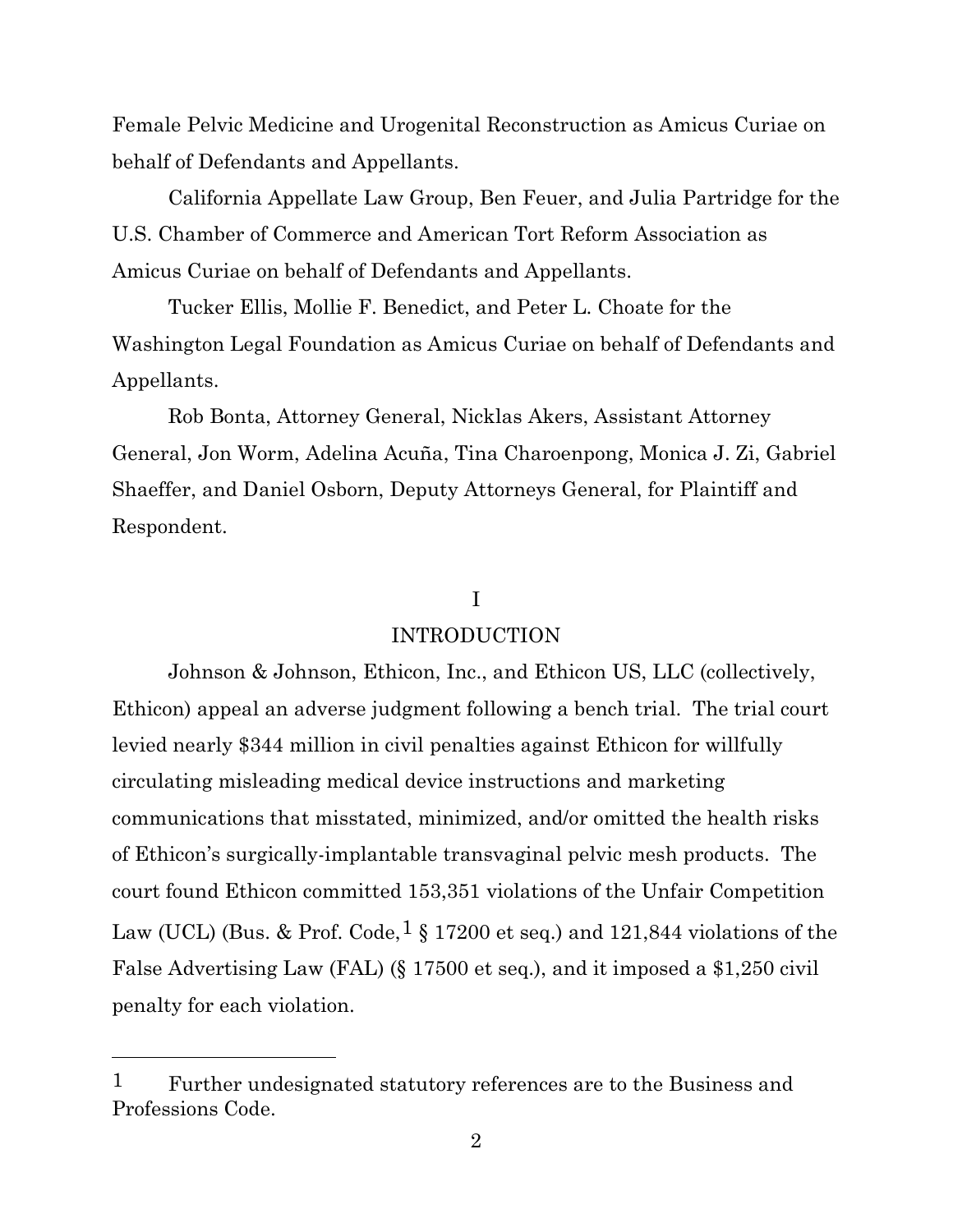Ethicon contends the judgment must be reversed because: (1) the trial court applied the wrong legal standards when determining that Ethicon violated the UCL and FAL; (2) substantial evidence did not support the court's findings that Ethicon's medical device instructions and marketing communications were likely to deceive doctors and patients; (3) the safe harbor doctrine precluded findings of liability; (4) the civil penalties violated Ethicon's rights under the free speech clauses of the state and federal constitutions; (5) the court abused its discretion by counting each deceptive communication as a separate violation and setting \$1,250 as the civil penalty for each violation; and (6) the civil penalties violated Ethicon's due process rights and the excessive fines clauses of the state and federal constitutions.

We conclude the trial court erred in just one respect. In addition to penalizing Ethicon for its medical device instructions and printed marketing communications, the court penalized Ethicon for its oral marketing communications—specifically, for deceptive statements Ethicon purportedly made during one-on-one conversations with doctors, at Ethicon-sponsored lunch events, and at health fair events. However, there was no evidence of what Ethicon's employees and agents actually said in any—let alone all—of these oral marketing communications. Therefore, we conclude substantial evidence did not support the trial court's factual finding that Ethicon's oral marketing communications were likely to deceive doctors, and we amend the judgment to strike the nearly \$42 million in civil penalties that were imposed for these communications.

We discern no other error and affirm the judgment as modified.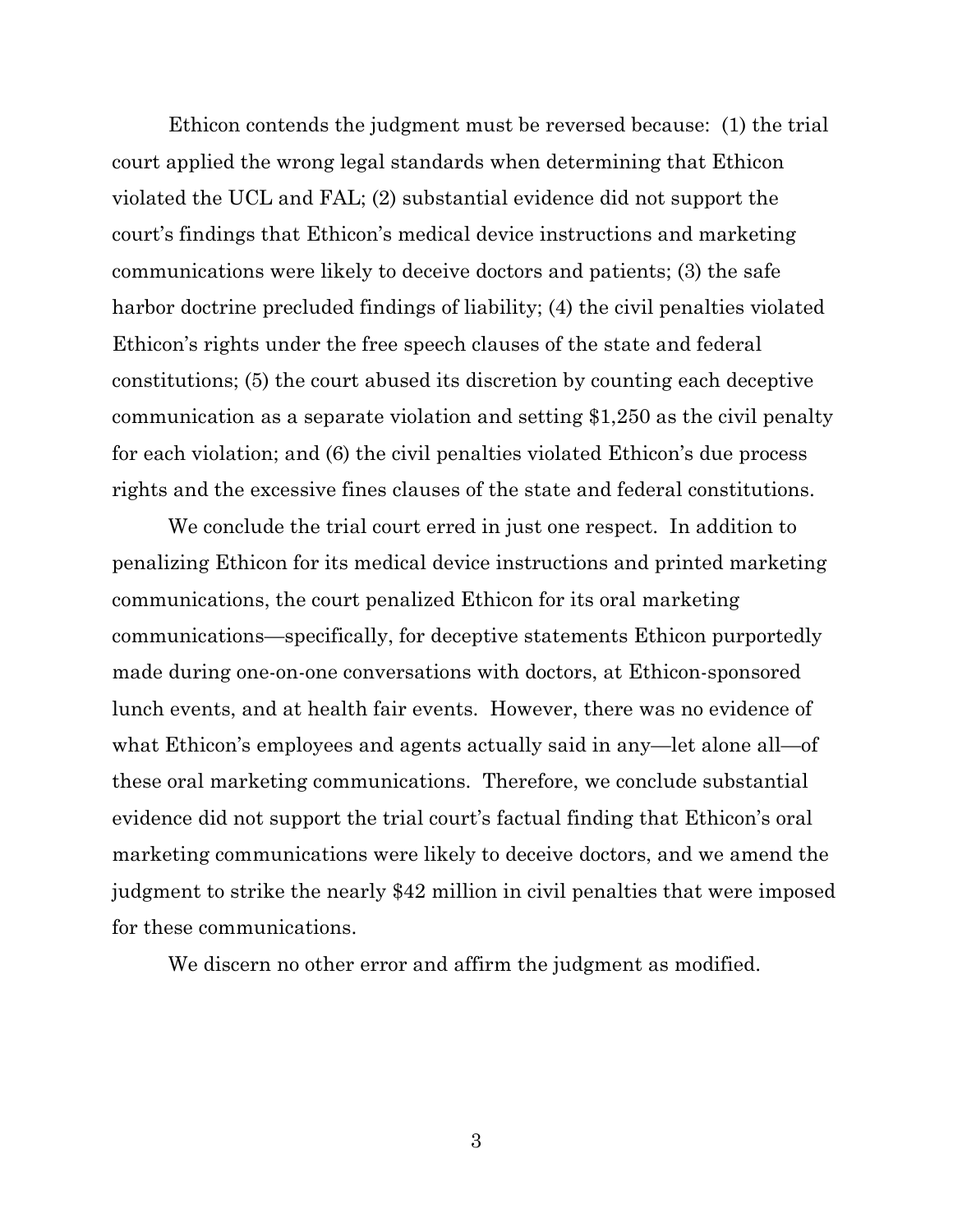## BACKGROUND

II

#### A

## *Stress Urinary Incontinence and Pelvic Organ Prolapse*

Since the late 1990s, Ethicon has manufactured, marketed, and sold pelvic mesh products intended to treat two conditions that can affect women—stress urinary incontinence (SUI) and pelvic organ prolapse (POP).

SUI is a chronic condition characterized by urine leakage during everyday activities such as laughing, coughing, sneezing, or exercising. Approximately one third of women experience SUI at some point in their lives. SUI is not life-threatening, but it can impair a patient's quality of life and limit the range of activities in which she can participate.

POP is a disorder whereby the muscles and tissue in the pelvis weaken and cause pelvic organs to prolapse (i.e., descend) into, and sometimes outside of, the vagina. Most patients who suffer from POP experience pressure in the pelvis or vagina. It is difficult for some patients with POP to urinate, have bowel movements, or engage in sexual intercourse.

SUI and POP can sometimes be treated through nonsurgical means. For example, patients can perform pelvic floor exercises known as kegel exercises to strengthen the muscles around the urethra. They can also insert a device called a pessary into the vagina to stop urine leakage. POP can be treated nonsurgically through the use of a pessary or a hormone estrogen cream.

Non-mesh surgical methods can sometimes be used to treat SUI and POP as well. SUI can be surgically treated through the Burch procedure, whereby an incision is made into the abdomen and sutures are placed to extend the neck of the bladder. POP can be surgically treated through a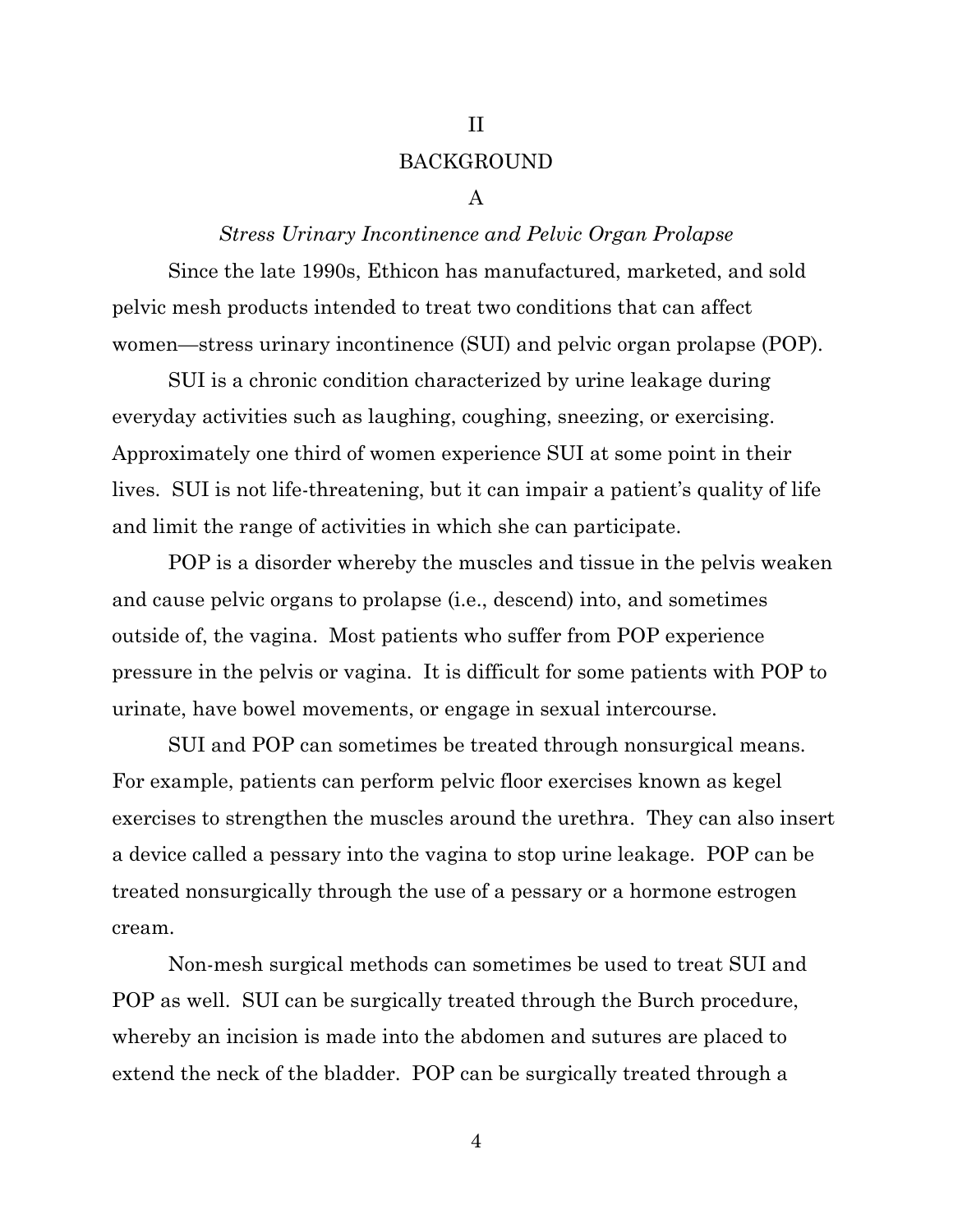native tissue repair whereby sutures are inserted to support the top of the vagina.

## B

## *Ethicon's Pelvic Mesh Products*

Starting in the 1990s, Ethicon began to manufacture and sell surgically-implantable transvaginal pelvic mesh products for the treatment of SUI and POP. All of Ethicon's pelvic mesh products were (and are) composed, at least in part, of a synthetic polypropylene mesh. When the mesh functions as intended, it elicits an acute inflammatory response that causes scar tissue to grow through the mesh's pores and incorporates the mesh into the patient's body.

In 1998, Ethicon released TVT (tension-free vaginal tape), Ethicon's first pelvic mesh product for the treatment of SUI. TVT is a precut strip of mesh that can be surgically inserted in the vagina and enclosed underneath the midurethra like a sling. A midurethral sling pushes the urethra closed when pressure is exerted (e.g., during a cough) to stop urine leakage. After the release of TVT, Ethicon developed and sold additional iterations of midurethral slings including the TVT-Obturator, TVT-Abbrevo, TVT-Exact, and TVT-Secur. These products will be referred to as the SUI devices.

During the 2000s, Ethicon released pelvic mesh products to treat POP. In 2002, it released Gynemesh PS, a flat sheet of mesh that a surgeon can hand cut and implant in the pelvic floor to support the pelvic organs. After the release of Gynemesh PS, Ethicon developed and sold various iterations of pre-cut Gynemesh PS strips called Prolift, Prolift-M, and Prosima. These products will be referred to as the POP devices.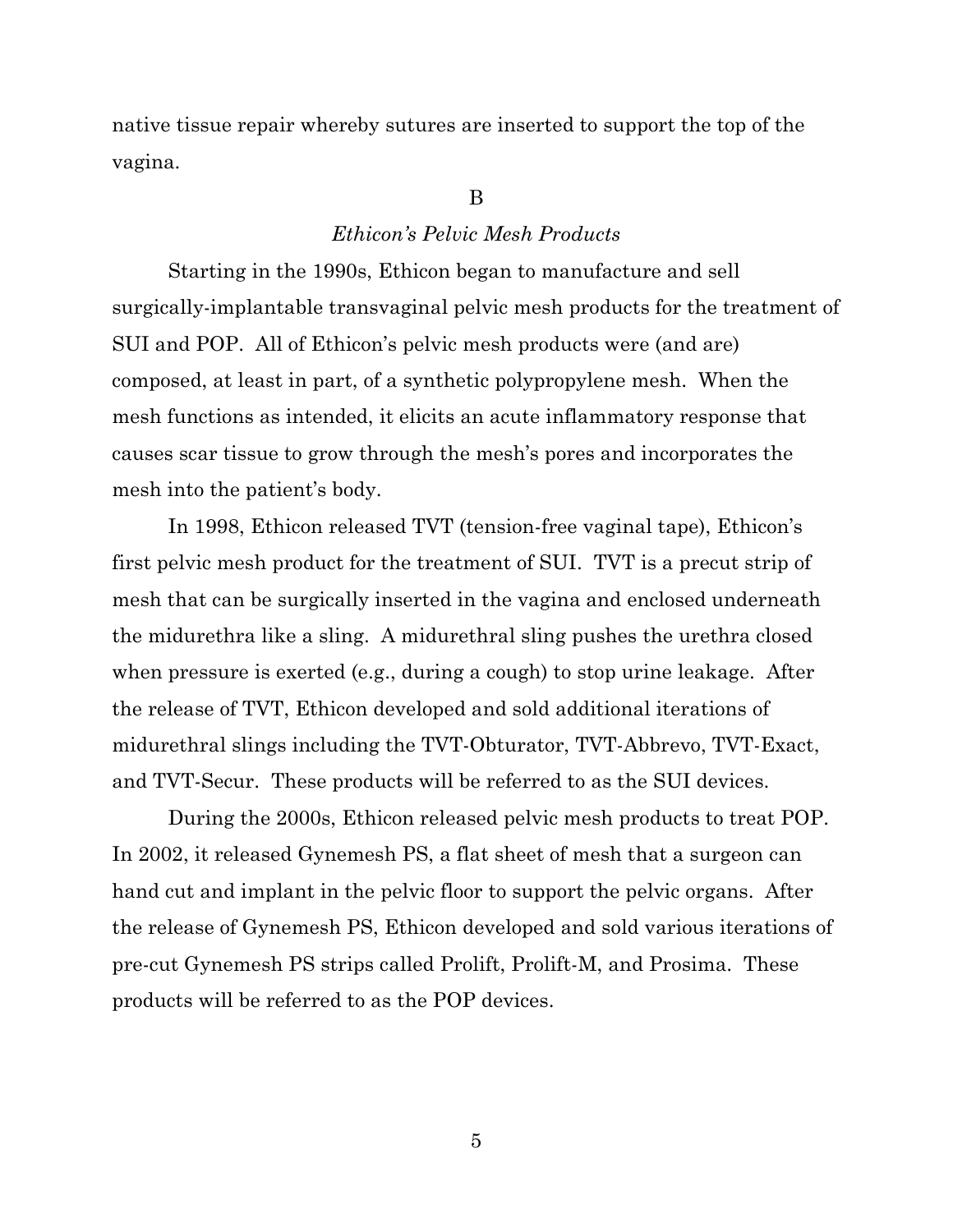## *FDA Regulation of Pelvic Mesh Implants*

 $\mathcal{C}$ 

In 2008, the U.S. Food and Drug Administration (FDA) issued a public health notification alerting health care providers about complications from pelvic mesh implants used to treat SUI and POP. It stated the most frequent complications were "erosion through vaginal epithelium, infection, pain, urinary problems, and recurrence of prolapse and/or incontinence," as well as "bowel, bladder, and blood vessel perforation during insertion." The notification warned that, in some cases, "vaginal scarring and mesh erosion [could lead] to a significant decrease in patient quality of life due to discomfort and pain, including dyspareunia," i.e., pain during sexual intercourse. It advised that complications were "rare," but could have "serious consequences."

In 2011, the FDA issued an update to its public health notification, which focused specifically on complications relating to pelvic mesh implants used to treat POP. The update stated, "surgical mesh for transvaginal repair of POP [was] an area of continuing serious concern." It stated the FDA had determined that serious complications associated with surgical mesh for POP repair were not rare—a change from the FDA's earlier public health notification. The update stated the most frequent complications were "mesh erosion through the vagina (also called exposure, extrusion or protrusion), pain, infection, bleeding, pain during sexual intercourse (dyspareunia), organ perforation, and urinary problems." The update identified "recurrent prolapse, neuro-muscular problems, vaginal scarring/shrinkage, and emotional problems" as other common complications. According to the update, many of the complications required intervention, some of them required repair surgeries, and some of them were incapable of being resolved.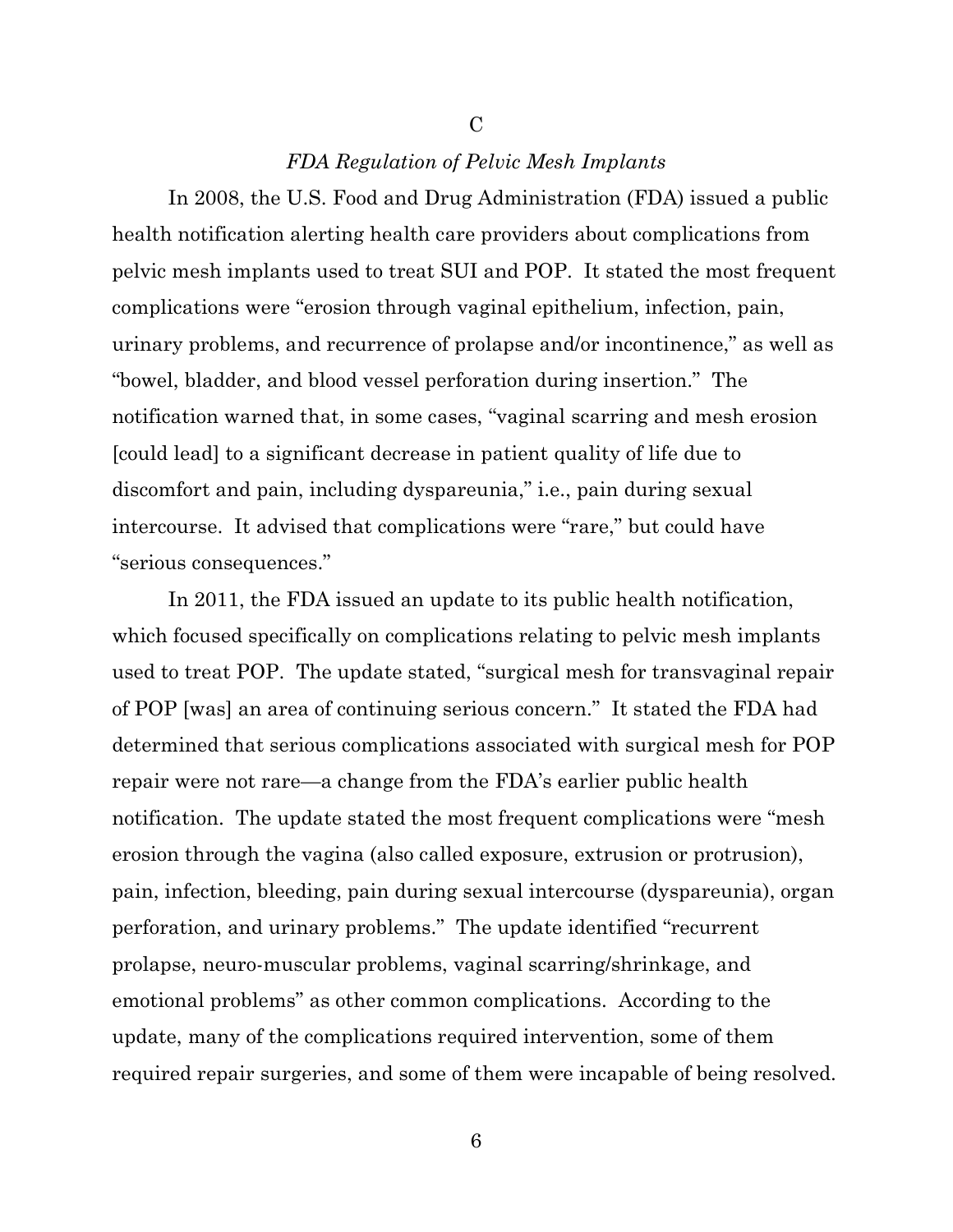Additionally, the update stated mesh POP repairs introduced risks that were not present in non-mesh POP repairs, and mesh POP repairs did not improve systematic results or quality of life compared to non-mesh POP repairs.

In 2012, the FDA ordered Ethicon to conduct post-market surveillance studies for one of its SUI devices (TVT-Secur) and three of its POP devices (Prolift, Prolift-M, and Prosima). Instead of conducting these post-market surveillance studies, Ethicon stopped selling the products commercially. Ethicon also changed the indication for its fourth POP device (Gynemesh PS) from a transvaginal indication to an abdominal-only indication. Ethicon continued selling its other SUI devices (TVT, TVT-Obturator, TVT-Abbrevo, and TVT-Exact) up to and throughout the present lawsuit.

Ethicon's competitors continued to sell pelvic mesh products for transvaginal repair of POP, even after Ethicon stopped selling most of its POP devices. However, in April 2019, the FDA concluded there was not a reasonable assurance of safety and effectiveness for any commerciallyavailable pelvic mesh products intended for transvaginal repair of POP. Therefore, the FDA ordered all remaining manufacturers of surgical mesh intended for transvaginal repair of POP to stop selling and distributing such products.

## D

#### *Ethicon's Communications About Its Pelvic Mesh Products*

During the relevant timeframe, Ethicon disseminated three categories of communications giving rise to the violations at issue here: (1) Instructions for Use (IFUs); (2) marketing communications directed to California doctors; and (3) marketing communications directed to California patients.

The first category consists of IFUs. IFUs are packets of information that accompany medical devices. They contain graphical depictions of the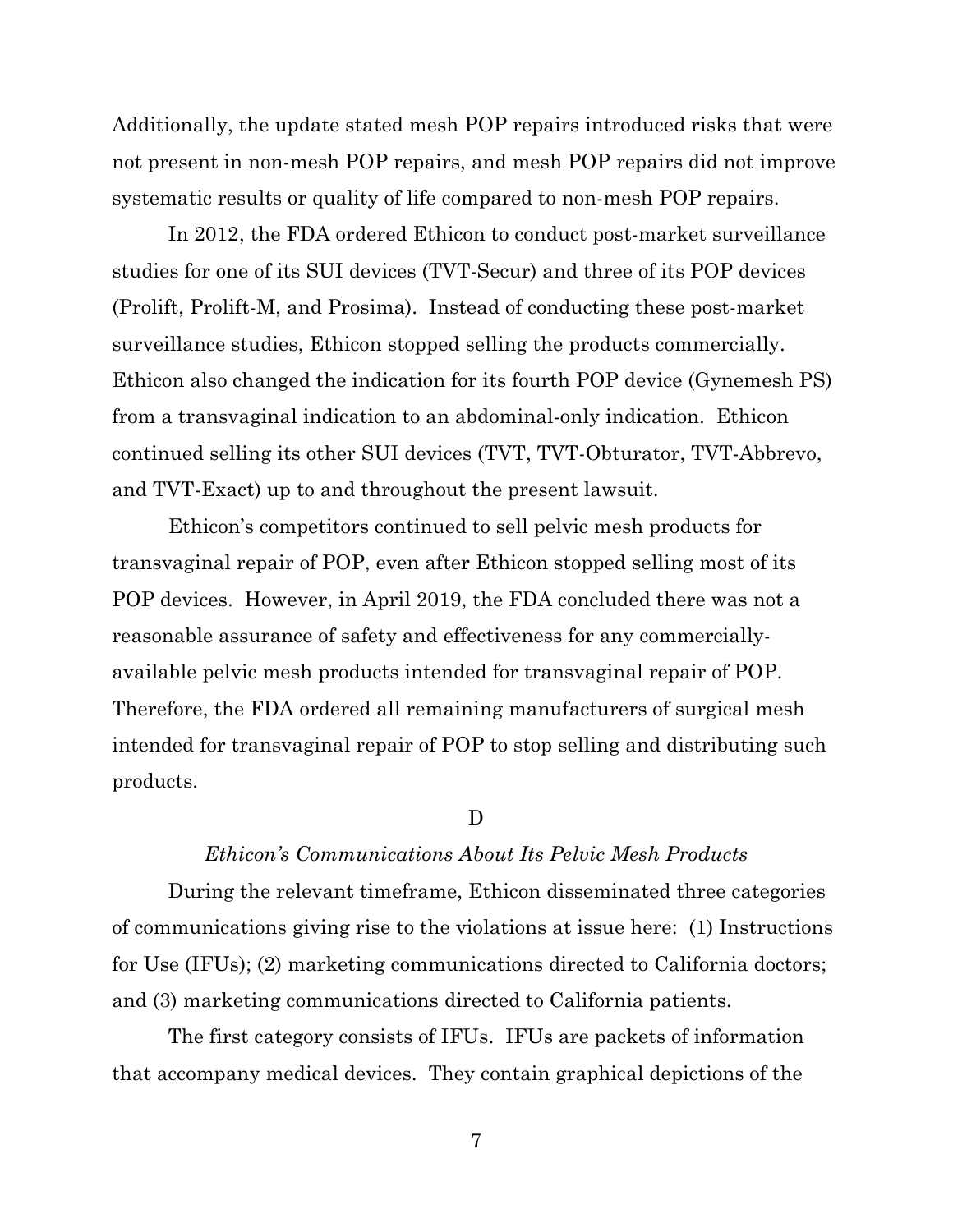device and information describing the device, the device's indications and contraindications, clinical performance results for the device, and adverse reactions associated with the device, among other topics. IFUs accompanied all of Ethicon's pelvic mesh products.[2](#page-7-0)

The second category consists of marketing communications directed to doctors, which took a variety of forms. Ethicon sent sales representatives to doctors' offices with printed product brochures and sales aids for its products. It recruited preceptors and key opinion leaders to discuss the products at sponsored trainings, conferences, and professional education events. Further, it advertised in medical journals, took health care professionals out to meals, and sponsored booths at health fairs and other events.

The third category consists of marketing communications directed to patients. Ethicon marketed its pelvic mesh products to patients through printed brochures, counseling materials, mailers, and public relations events. It advertised online to drive patient traffic to its promotional website, which contained information about SUI, POP, and Ethicon's products. Ethicon also operated a telephone hotline and a Find-A-Doctor directory service, which referred patients to doctors who could implant Ethicon's products.

#### $\mathbf{E}$

## *The Present Action*

In 2016, the Attorney General filed an enforcement action against Ethicon on behalf of the People of the State of California. The operative complaint alleged Ethicon violated the UCL and FAL by disseminating deceptive advertisements relating to its pelvic mesh products.

<span id="page-7-0"></span><sup>&</sup>lt;sup>2</sup> The IFUs for Ethicon's products remained largely unchanged from the launch of the products until 2015. At or about that time, a Canadian regulatory agency requested that Ethicon amend the labeling for its products. In response, Ethicon augmented the adverse events sections of its IFUs.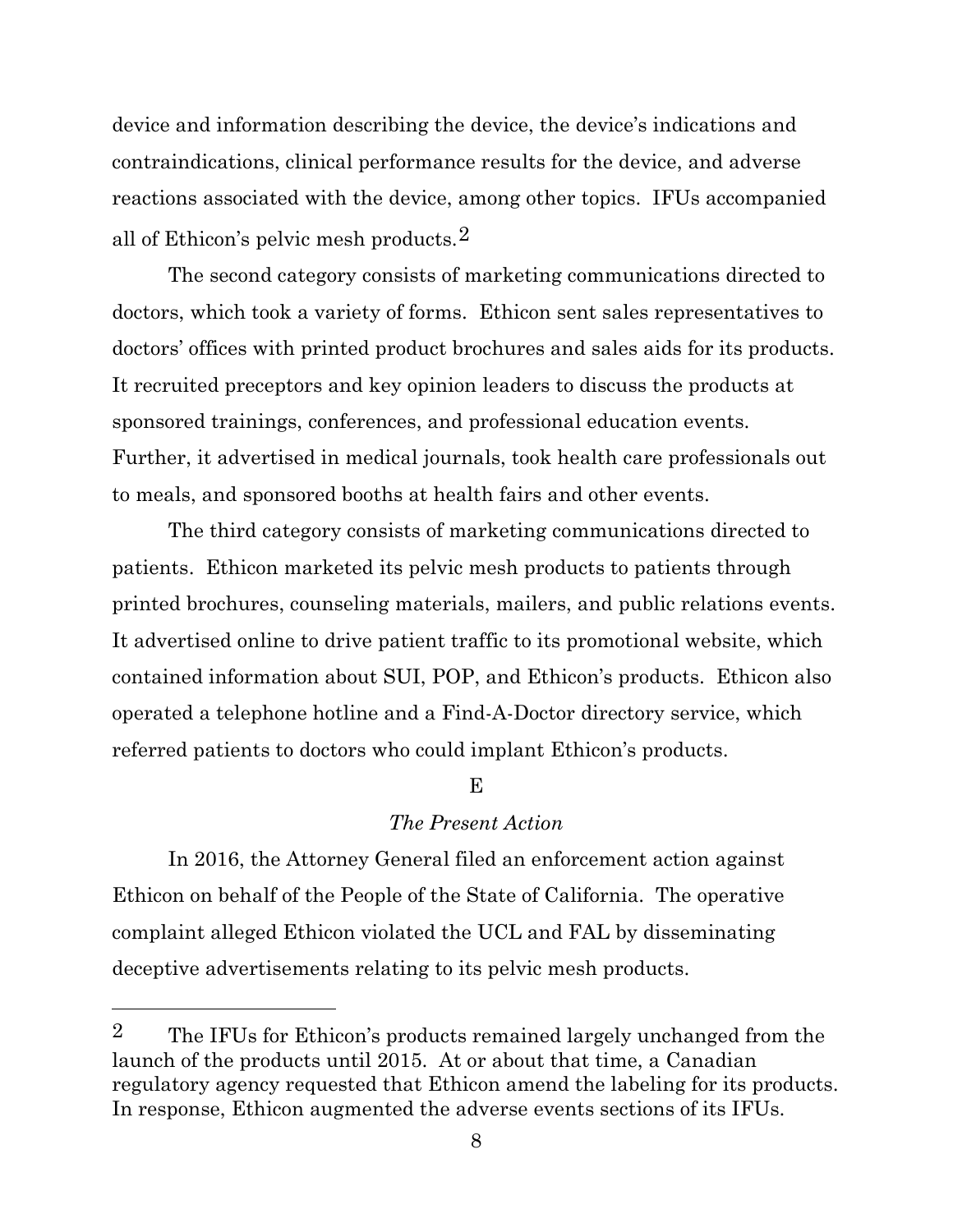Specifically, the operative complaint alleged Ethicon's IFUs and marketing communications contained the following misstatements, halftruths, and/or omissions: (1) they falsely stated the pelvic mesh products were approved by the FDA when in fact they were cleared by the FDA under section 510(k) of the Food, Drug, and Cosmetic Act (21 U.S.C. § 301 et seq.); (2) they omitted known risks and complications associated with the products; (3) they misrepresented the relative risks associated with the products compared to non-mesh surgical treatment options; (4) they misrepresented the severity and frequency of the risks that were disclosed; and (5) they overstated the benefits and effectiveness of the products.

The operative complaint alleged Ethicon's IFUs and marketing communications violated the UCL and FAL. It requested injunctive relief, civil penalties of \$2,500 for each UCL violation occurring on or after October 17, 2008, and civil penalties of \$2,500 for each FAL violation occurring on or after October 17, 2009.[3](#page-8-0)

## F

# *The Statement of Decision and Judgment*

After a nine-week bench trial, the trial court issued an extremely thorough, 128-page statement of decision finding Ethicon liable for 153,351 UCL violations and 121,844 FAL violations.

At the outset of the statement of decision, the court found there were serious, long-term risks and complications associated with Ethicon's pelvic

<span id="page-8-0"></span><sup>3</sup> The UCL has a four-year statute of limitations (§ 17208) and the FAL has a three-year statute of limitations (Code Civ. Proc., § 338, subd. (h)). However, the parties executed a tolling agreement, effective October 17, 2012. Thus, the earliest date Ethicon could be held liable for UCL violations was October 17, 2008, and the earliest date it could be held liable for FAL violations was October 17, 2009.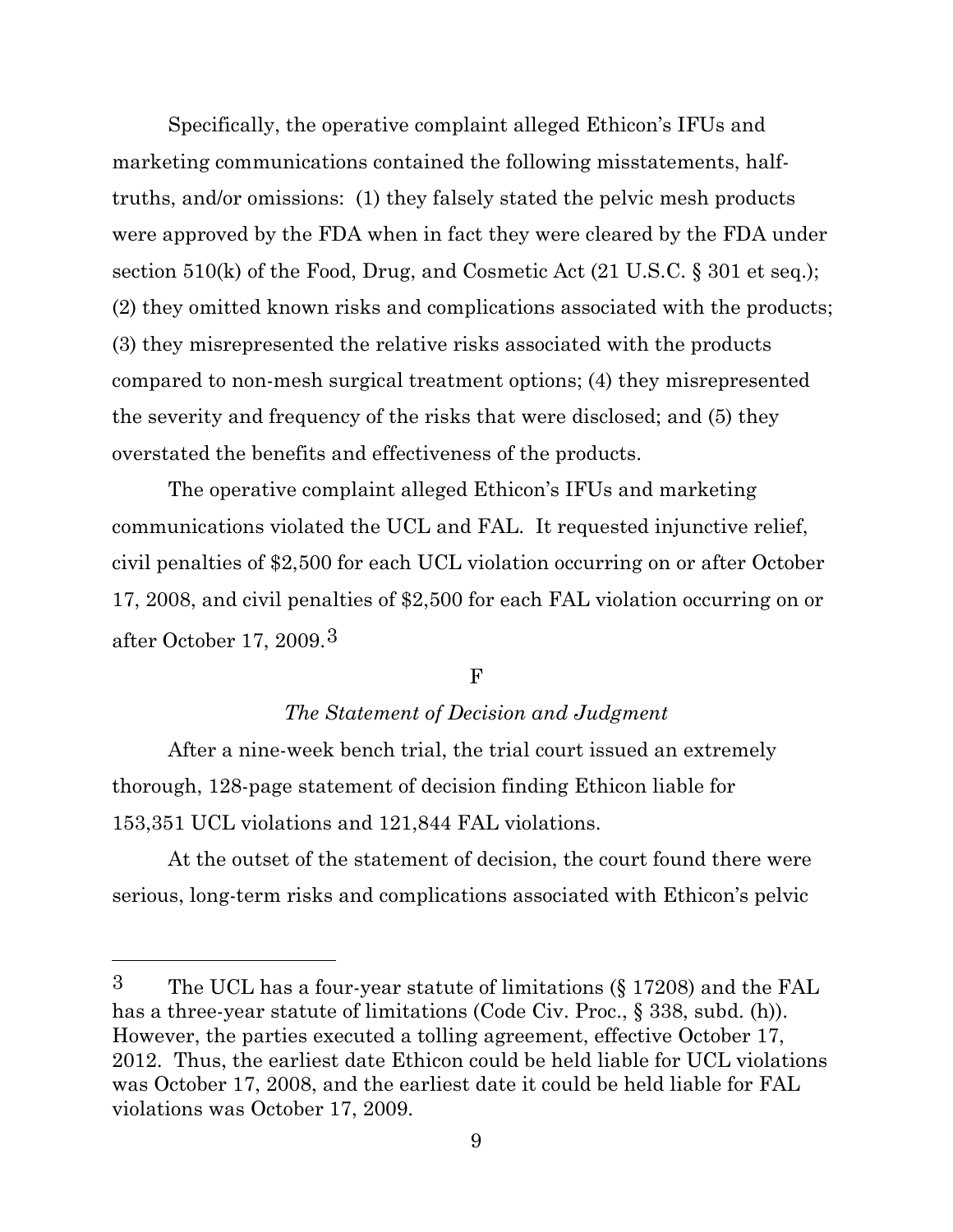mesh products of which Ethicon was aware. In reaching this finding, the court cited to, and credited, testimony from three experts called by the Attorney General: (1) Dr. Bruce Rosenzweig; (2) Dr. Vladimir Iakovlev; and (3) Dr. Michael Margolis.

Dr. Rosenzweig is a urogynecologist who has performed surgical treatments for 325–350 women suffering from pelvic mesh complications. He testified the mesh in Ethicon's products has the following dangerous properties: (1) it can elicit chronic foreign body responses (chronic inflammation); (2) it can shrink and contract; (3) it can deform (rope, fray, curl, and lose pore size or particles); (4) it can degrade; and (5) bacteria can adhere to the mesh and produce a subclinical infection. He testified these properties can cause chronic pain, dyspareunia, decreased sexual function, partner pain (hispareunia), mesh exposure through the surface of the vagina, mesh erosion into another organ, distortion and shortening of the vagina, urinary problems, and urinary and bladder infections.

Dr. Iakovlev is an anatomical pathologist who has examined about 500 mesh explants including pelvic mesh explants. He testified pelvic mesh can produce chronic inflammation, scarring and bridging fibrosis, scar contraction resulting in mesh contraction, nerve growth around and through the mesh, mesh exposure, and mesh erosion. He testified the mesh can also degrade and fold, ball, or curl into itself.

Dr. Margolis is a urogynecologist who specializes in the treatment of mesh complications. He has treated approximately 1,000 patients with mesh complications and performed mesh explant surgeries on about 600 patients. Ethicon manufactured 60 to 75 percent of the mesh products Dr. Margolis has explanted from his patients. Dr. Margolis testified transvaginal mesh products can produce complications including urinary dysfunction,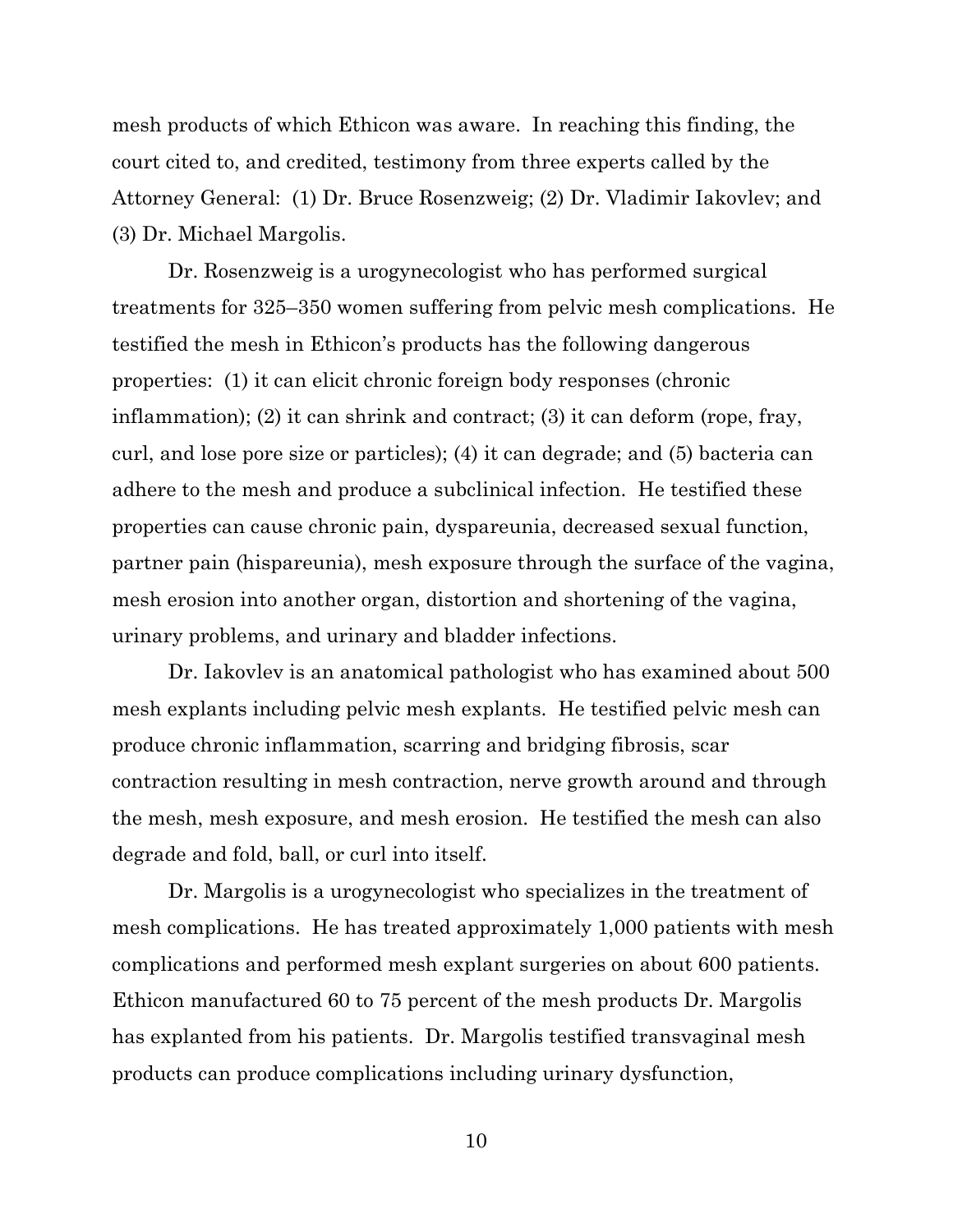dyspareunia, hispareunia, severe chronic pain (including pelvic, vaginal, leg, and groin pain), mesh erosion, infections, vaginal stiffening or distortion, shrinkage or contracture of the mesh, bowel and defecatory dysfunction, and fistulas. He also testified pelvic mesh cannot be fully explanted if four or more weeks have passed since implantation. According to Dr. Margolis, mesh can be impossible to explant after four weeks because it causes the formation of scar tissue that cements the mesh in place.

The court also cited testimony from Ethicon's own medical directors showing that Ethicon's mesh products carry risks of serious, long-term complications. Dr. Piet Hinoul, Ethicon's Global Head for Medical, Clinical, and Preclinical Affairs, testified the mesh can produce chronic foreign body reactions and biofilm infections, and the mesh can shrink or contract. He testified complications associated with the SUI devices can include a lifelong and recurrent risk of mesh exposure through the vagina and/or mesh erosion, contracture of the tissue surrounding the mesh leading to chronic pain, debilitating and life-changing chronic pain, chronic groin pain, chronic dyspareunia, and pain to partner. He testified the POP devices carry the same risks, and mesh shrinkage can distort the vaginal cavity and cause interference with sexual intercourse. According to Dr. Hinoul, Ethicon knew of all these risks when it launched its products.

Next, the court found Ethicon knowingly misstated or omitted these risks in its IFUs. Broadly speaking, the misstatements and omissions concerned: (1) the full range of complications associated with Ethicon's products; (2) the severity and duration of the complications; (3) the source of the complications—i.e., whether they were unique to the products or typical of pelvic surgeries generally; and (4) the necessity of mesh removal.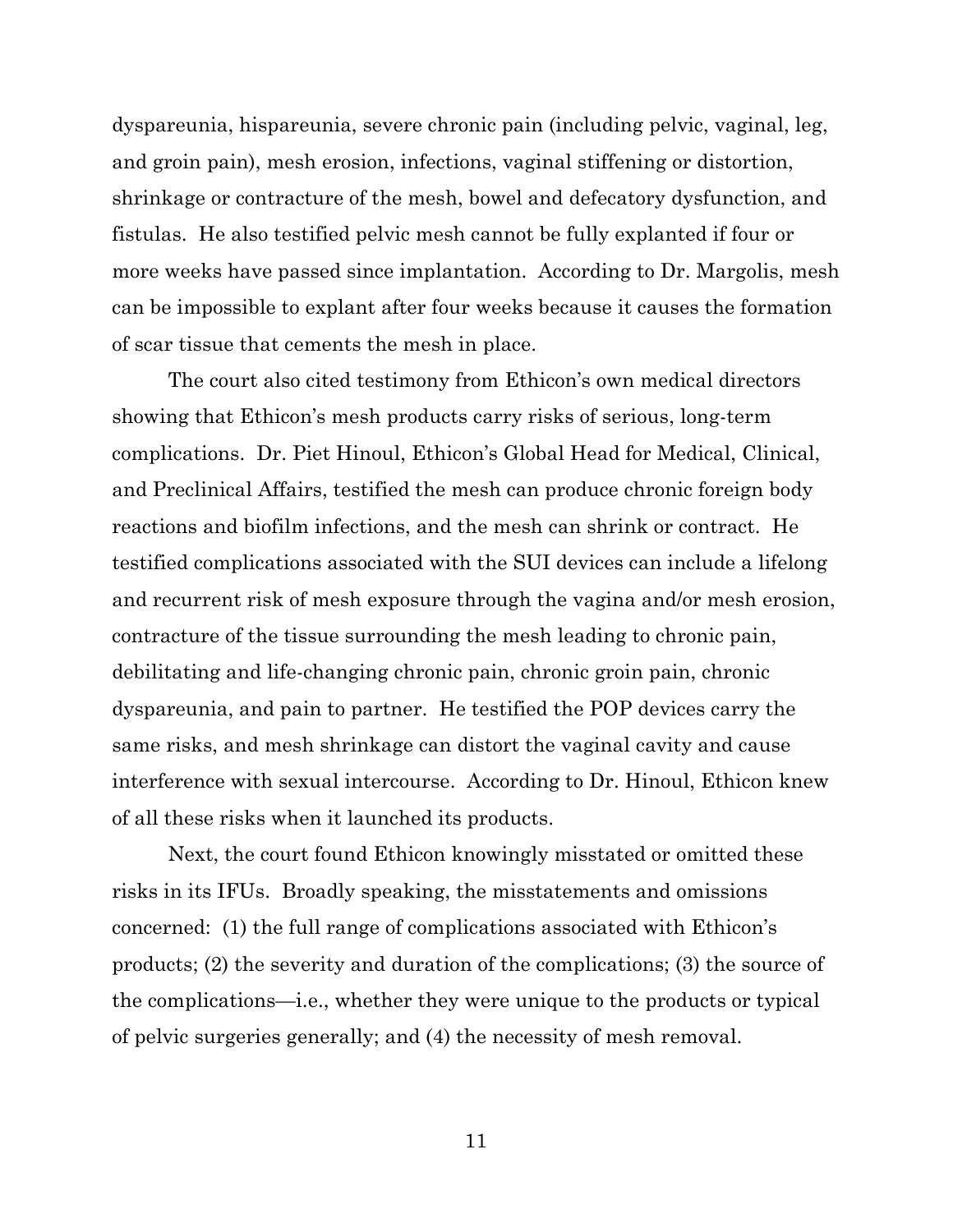In particular, the court found the IFUs for the SUI devices were misleading in the following respects: (1) the IFUs from 1998–2015 stated there could be "transitory local irritation at the wound site and a transitory foreign body response" resulting in mesh extrusion or exposure, and the IFUs from 2015 onwards stated there could be mesh "extrusion, exposure, or erosion," but the IFUs did not disclose the risk of chronic foreign body reaction or the lifelong risks of mesh exposure and erosion; (2) the IFUs from 1998–2015 stated "transient leg pain" could occur but did not disclose the risk of chronic pain, and the IFUs from 2015 onwards stated the products could cause acute or chronic pain but did not disclose the risk of debilitating or lifechanging pain; (3) the IFUs from 1998–2015 did not disclose the risks of dyspareunia, mesh contraction, or pain to partner, and the IFUs from 2015 onwards did not disclose the risk of mesh contraction; (4) the IFUs from 1998–2015 stated that potential urinary dysfunction complications were just like the risks presented by other incontinence procedures; and (5) the IFUs from 1998–2015 did not reference the possible need for mesh removal or the irreversibility of mesh complications, and none of the IFUs stated adverse reactions may not resolve following mesh removal.

The court found the IFUs for the POP devices were deceptive as well. It found they were deceptive because: (1) the IFUs from 2003–2012 identified erosion and extrusion as complications, and the IFUs from 2015 identified mesh extrusion, exposure, and erosion as complications, but none of the IFUs disclosed that the risks of vaginal exposure and erosion were lifelong and recurrent; (2) the IFUs from 2003–2012 identified pain as a complication, some of the IFUs from 2003–2012 identified "transient leg pain" as a complication, and the IFU from 2015 identified acute and/or chronic pain as a complication, but none of the IFUs disclosed that the pain could be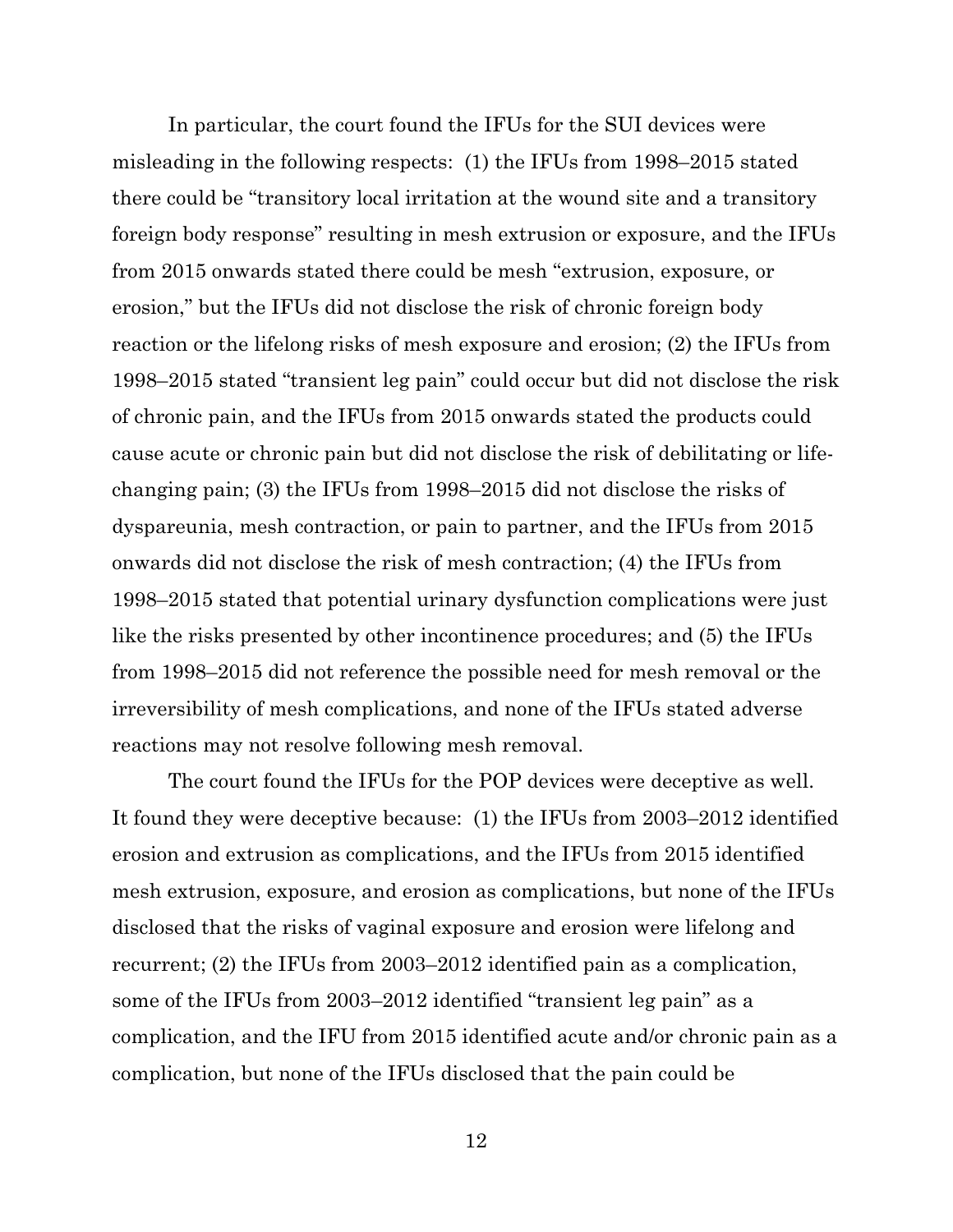debilitating and incapacitating; (3) certain IFUs from 2003–2012 did not disclose the risk of dyspareunia or pain to partner; (4) certain IFUs from 2003–2012 did not disclose the risk of urinary dysfunction; and (5) the IFUs from 2003–2012 did not reference the possible need for mesh removal, and none of the IFUs stated that adverse reactions may not resolve following mesh removal.

Additionally, the court found all of Ethicon's IFUs were deceptive because they stated the polypropylene mesh composing the products was not subject to degradation or weakening by the action of tissue enzymes. According to the court, the evidence showed that mesh can oxidize, or degrade, resulting in cracking or fragmentation on the mesh surface.

The court found Ethicon's marketing communications to doctors were deceptive, too. The court found Ethicon's printed marketing materials excerpted, or referred doctors to, the incomplete list of risks in the IFUs and/or they failed to disclose the full range of serious, long-term risks of which Ethicon was aware. The court attached a violations appendix to the statement of decision, which identified the deceptive quality or qualities of each printed, doctor-focused advertisement that was admitted into evidence.<sup>4</sup> Further, the court found Ethicon's sales representatives were trained to convey deceptive and misleading information to healthcare professionals.

The court found Ethicon's marketing communications to patients were deceptive as well. It found each communication was deceptive for one or

<span id="page-12-0"></span> $\frac{4}{10}$  In a footnote in its briefing, Ethicon implies that the court erred in admitting certain marketing materials into evidence. "An appellant cannot bury a substantive legal argument in a footnote and hope to avoid waiver of that argument." (*Holden v. City of San Diego* (2019) 43 Cal.App.5th 404, 419.) To the extent Ethicon suggests the court erred by admitting these materials, Ethicon has waived its argument. (*Id*. at pp. 419–420.)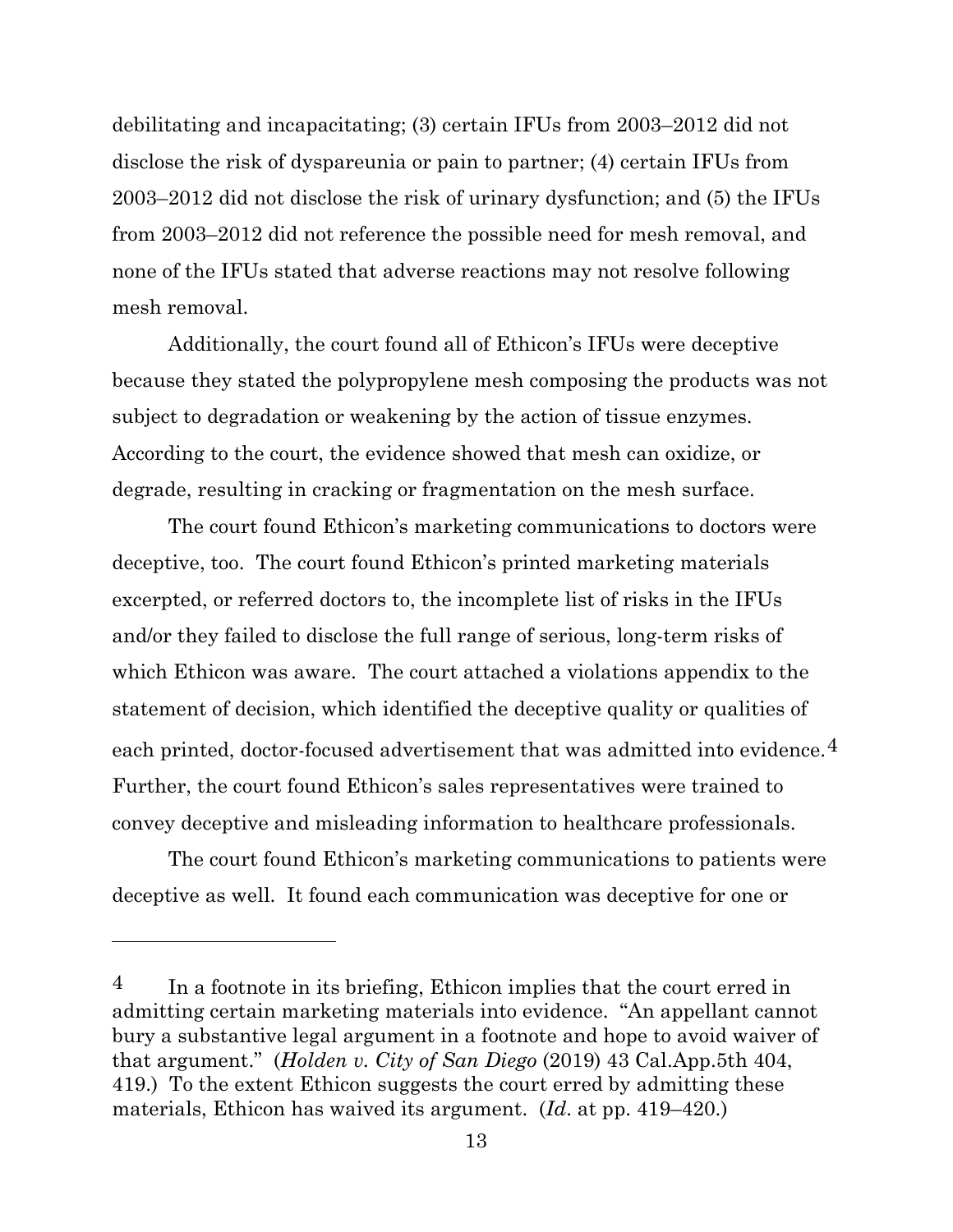more of the following reasons: (1) it omitted severe and potentially debilitating risks known to Ethicon and/or misleadingly stated the risks were common to all pelvic surgeries; (2) it referred patients to additional product information for a complete discussion of risks, but the additional information was incomplete; and/or (3) it excerpted adverse event or risk information from the incomplete IFUs. The violations appendix catalogued the way or ways in which each patient-focused marketing communication was deceptive.

The court then found Ethicon actively concealed the product risks from the public. For instance, the court found Ethicon rejected a suggestion made by Dr. Axel Arnaud, one of Ethicon's own medical directors, to amend the Prolift IFU in 2005—a proposed amendment that would have disclosed that Ethicon's mesh could produce vaginal erosion and retraction resulting in anatomical distortion of the vaginal cavity and interference with sexual intercourse. The court found Ethicon also failed to implement a suggestion made by Ethicon associate medical director Dr. Meng Chen to update the IFUs in late 2008 or early 2009—a proposed update that would have removed all references to the "transitory" nature of the risks concerning irritation and foreign body response.[5](#page-13-0)

The court found Ethicon also downplayed or undercut the FDA's public health notification and update for the purpose of concealing the risks associated with Ethicon's products. Ethicon instructed its sales representatives to avoid initiating conversations with doctors about the public health notification. Then, after the FDA issued its update finding

<span id="page-13-0"></span> $5$  In an email to her colleagues, Dr. Chen stated she was unsure whether the IFUs' "very general statement" about the risk of a "transitory irritation" and "transitory foreign body" response was "sufficient." She stated that, "from what [she saw] each day, these patient experiences [were] not 'transitory' at all."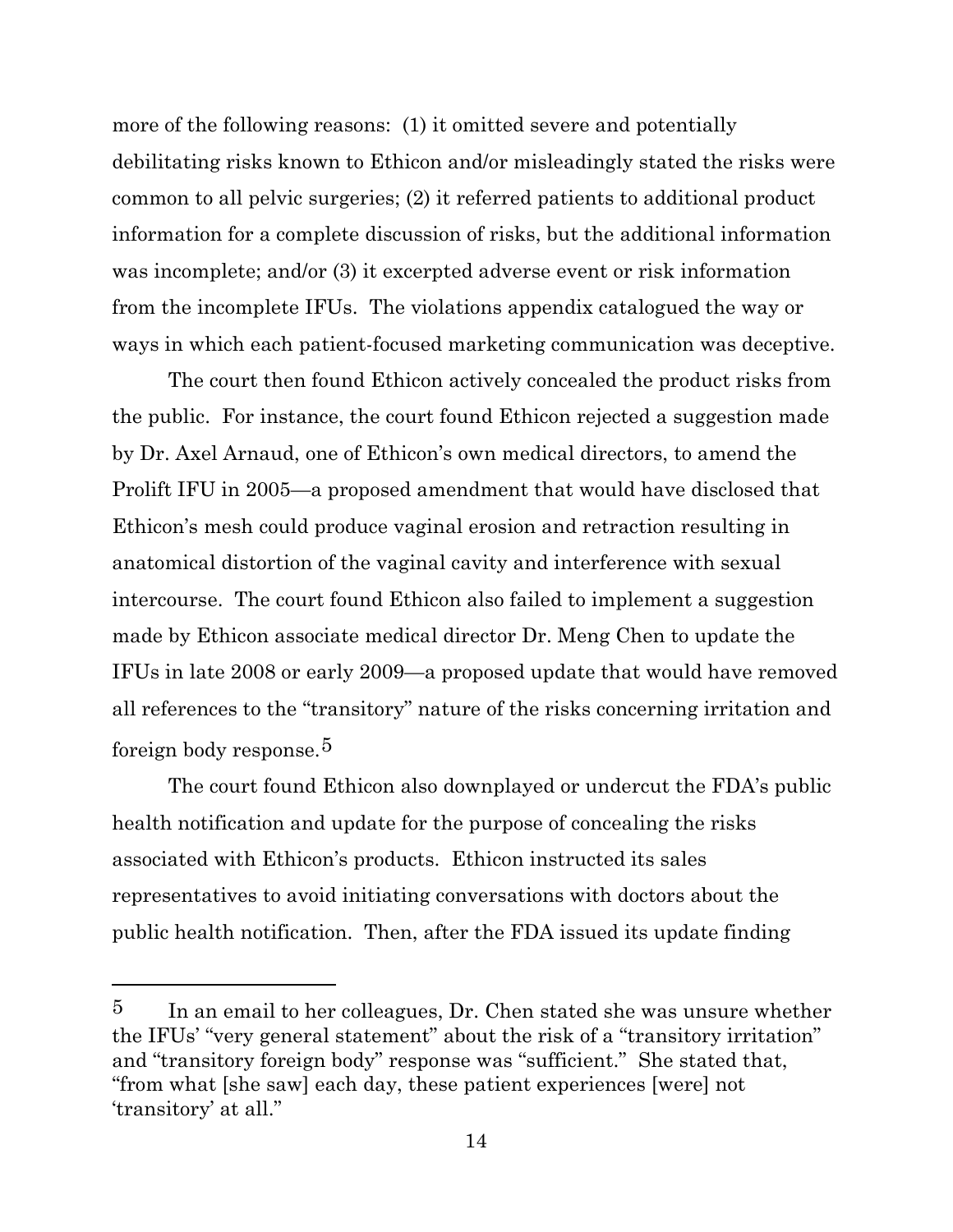serious complications associated with surgical mesh for POP repair were not rare, Ethicon paid consultants to author an article refuting the update.

Next, the court found the IFUs and marketing communications were likely to deceive doctors and patients alike. It found doctors read and rely on IFUs and marketing materials when counseling and treating patients. Further, it found doctors were not generally familiar with the risks specific to pelvic mesh products. The court found, in particular, that the recent advent of the products meant many doctors did not learn about them during medical school or their residency programs. The court also found Ethicon's efforts to undercut the FDA's public health notification and update nullified whatever information doctors may otherwise have acquired regarding the risks associated with pelvic mesh products. Because the IFUs and marketing communications were likely to deceive doctors and patients, the court found Ethicon violated the UCL and FAL.

After finding that Ethicon's IFUs and marketing communications were likely to deceive doctors and patients, the court determined the number of UCL and FAL violations. It reasoned the violation count should include all "quantifiable instances of [Ethicon's] circulation or dissemination of deceptive messages"–i.e., it counted each IFU or marketing communication as a separate violation. Employing this methodology, the court found Ethicon committed 153,351 UCL violations and 121,844 FAL violations. The court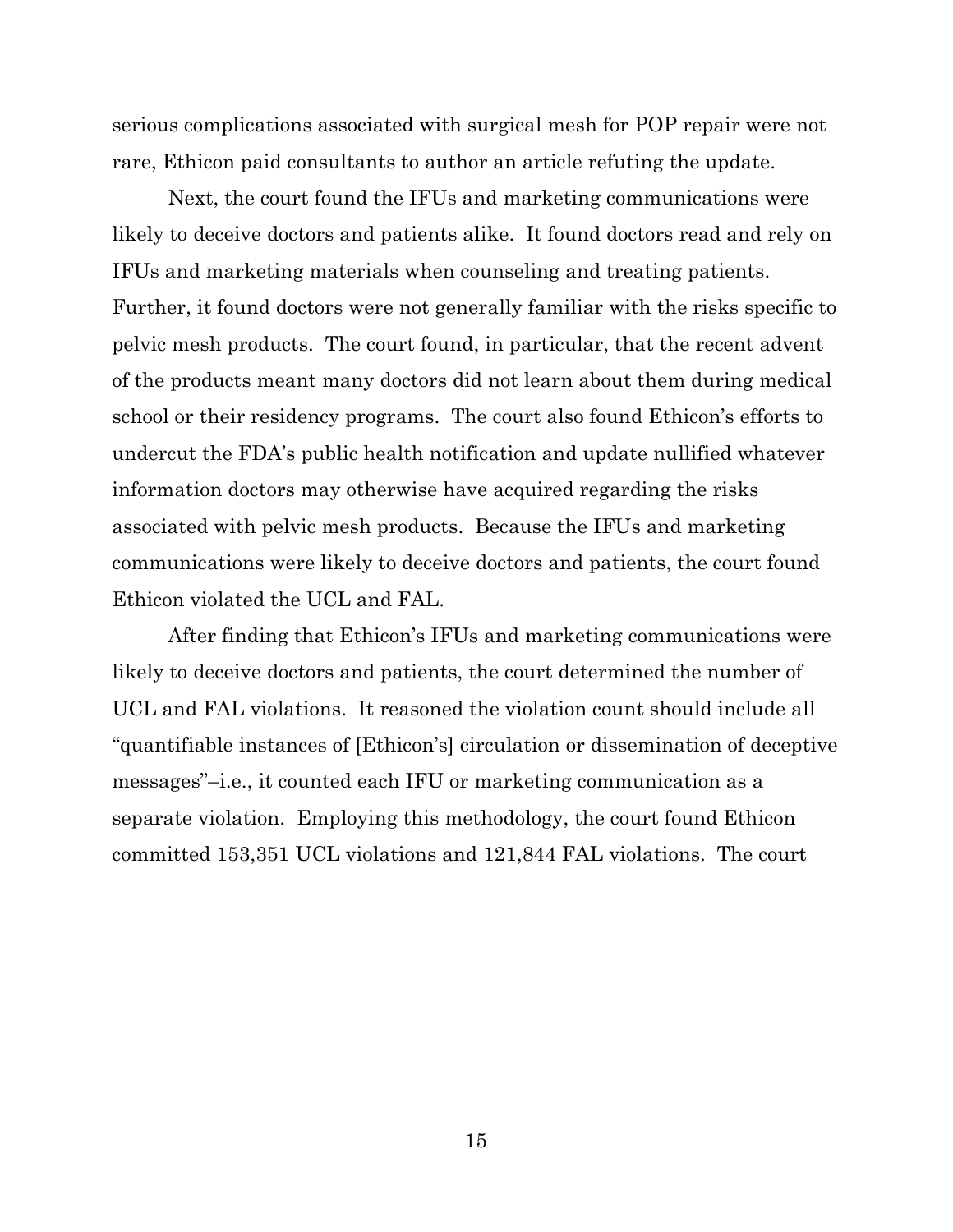attached a penalty appendix to the statement of decision explaining its calculations.[6](#page-15-0)

The court then set the amount of each civil penalty at \$1,250 per violation—half the amount the Attorney General requested. The court reasoned \$1,250 per violation was warranted, in lieu of a lower amount, because: (1) Ethicon's misconduct was "grave" and "egregious," as Ethicon withheld crucial information about products that were permanently implanted into patients, caused some patients "debilitating, chronic pain," and "destroy[ed] patients' sexual, urinary and defecatory functions – consequences that go to the very core of personal identity, dignity, and quality of daily life"; (2) there were hundreds of thousands of violations (and, according to the court, there were likely "far more violations" that were excluded from the violations count); (3) Ethicon's misconduct was persistent

<span id="page-15-0"></span><sup>6</sup> The court calculated the number of statutory violations as follows:

<sup>1.</sup> IFUs–35,343 UCL violations and 31,000 FAL violations;

<sup>2.</sup> Printed marketing materials that Ethicon's sales representatives requested through an online portal to be distributed to doctors–41,277 UCL violations and 27,115 FAL violations;

<sup>3.</sup> Printed marketing materials that were requested through Ethicon's public telephone hotline–4,792 UCL violations and 3,513 FAL violations;

<sup>4.</sup> Visits to Ethicon's mesh product website and subpages–29,011 UCL violations and 21,839 FAL violations;

<sup>5.</sup> Professional education and training presentations given to doctors (e.g., lectures)–61 UCL violations and 50 FAL violations;

<sup>6.</sup> Sales representative detailing (e.g., sales representatives' promotion of Ethicon's products during visits to doctors' offices)–8,191 UCL violations and 6,066 FAL violations;

<sup>7.</sup> Ethicon-sponsored meals (usually between sales representatives and health care providers)–8,199 UCL violations and 6,029 FAL violations; and

<sup>8.</sup> Field marketing activities including health fairs, patient outreach events, patient education presentations, public relations materials (PR kits), and primary care provider outreach–26,477 UCL violations and 26,232 FAL violations.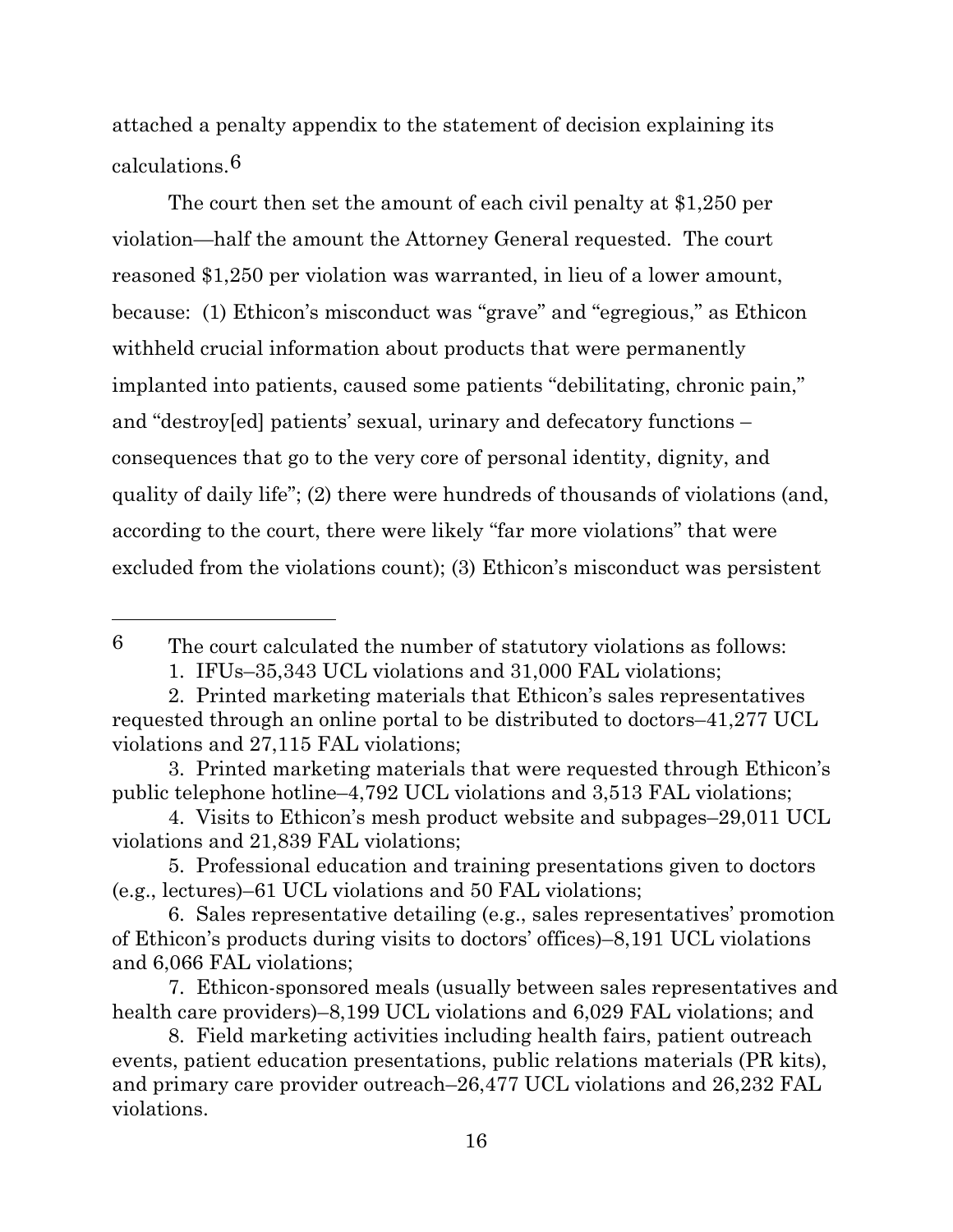and spanned 17 years; (4) Ethicon knowingly misrepresented and concealed the information at issue; and (5) the \$344 million civil penalty award represented less than one percent of defendant-parent company Johnson & Johnson's \$70.4 billion net worth.[7](#page-16-0)

At the request of the court, the parties submitted supplemental briefing concerning the necessity of injunctive relief. After the submission of briefing, the court declined to award injunctive relief for four reasons. First, Ethicon amended the IFUs for its SUI products in 2015 and, in the process, remedied many misleading statements contained therein. Second, Ethicon was already in the process of amending its product labeling to comply with a 42-state consent order entered as part of a separate legal proceeding. Third, the current information in the public domain was sufficient to inform health care providers of the risks of the pelvic mesh products. Fourth, an injunction requiring Ethicon to update its labeling without FDA approval could subject Ethicon to liability under federal law.

The court imposed \$343,993,750 in civil penalties against Ethicon and entered judgment for the Attorney General.

<span id="page-16-0"></span><sup>7</sup> In the trial court, the parties executed a stipulation that treats all three defendants the same for purposes of their ability to pay a civil penalty award.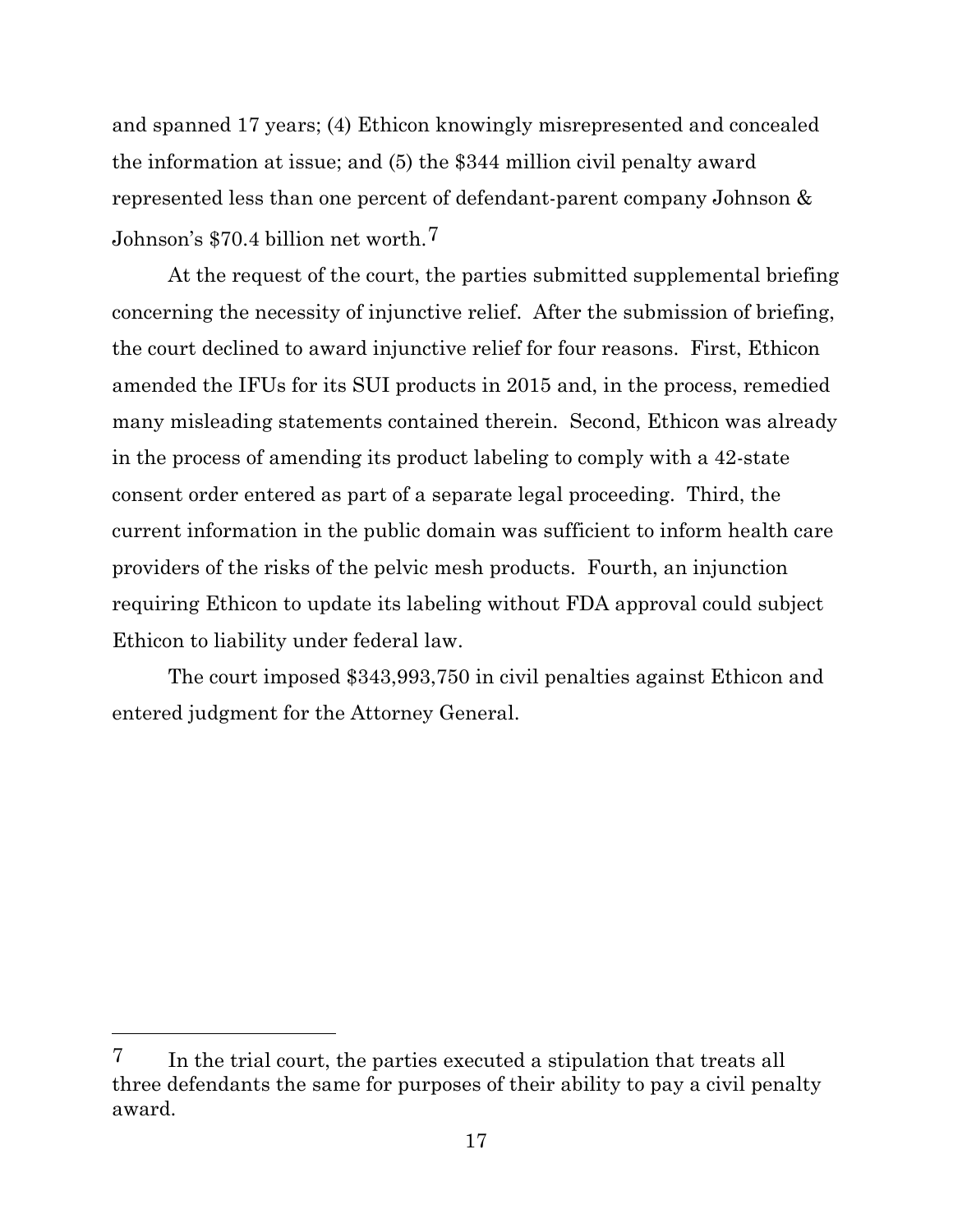#### III

## DISCUSSION[8](#page-17-0)

## A

## *Governing Laws*

## 1

## *Unfair Competition Law*

The Unfair Competition Law, or UCL, forbids unfair competition, which is defined as "any unlawful, unfair or fraudulent business act or practice and unfair, deceptive, untrue or misleading advertising and any act prohibited by" the False Advertising Law. (§ 17200.) The UCL's " 'purpose is to protect both consumers and competitors by promoting fair competition in commercial markets for goods and services.'" (*Abbott Laboratories v. Superior Court* (2020) 9 Cal.5th 642, 651 (*Abbott Labs*).)

" 'In service of that purpose, the Legislature framed the UCL's substantive provisions in " 'broad, sweeping language' " ' [citation] to reach 'anything that can properly be called a business practice and that at the same time is forbidden by law' [citation]. 'By proscribing "any unlawful" business practice, "section 17200 'borrows' violations of other laws and treats them as unlawful practices" that the unfair competition law makes independently actionable.'" (*Abbott Labs, supra,* 9 Cal.5th at pp. 651–652.) "However, the law does more than just borrow. The statutory language referring to 'any unlawful, unfair *or* fraudulent' practice (italics added) makes clear that a

<span id="page-17-0"></span><sup>8</sup> We have considered the parties' appellate briefs and *amici curiae* briefs filed by interested third parties with our permission. *Amici* include the Advanced Medical Technology Association; the American Urogynecological Society, the Society of Gynecologic Surgeons, the American Association of Gynecologic Laparoscopists, and the Society of Urodynamics, Female Pelvic Medicine and Urogenital Reconstruction; the U.S. Chamber of Commerce and American Tort Reform Association; and the Washington Legal Foundation.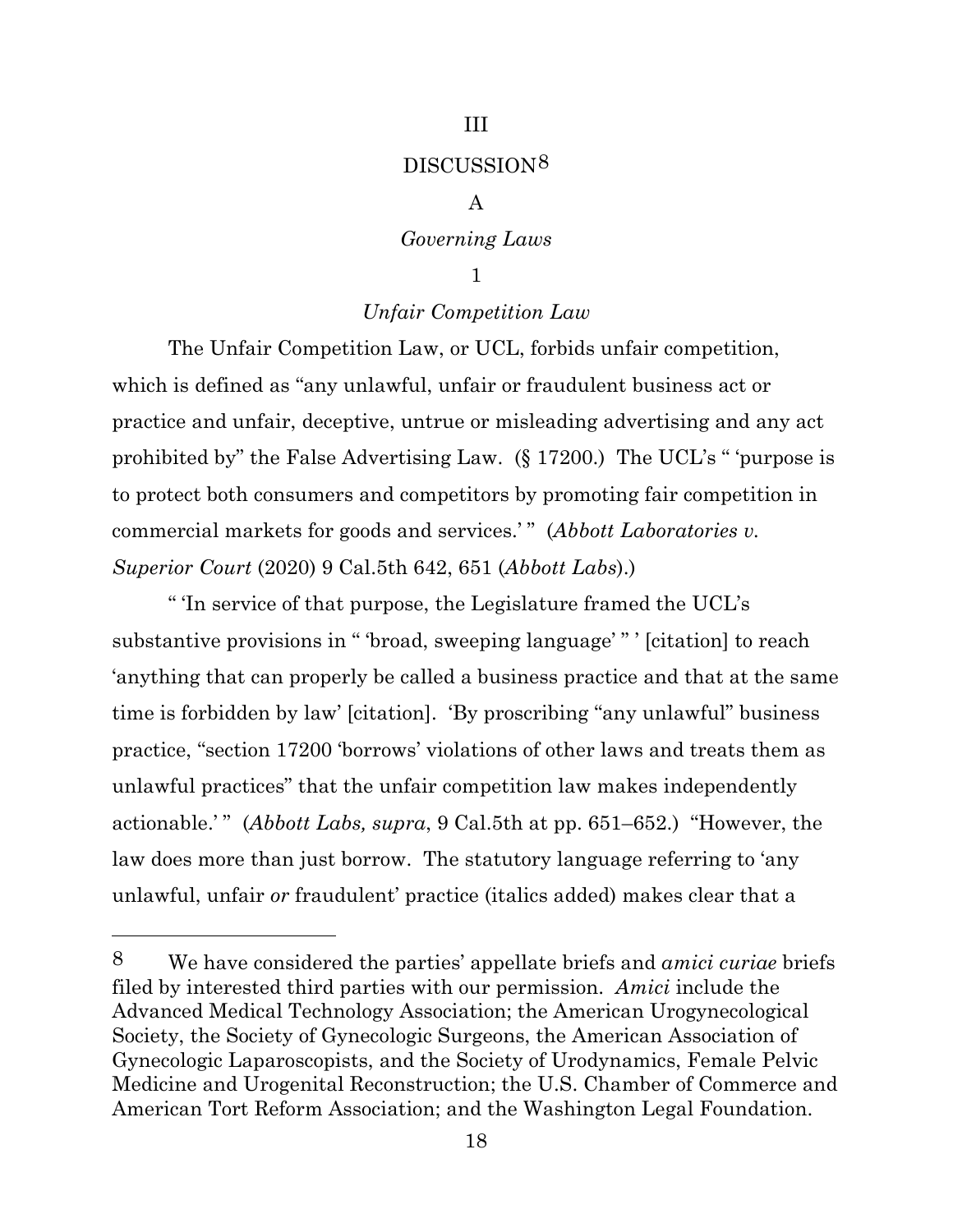practice may be deemed unfair even if not specifically proscribed by some other law. 'Because … section 17200 is written in the disjunctive, it establishes three varieties of unfair competition—acts or practices which are unlawful, or unfair, or fraudulent.' " (*Cel-Tech Communications, Inc. v. Los Angeles Cellular Telephone Co.* (1999) 20 Cal.4th 163, 180 (*Cel-Tech*).)

UCL actions may be brought by the Attorney General, designated public prosecutors, or persons who have suffered injury in fact and lost money or property due to the unfair competition. (§ 17204.) "[T]he primary form of relief available under the UCL to protect consumers from unfair business practices is an injunction …." (*In re Tobacco II Cases* (2009) 46 Cal.4th 298, 319 (*Tobacco II*).) "The purpose of such relief, in the context of a UCL action, is to protect California's consumers against unfair business practices by stopping such practices in their tracks." (*Id.* at p. 320.)

The Attorney General and other "authorized public prosecutors have an additional tool to enforce the state's consumer protection laws: civil penalties. 'Any person who engages, has engaged, or proposes to engage in unfair competition shall be liable for a civil penalty not to exceed two thousand five hundred dollars (\$2,500) for each violation, which shall be assessed and recovered in a civil action brought in the name of the people of the State of California by the Attorney General' " or other specified public prosecutors. (*Abbott Labs, supra*, 9 Cal.5th at p. 652, quoting § 17206, subd. (a).) Civil penalties "are *mandatory* once a violation of [the UCL] is established, and a penalty must be imposed for each violation." (*People v. First Federal Credit Corp.* (2002) 104 Cal.App.4th 721, 732 (*First Federal*).)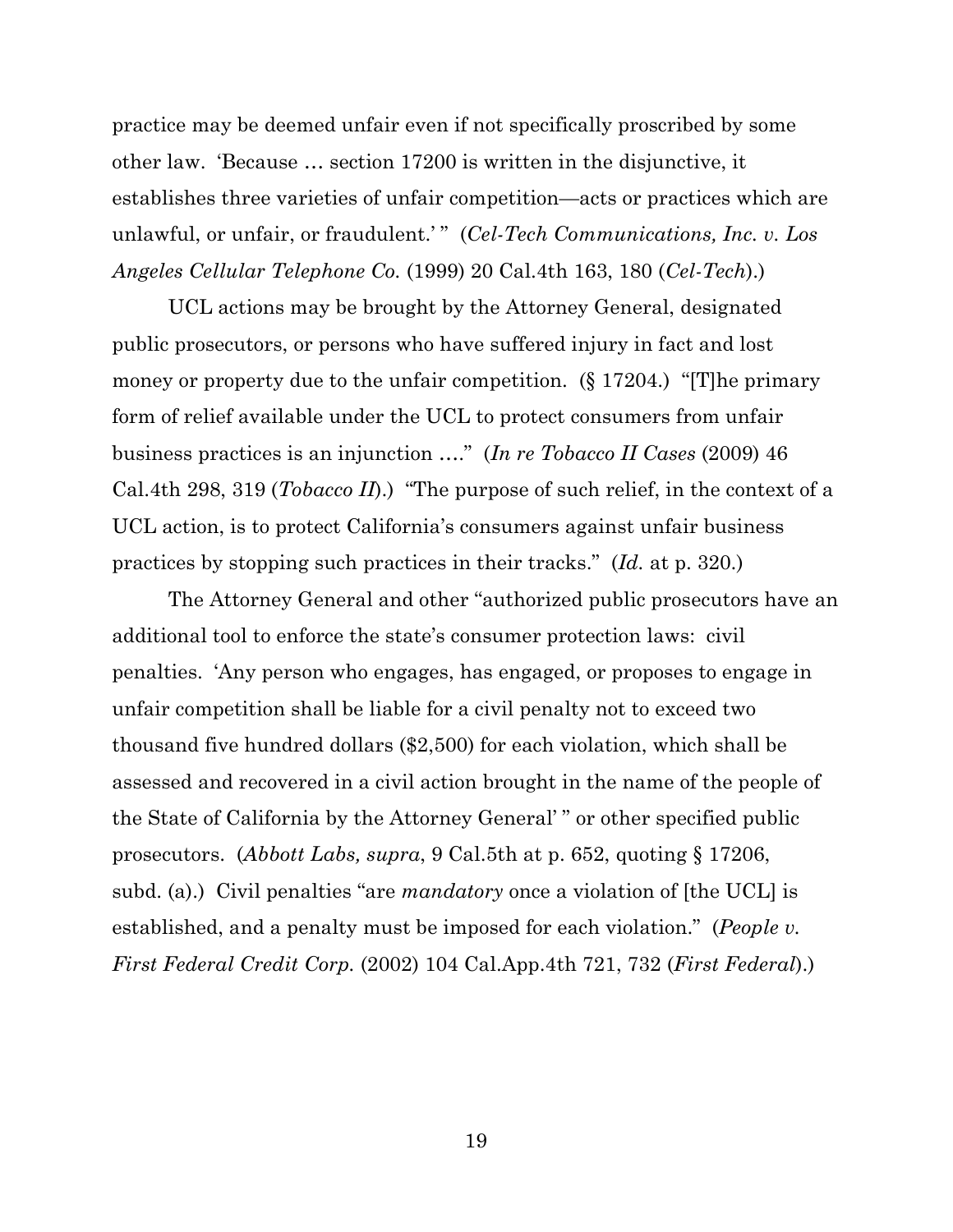## *False Advertising Law*

2

The False Advertising Law, or FAL, "broadly prohibit[s] false or misleading advertising, declaring that it is unlawful for any person or business to make or distribute any statement to induce the public to enter into a transaction 'which is untrue or misleading, and which is known, or which by the exercise of reasonable care should be known, to be untrue or misleading.'" (*Nationwide Biweekly Administration, Inc. v. Superior Court* (2020) 9 Cal.5th 279, 306 (*Nationwide*), quoting § 17500.) The FAL is " 'designed to protect consumers from false or deceptive advertising.' " (*Id.* at p. 305; see *Kwikset Corp. v. Superior Court* (2011) 51 Cal.4th 310, 331 ["The UCL and false advertising law are both intended to preserve fair competition and protect consumers from market distortions."]*.*)

"Like the choice of the term 'unfair' in the UCL, the governing substantive standard of the FAL—prohibiting advertising that is 'untrue or *misleading*' [citation]—is set forth in broad and open-ended language that is intended to permit a court of equity to reach any novel or creative scheme of false or misleading advertising that a deceptive business may devise." (*Nationwide, supra*, 9 Cal.5th at p. 308.) "[T]he FAL prohibits ' "not only advertising which is false, but also advertising which[,] although true, is either actually misleading or which has a capacity, likelihood or tendency to deceive or confuse the public." [Citation.] Thus, to state a claim under either the UCL or the false advertising law, based on false advertising or promotional practices, "it is necessary only to show that 'members of the public are likely to be deceived.'" " " (*Ibid.*)

FAL actions may be brought by the Attorney General, designated public prosecutors, or "any person who has suffered injury in fact and has lost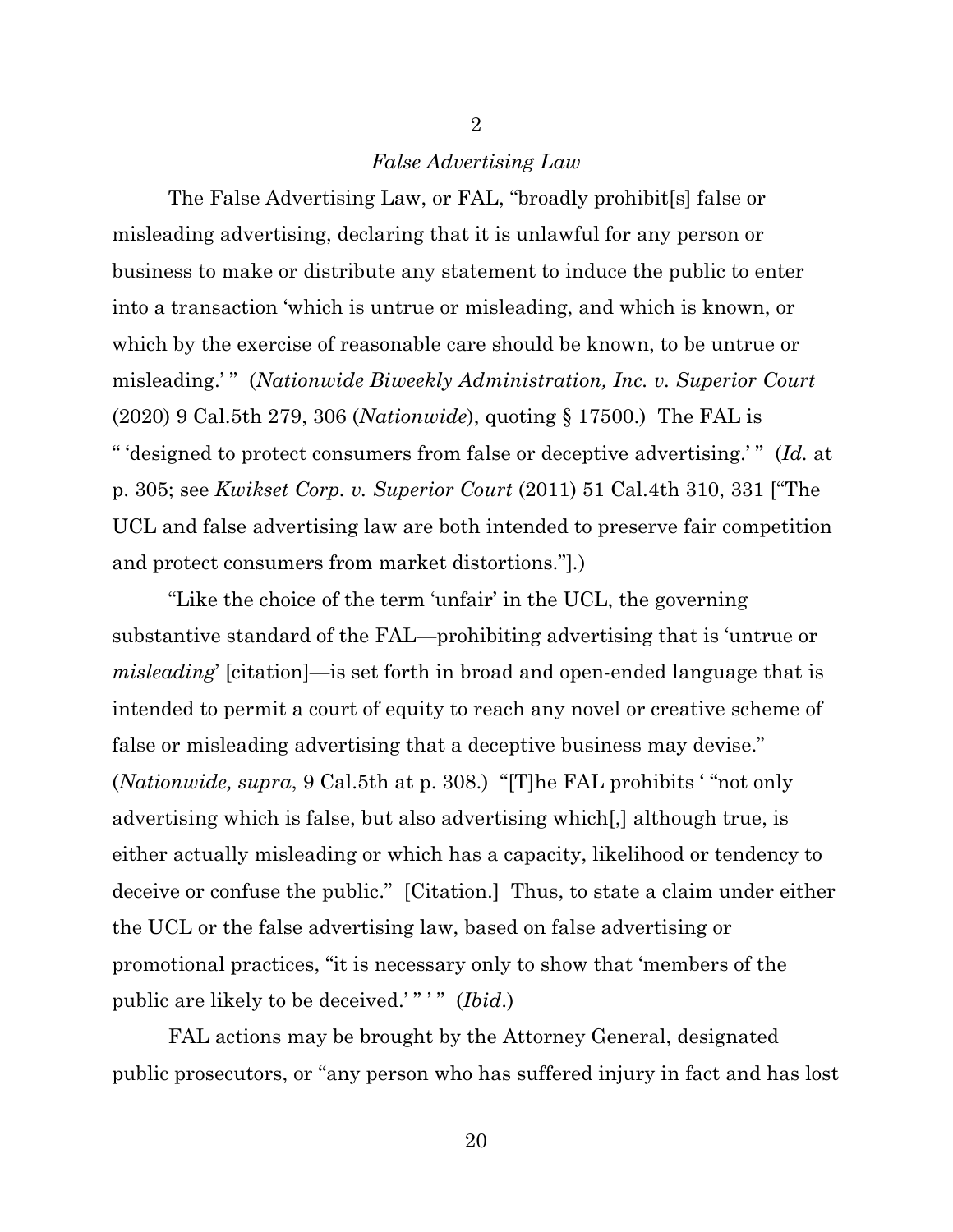money or property" as a result of a violation of the FAL. (§ 17535.) The trial court may enjoin FAL violators. (*Ibid*.) Similar to the UCL, the Attorney General and other public prosecutors may seek civil penalties not to exceed \$2,500 for each violation of the FAL. (§ 17536, subd. (a).)

The remedies and penalties provided for in the UCL and FAL generally are cumulative to each other and to remedies and penalties available under other laws. (§§ 17205, 17534.5.) Thus, conduct that violates both the UCL and FAL can result in separate penalties of up to \$2,500 for each UCL violation and for each FAL violation. (See *People v. Toomey* (1984) 157 Cal.App.3d 1, 22 [the UCL and FAL "allow for cumulative remedies, indicating a legislative intent to allow … double fines"].)

#### B

## *The Trial Court Applied the Correct Legal Standards*

Ethicon's primary contention on appeal is that the trial court applied the wrong legal standards under the UCL and FAL. Ethicon argues the court erred in three respects: (1) by failing to consider whether the IFUs and doctor-focused marketing communications were misleading from the perspective of doctors, as opposed to members of the public; (2) by not applying the legal standard governing omissions-based claims; and (3) by failing to consider whether Ethicon's misstatements, half-truths, and omissions were material. We address these arguments in turn.

#### 1

## *Target Audience Standard*

#### i

"To prevail on a claim under the fraudulent prong of the Unfair Competition Law 'based on false advertising or promotional practices,' the plaintiff must ' "show that 'members of the public are likely to be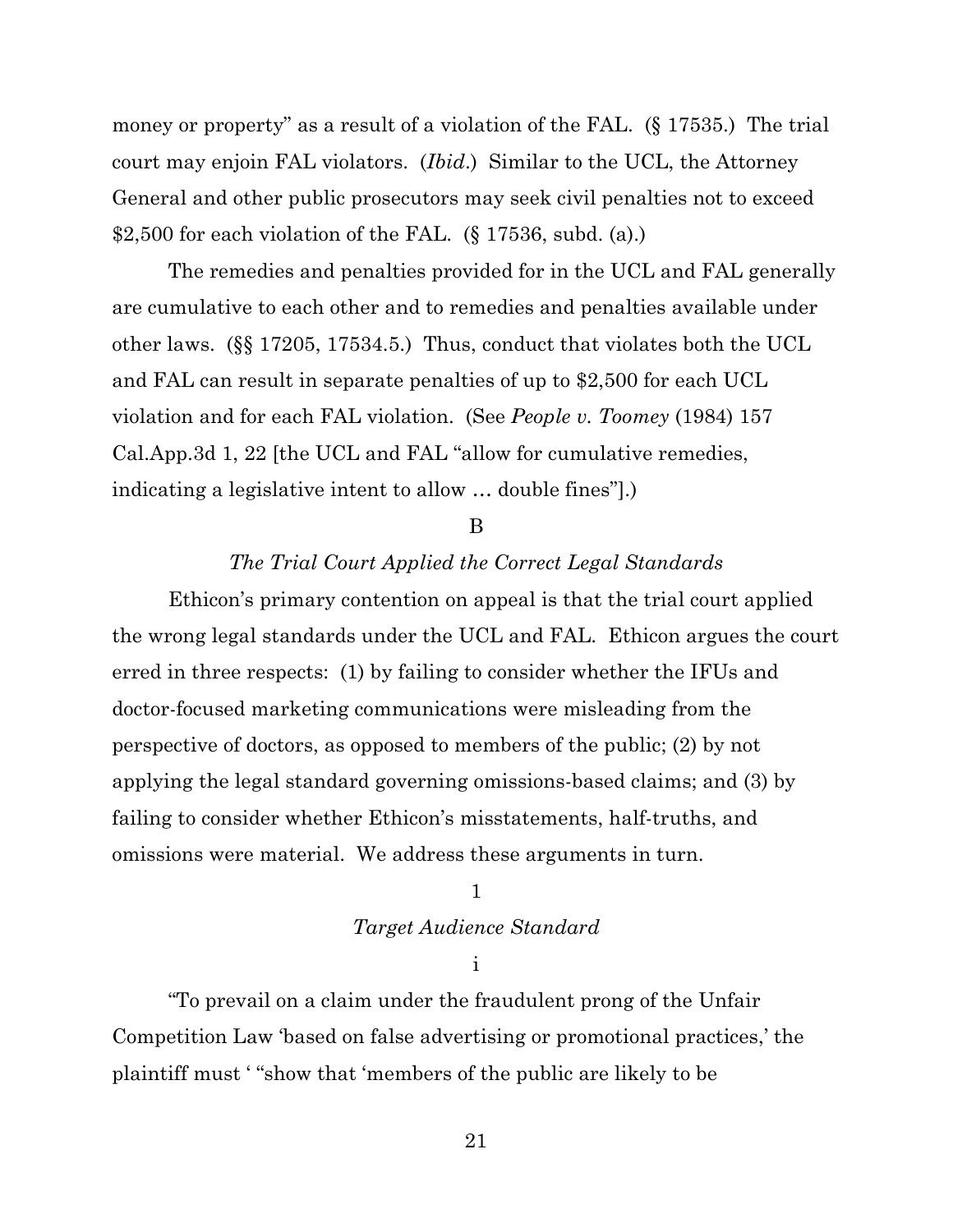deceived.'" ' [Citations.] An advertisement or promotional practice is likely to deceive if it includes assertions that are (1) untrue, or (2) ' "true[, but are] either actually misleading or which [have the] capacity, likelihood or tendency to deceive or confuse the public." " (*Shaeffer v. Califia Farms, LLC* (2020) 44 Cal.App.5th 1125, 1135 (*Shaeffer*).) The FAL "substantively overlap[s]" with the fraudulent prong of the UCL and the "burden under these provisions is the same: To prevail on a claim under the false advertising law, [the plaintiff] must show that ' " 'members of the public are likely to be deceived ....'"'" (*Id.* at p. 1136; see also *Chapman v. Skype Inc.* (2013) 220 Cal.App.4th 217, 226 [for claims under " 'the UCL or the false advertising law, based on false advertising or promotional practices, "it is necessary only to show that 'members of the public are likely to be deceived' " ' "] (*Chapman*).)

In assessing the likelihood of deception, the challenged advertisement or practice is typically viewed "through the eyes of the 'reasonable consumer'—that is, the 'ordinary consumer acting reasonably under the circumstances….' " (*Shaeffer, supra,* 44 Cal.App.5th at p. 1135.) However, " '[w]here the advertising or practice is targeted to a particular group or type of consumers, either more sophisticated or less sophisticated than the ordinary consumer, the question whether it is misleading to the public will be viewed from the vantage point of members of the targeted group, not others to whom it is not primarily directed.' " (*In re Vioxx Class Cases* (2009) 180 Cal.App.4th 116, 130 (*Vioxx*), quoting *Lavie v. Procter & Gamble Co.* (2003) 105 Cal.App.4th 496, 509–510 (*Lavie*).)

The primary evidence of likelihood of deception is the challenged advertisement or practice itself. (*People v. Overstock.com, Inc.* (2017) 12 Cal.App.5th 1064, 1080–1081 (*Overstock.com*); *Brockey v. Moore* (2003) 107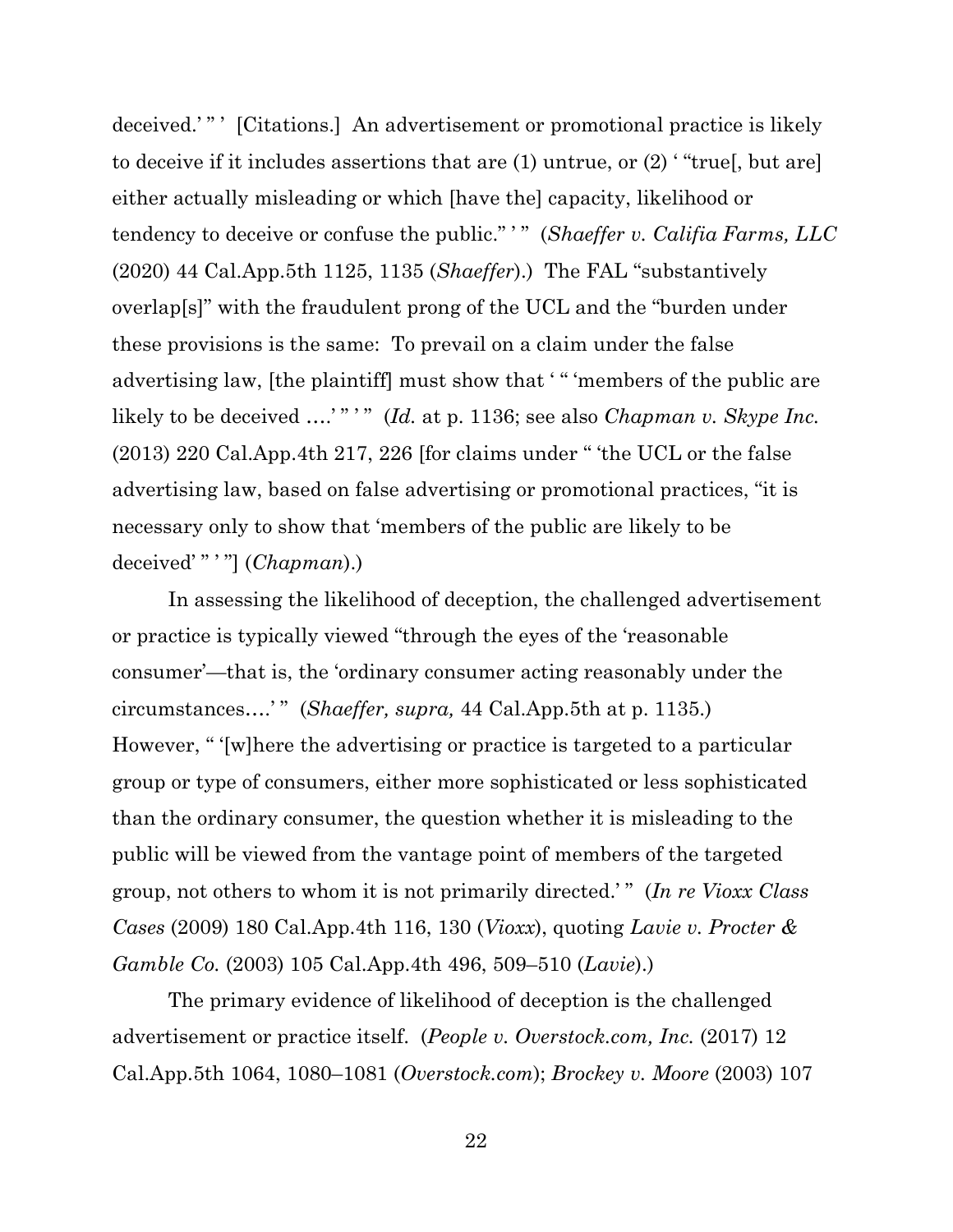Cal.App.4th 86, 100.) Additionally, courts should "examine the knowledge base of the targeted consumer in assessing whether, under the circumstances, the conduct or advertisement is likely to deceive the targeted consumer." (*Patricia A. Murray Dental Corp. v. Dentsply International, Inc.*  (2018) 19 Cal.App.5th 258, 272, 273–275 (*Dentsply*) [considering dentists' professional knowledge when determining whether medical device directions were likely to deceive dentists]; accord *Vioxx, supra*, 180 Cal.App.4th at p. 130, fn. 14 [conduct may be an "unfair business practice when directed toward consumers" and "not an unfair practice when directed toward a financially sophisticated business with [specialized] knowledge"].)

ii

Ethicon claims the court did not apply the target audience standard because it failed to assess whether Ethicon's IFUs and doctor-focused marketing communications were deceptive from the perspective of doctors, as opposed to members of the general public. In particular, Ethicon asserts the court did not consider doctors' knowledge or expectations when analyzing whether the IFUs and advertisements were likely to deceive.

Even the most cursory review of the statement of decision discloses the trial court applied the correct target audience standard. Under a heading captioned "Statement of Applicable Law," the statement of decision recited the correct legal standard and stated the trial court's role was to "determine [the] likelihood of deception from the standpoint of the target audience." Then, over the course of dozens of pages, the statement of decision applied that legal standard to the facts and, ultimately, determined the IFUs and marketing materials were likely to deceive doctors.

For instance, the trial court considered the knowledge base of doctors to whom the IFUs and marketing communications were directed. It found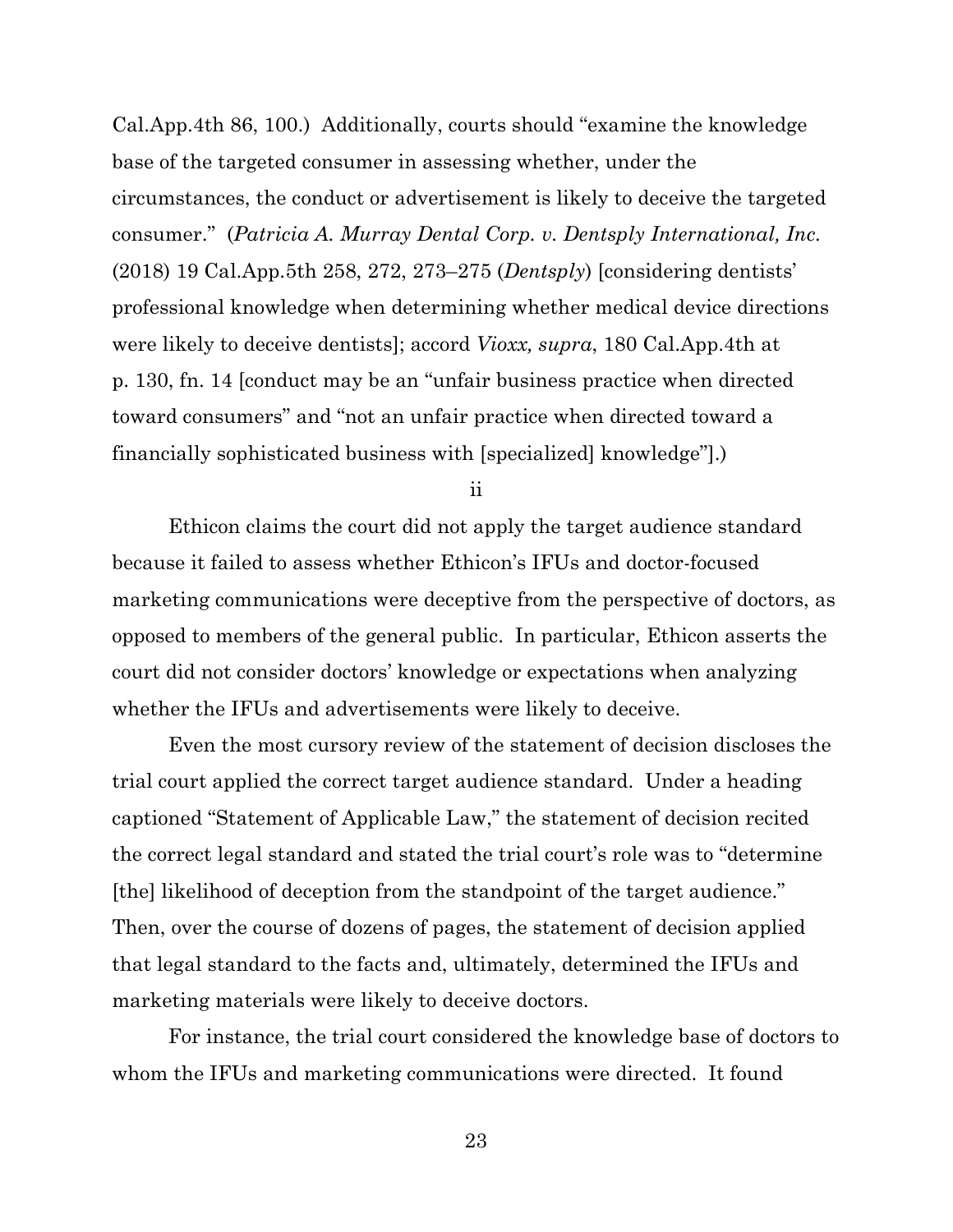"many physicians practicing today" did not learn how to implant mesh in medical school or their residency programs because pelvic mesh products were not launched until the 1990s. The court found the scientific literature on pelvic mesh products did not fill in doctors' knowledge gap because doctors labor under busy schedules and struggle to keep up-to-date with the scientific literature. Further, the court noted several defense witnesses, including surgical specialists and urogynecologists, were unaware of complications unique to pelvic mesh products apart from vaginal erosion and exposure even though these complications were "well-known to the company from launch." For all these reasons, the court rejected Ethicon's contention that it could not "be liable for hiding serious and long-term mesh risks in its IFUs and marketing materials because doctors already knew these risks."

The court then found doctors "read the IFU[s] and use manufacturer marketing material as a source of information in making treatment decisions." In support of this finding, the court cited a written discovery response from Ethicon admitting IFUs were one of its "primary means for distributing printed information about its medical devices …." It cited deposition testimony from Dr. Hinoul, who stated Ethicon expects doctors to rely on the warnings, complications, and adverse events listed in IFUs to counsel patients, and a "surgeon should be able to solely rely on the IFU." The court also cited the testimony of Dr. Charles Nager, a defense expert and urogynecologist, who testified that professional journal advertisements and sales marketing drove the use of pelvic floor mesh kits among doctors. Further, the court noted that doctor witnesses for both parties claimed they relied on IFUs and believed other doctors did the same.

Next, the court considered the text of each IFU and printed marketing communication in meticulous detail. It analyzed the text of the IFUs and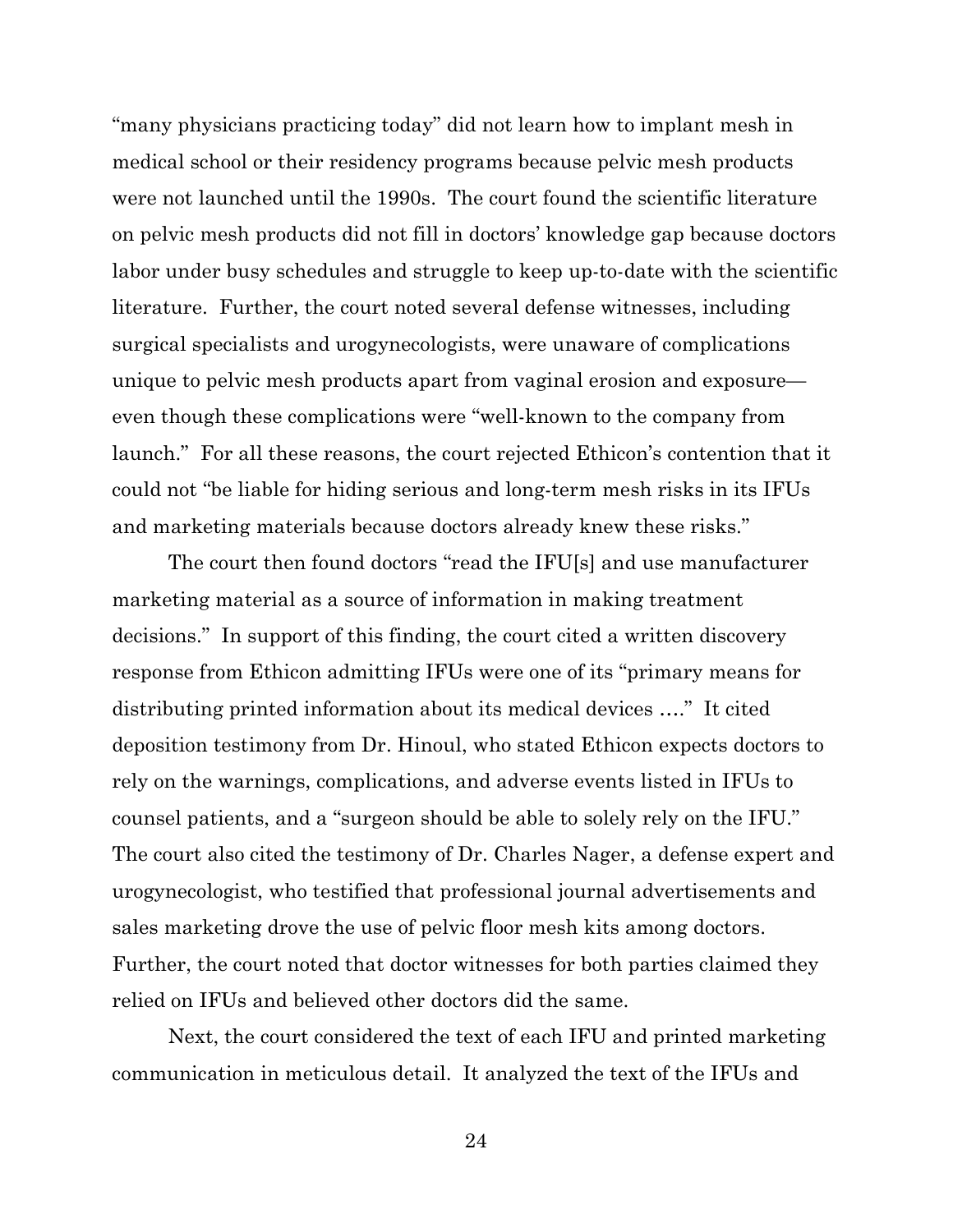determined they were likely to deceive doctors because they misstated or omitted: (1) the range of complications associated with mesh; (2) the severity or duration of the complications; (3) the source of the complications; and/or (4) the potential irreversibility of the complications. The court also catalogued the deceptive qualities of each printed doctor-focused marketing communication in a voluminous appendix.

Finally, the court found "*doctors* were likely to be deceived by [Ethicon's] deceptive marketing, both in the IFUs and throughout their other marketing materials." (Italics added.) The court reiterated this finding throughout the statement of decision. It "conclude[d] that the People of the State of California ('Plaintiff') ha[d] proven by a preponderance of the evidence that [Ethicon] deceptively marketed [its] pelvic mesh products in the state of California and that *[its] marketing was likely to deceive reasonable doctors* and reasonable lay consumers." (Italics added.) It found Ethicon "deceptively marketed its [SUI] and POP mesh devices through a combination of false statements, misleading half-truths, and omissions that were *likely to deceive doctors* …." (Italics added.) Elsewhere in the statement of decision, the court determined Ethicon's "misleading half-truths and omissions … were *likely to deceive physicians* in violation of the UCL and FAL." (Italics added.)

As these findings and conclusions make abundantly clear, the trial court correctly applied the target audience legal standard.

iii

Ethicon advances three counter-arguments in support of its claim that the trial court failed to consider whether the IFUs and marketing communications were deceptive from the perspective of their target audience.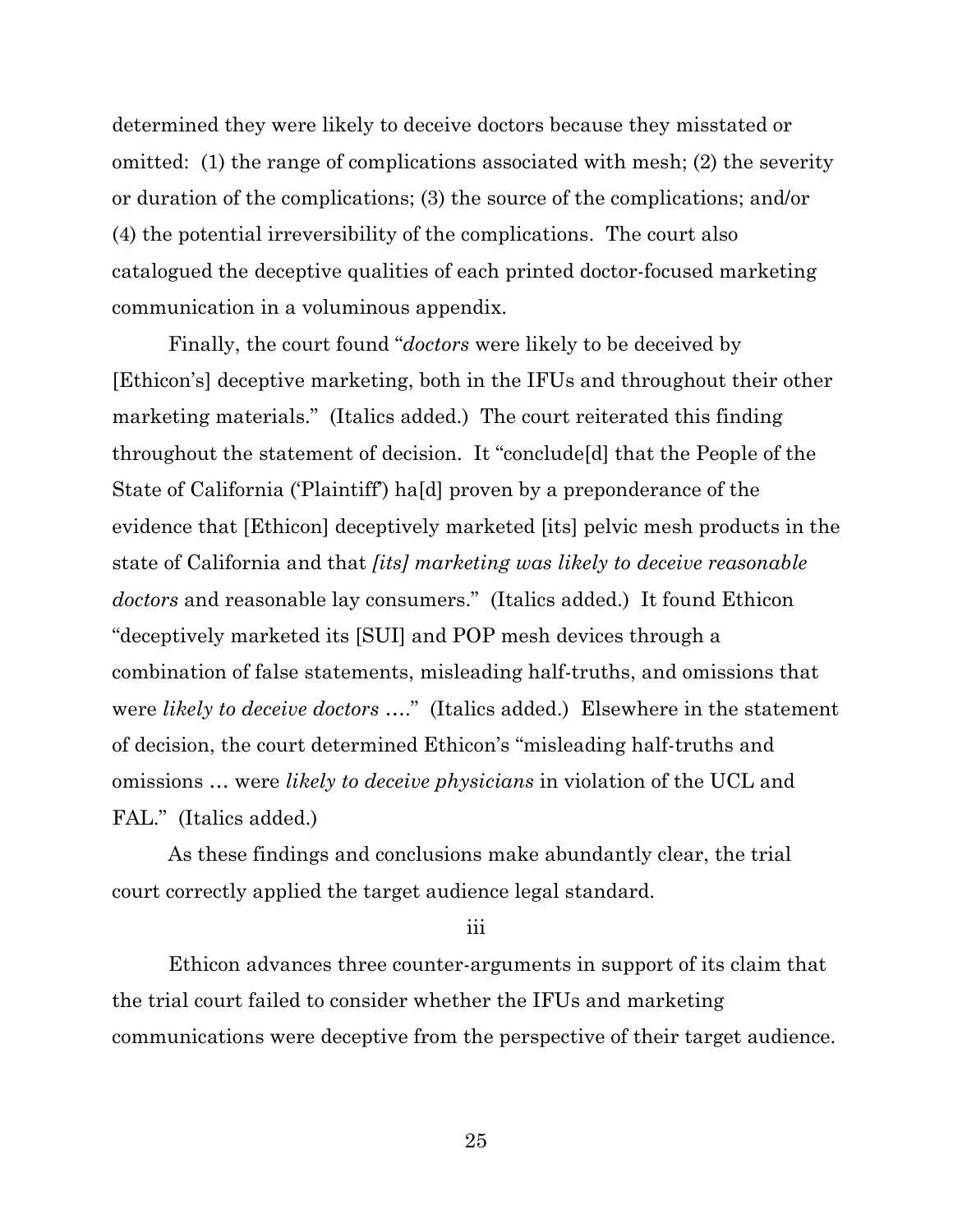*First*, they cite *Lavie, supra*, 105 Cal.App.4th at page 508, a case in which our colleagues in the First District Court of Appeal determined that the usual "standard to be applied in assessing whether … conduct or [an] advertisement violates the UCL is whether it is 'likely to deceive' the [reasonable] consumer"—not a "least sophisticated consumer" standard that presumably would make it easier for a UCL plaintiff to prove liability. After reaching this conclusion, the *Lavie* court opined that " '[l]ikely to deceive' implies more than a mere possibility that the advertisement might conceivably be misunderstood by some few consumers viewing it in an unreasonable manner. Rather, the phrase indicates that the ad is such that it is probable that a significant portion of the general consuming public or of targeted consumers, acting reasonably in the circumstances, could be misled." (*Ibid*.) Ethicon claims the trial court erred because "it did not mention the 'significant portion' requirement at all."

The trial court did not err. The *Lavie* court's reference to a "significant portion of the general consuming public or of targeted consumers" did not establish a new, standalone requirement for a plaintiff to prove UCL liability. (*Lavie, supra*, 105 Cal.App.4th at p. 508.) Rather, it characterized the circumstances under which a defendant's conduct or advertisement is likely to deceive the general public or the target audience. As previously discussed, the trial court repeatedly cited and applied this legal standard.

In any event, a court's "failure to 'discuss' a particular standard does not imply it applied an incorrect standard. Error on appeal must be affirmatively shown by the record, and '[w]e presume the trial court knew and properly applied the law absent evidence to the contrary.'" (*J.H. v. G.H.* (2021) 63 Cal.App.5th 633, 644 (*J.H.*); see *Committee for Responsible Planning v. City of Indian Wells* (1989) 209 Cal.App.3d 1005, 1011 [appellant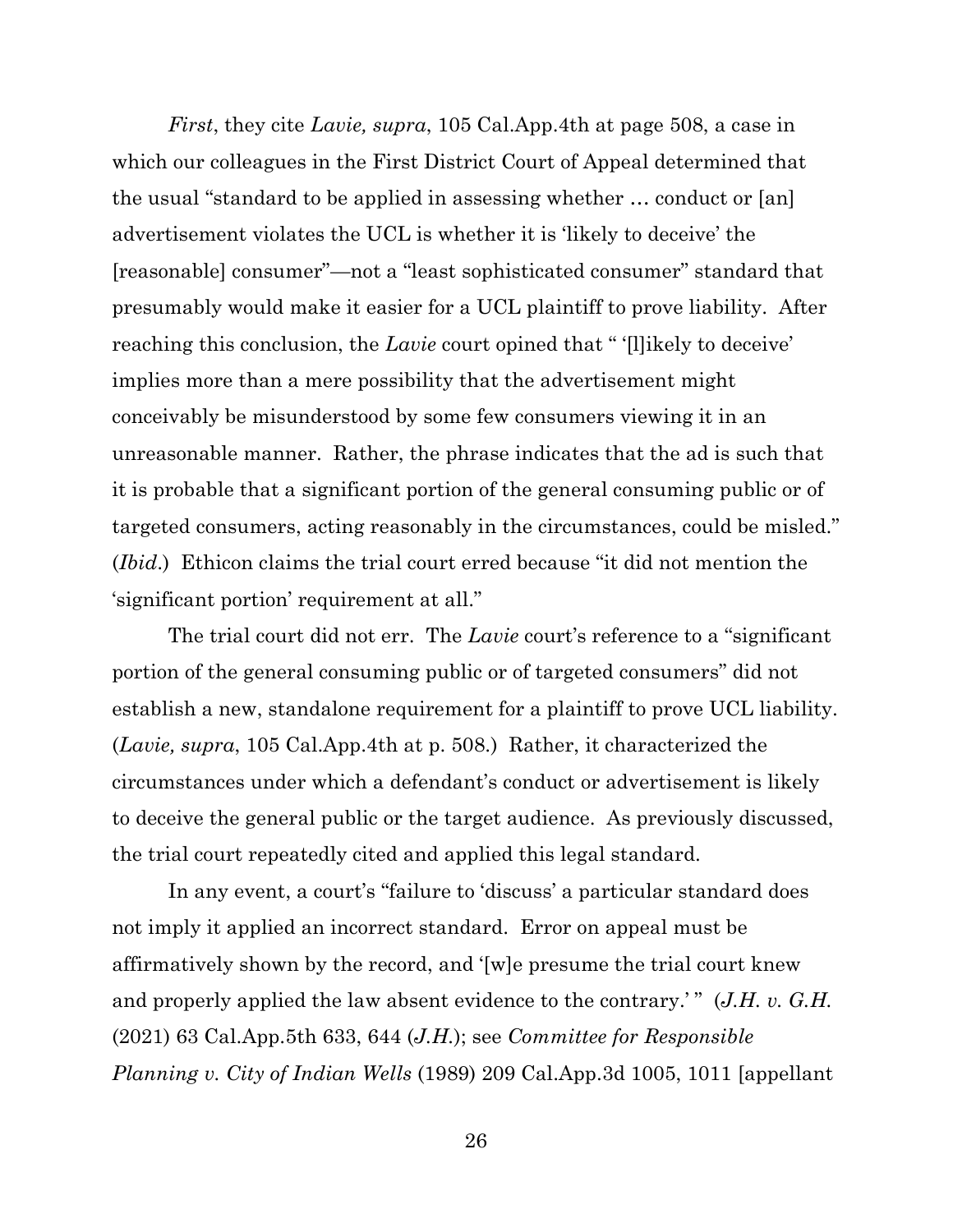did not establish that trial court applied wrong standard where minute order did "not state the court's reasons" for denying motion].) Thus, the mere fact the statement of decision did not discuss *Lavie*'s "significant portion" language does not establish that the trial court necessarily erred.

*Second*, Ethicon claims the court erroneously believed Ethicon could be held liable for failing to disclose *all* risks associated with its pelvic mesh products, even if doctors were already aware of the risks. In support of this argument, Ethicon relies on the following sentence plucked from the statement of decision: Ethicon "knew that it was required to include all risks reasonably associated with the device in the IFUs, whether already known to doctors or not." Ethicon claims this statement, divorced from its context, proves the court did not consider the knowledge and experience of doctors when it assessed whether Ethicon violated the UCL and FAL.

Ethicon's citation is selective and misleading. Immediately prior to the sentence just discussed, the court referred to an earlier section of the statement of decision in which the court found a "manufacturer is expected to include all adverse reactions reasonably associated with the use of the device in the IFU." In support of this finding, the court cited a memorandum from the director of the FDA's Office of Device Evaluation (ODE), in which the director instructed ODE reviewers and industry members that the adverse reaction sections in IFUs should include "all adverse reactions reasonably associated with the use of the device …." The court also supported its finding with a citation to testimony from one of the Attorney General's witnesses, former FDA Commissioner Dr. David Kessler, who referenced the ODE memorandum just discussed, and opined that–in his view–federal regulations governing device labeling did not permit device manufacturers to omit adverse events merely because they were commonly known to practitioners.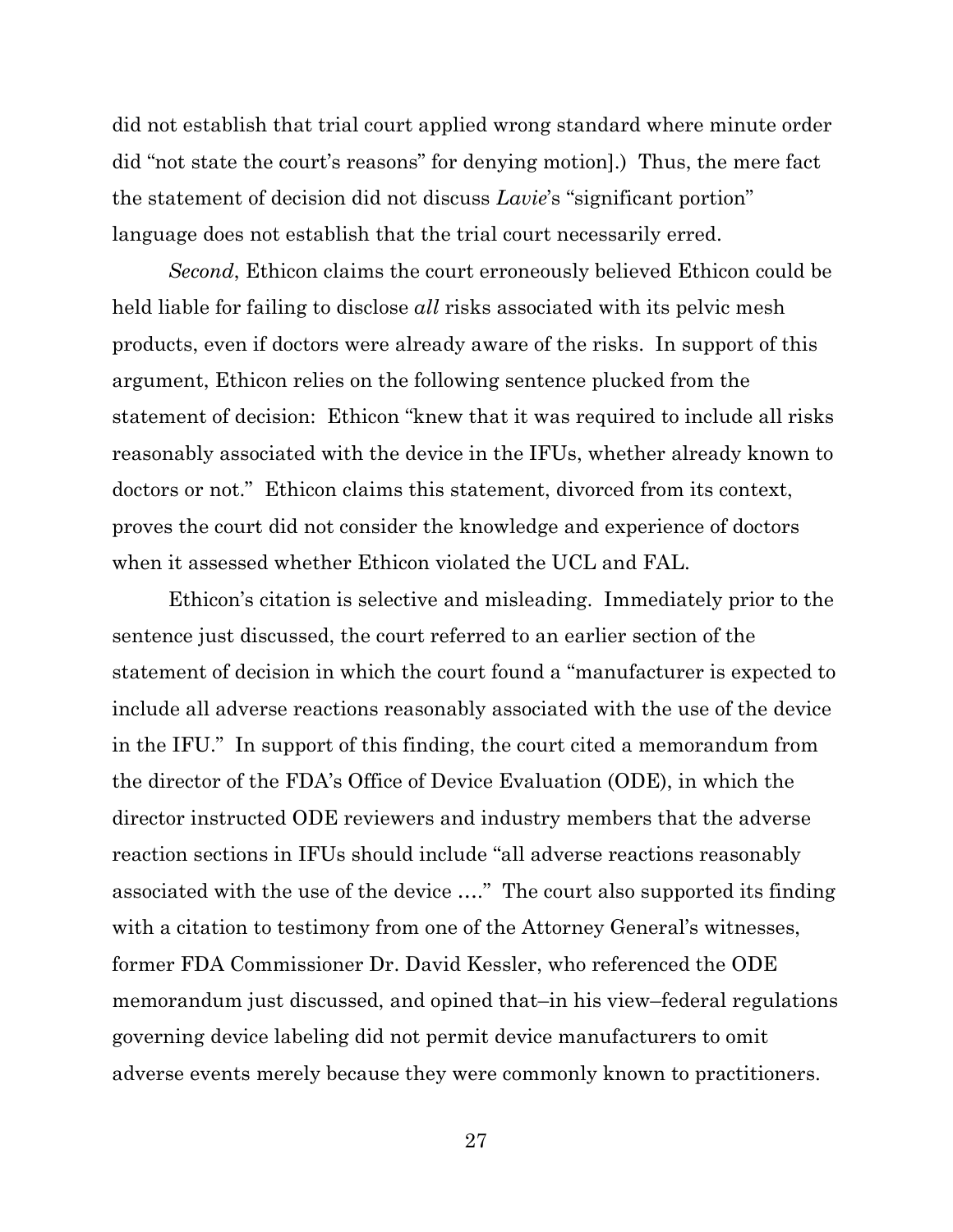Given this context, it is clear the court was not purporting to summarize or apply state law when it said Ethicon was required to include all risks in its IFUs. Nor was it suggesting that, as a matter of state law, doctors' knowledge and experience was irrelevant when assessing whether the IFUs and marketing communications were likely to deceive doctors. Rather, it was merely noting, in passing, its understanding that federal regulations and the FDA's guidance on device labeling required all adverse events to be disclosed as a matter of federal law. Immediately after making this tangential observation, the court conducted the analysis demanded by state law. The court's brief reference to Ethicon's ostensible duties under federal law—a fleeting aside that the court did not focus on anywhere else in the 128-page statement of decision—does not establish that the court applied the wrong standard when assessing Ethicon's liability under state law.[9](#page-27-0)

*Third*, Ethicon argues that certain findings in the trial court's order denying injunctive relief prove the court did not apply the correct legal standard in the statement of decision. In its injunctive relief order, the court found "there [was] sufficient current information in the public domain to inform physicians of the current risks of defendants' products." According to Ethicon, this finding is irreconcilable with the statement of decision and proves the court applied the wrong legal standard.

We disagree. Certainly, the injunctive relief order does not expressly state that the trial court applied the wrong legal standard when it assessed Ethicon's liability in the statement of decision. Nor is that the only conceivable inference that can be drawn from the injunctive relief order, or even the most reasonable one. On the contrary, there are many other

<span id="page-27-0"></span><sup>9</sup> We offer no opinion as to whether federal law requires that medical device manufacturers disclose all adverse events in their IFUs.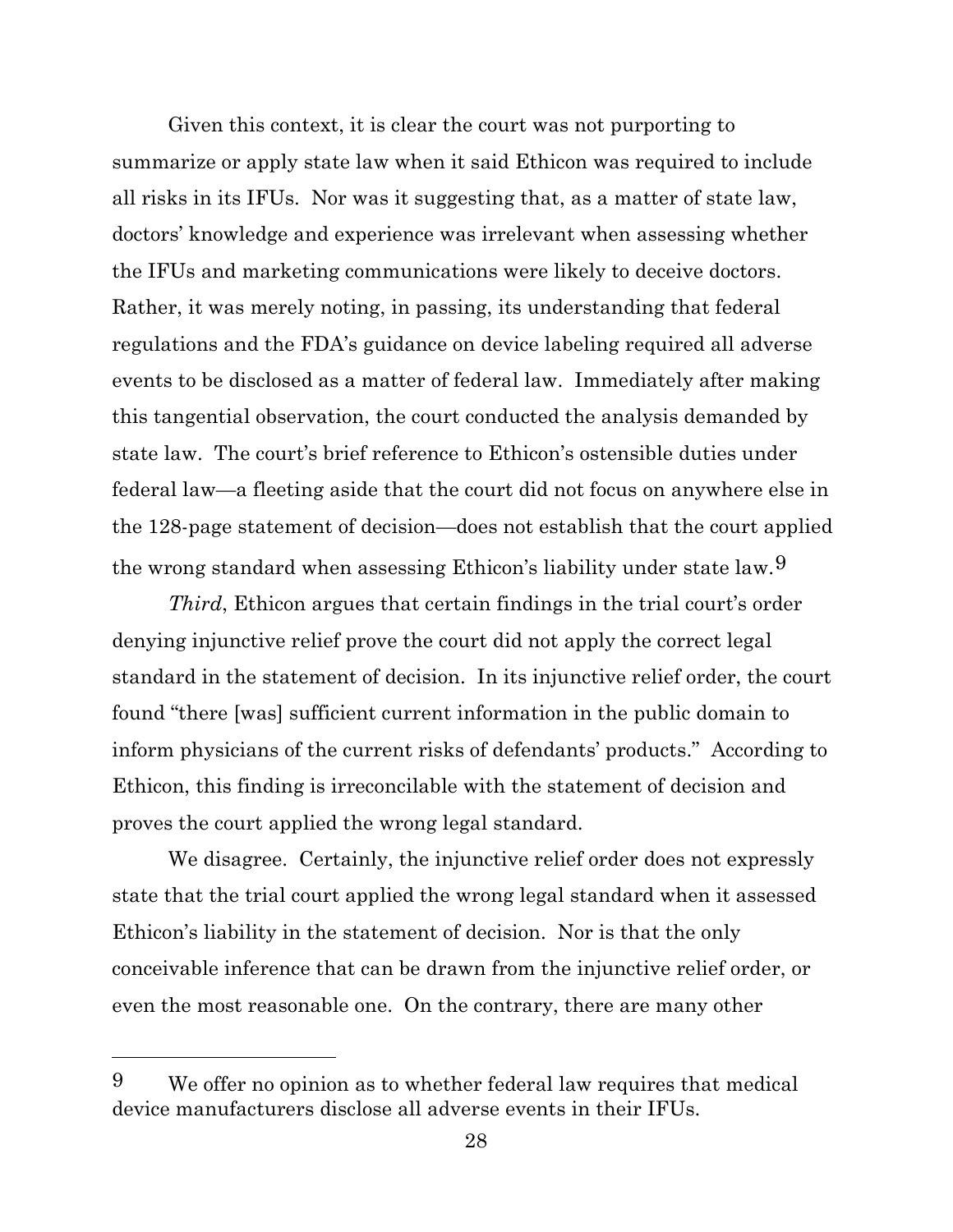rational explanations for why the trial court could have found that Ethicon's IFUs and marketing communications were likely to deceive doctors during the statutory liability period that ended in 2018, while also finding that there was sufficient current information in the public domain to warrant the denial of injunctive relief in June 2020.

On the eve of trial, the FDA ordered all manufacturers of surgical mesh intended for transvaginal POP repair to stop selling and distributing their products. Surely, this sweeping action drew public scrutiny to the safety and effectiveness of pelvic mesh products. The present litigation itself—a highprofile case involving a \$344 million judgment issued against a multi-billion dollar company—likely brought significant attention to these issues as well. Further, the present case is not the only legal matter concerning the deceptive nature of Ethicon's IFUs and marketing communications. Shortly before the court issued its statement of decision, Ethicon settled with government officials from 42 other jurisdictions to resolve allegations that Ethicon inadequately disclosed the risks of its pelvic mesh products. This settlement likely generated awareness about the risks and complications associated with Ethicon's pelvic mesh products, too.

Simply put, the statement of decision and the trial court's order denying injunctive relief are easily reconcilable, and the injunctive relief order contains no express or implied indication that the trial court applied the wrong legal standard when it rendered the statement of decision.

### 2

## *Omissions Standard*

Next, Ethicon contends the trial court applied the wrong legal standard because it "failed to mention—let alone apply—the standard for omissions claims." Ethicon's argument fails for several reasons.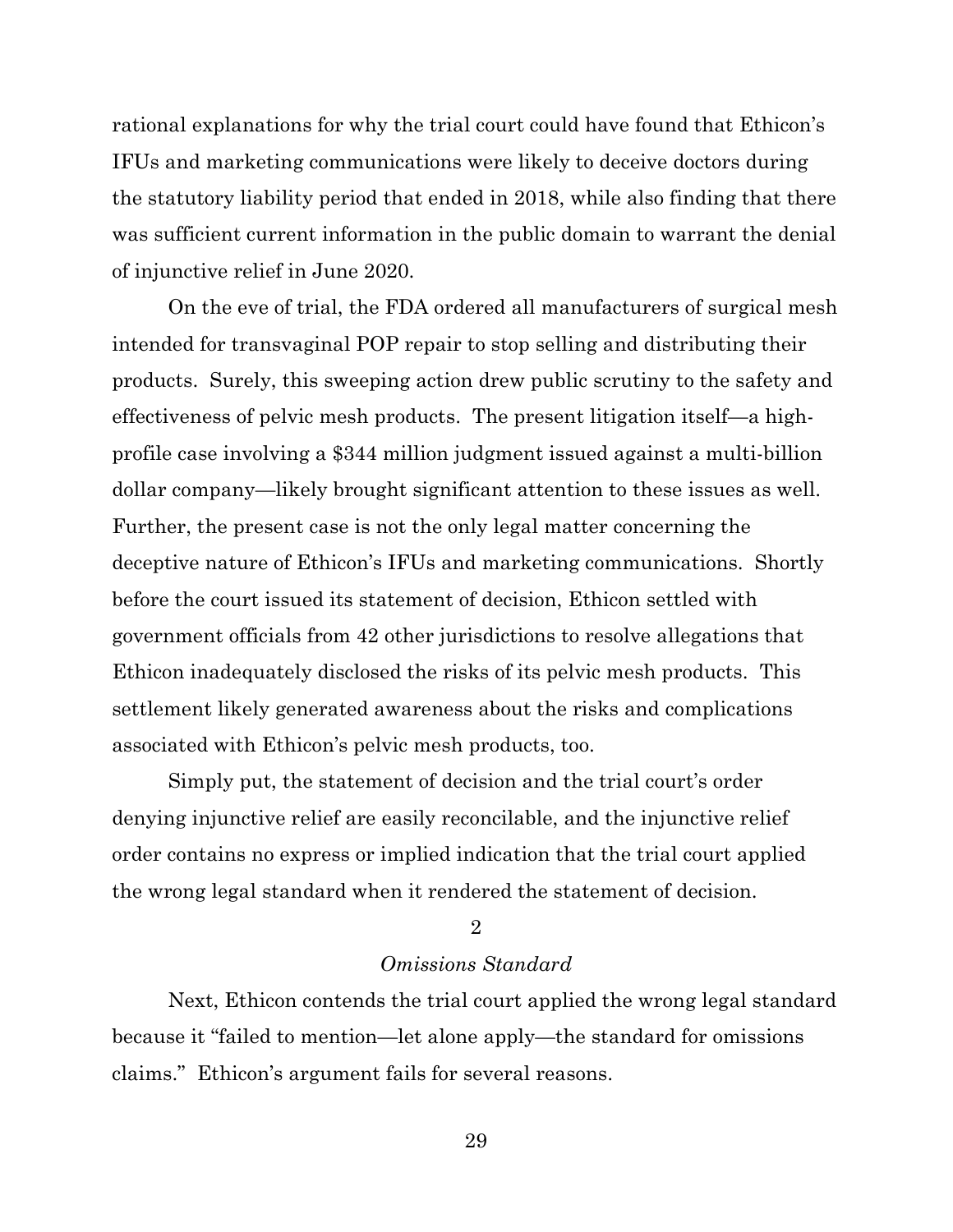As an initial matter, Ethicon faults the trial court for failing to apply the legal standard governing omissions-based claims, but it does not clearly identify the legal standard it thinks the trial court *should have* applied. By failing to adequately develop its argument, Ethicon has waived its claim of error. (See *Cahill v. San Diego Gas & Electric Co.* (2011) 194 Cal.App.4th 939, 956 [" ' "When an appellant fails to raise a point, or asserts it but fails to support it with reasoned argument and citations to authority, we treat the point as waived." ' "]; *Sevidal v. Target Corp.* (2010) 189 Cal.App.4th 905, 928 [failure to develop legal argument waives appellate challenge].)

In the alternative, Ethicon's argument fails because, as previously noted, the court's mere failure to discuss a standard does not compel a conclusion that the court applied the wrong standard. (See *J.H., supra*, 63 Cal.App.5th at p. 644.) On the contrary, "[i]t is a basic presumption indulged in by reviewing courts that the trial court is presumed to have known and applied the correct statutory and case law in the exercise of its official duties," absent an affirmative showing to the contrary. (*Keep Our Mountains Quiet v. County of Santa Clara* (2015) 236 Cal.App.4th 714, 741.)

Finally, Ethicon's argument fails on the merits. A fraudulent or deceptive omission is actionable if it is "contrary to a representation actually made by the defendant, or an omission of a fact the defendant was obliged to disclose." (*Daugherty v. American Honda Motor Co., Inc.* (2006) 144 Cal.App.4th 824, 835; see *Collins v. eMachines, Inc.* (2011) 202 Cal.App.4th 249, 255 (*Collins*) ["fraud or deceit encompasses the suppression of a fact by one who is bound to disclose it, or the suppression of a fact that is contrary to a representation that was made"].) In other words, omissions-based claims can be pure-omissions claims or partial-misrepresentation claims.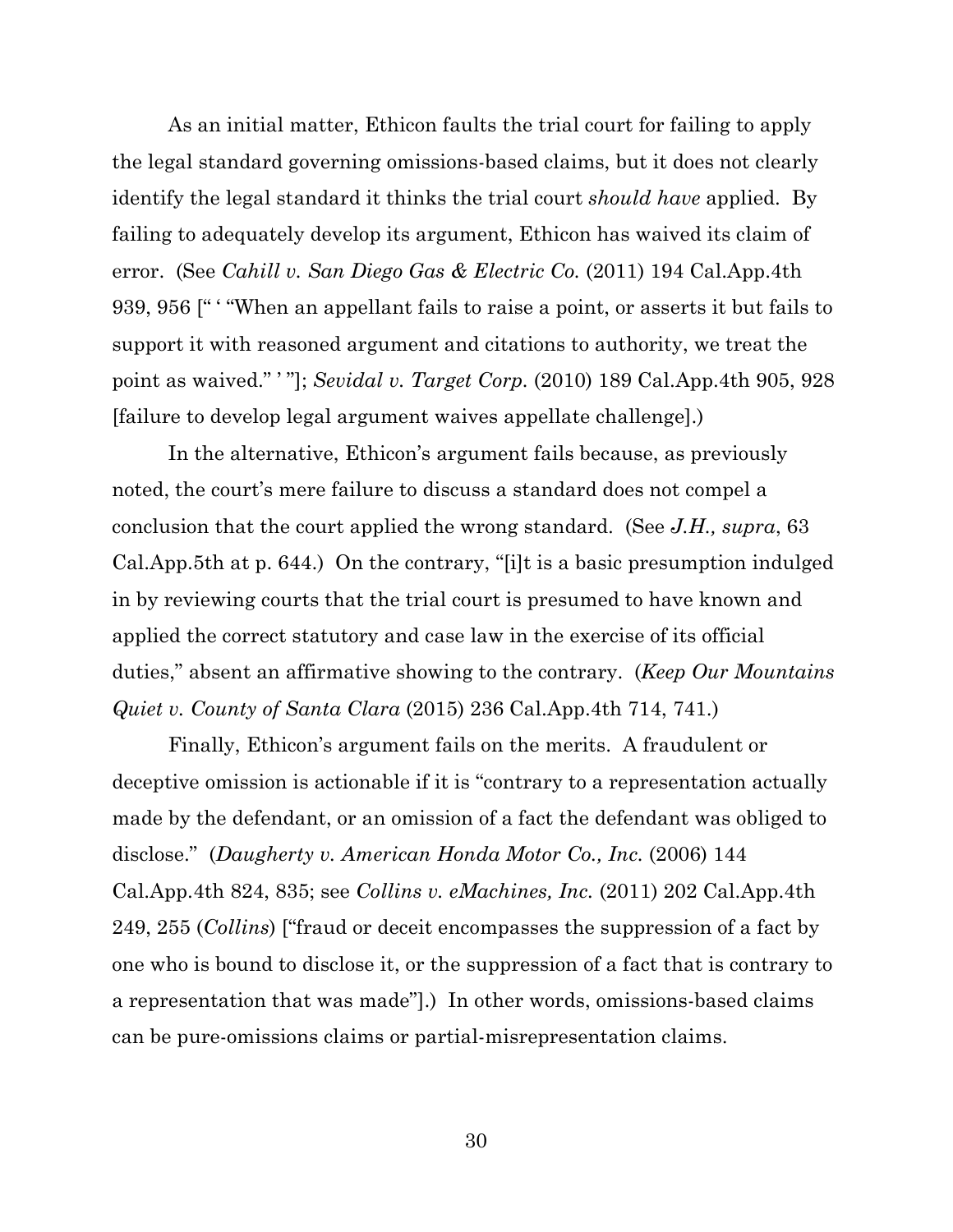In assessing whether an omission is fraudulent or deceptive, courts typically consider whether the omission satisfies one or more of the four factors set forth in *LiMandri v. Judkins* (1997) 52 Cal.App.4th 326, 336. As this court explained in *LiMandri*:

"There are 'four circumstances in which nondisclosure or concealment may constitute actionable fraud: (1) when the defendant is in a fiduciary relationship with the plaintiff; (2) when the defendant had exclusive knowledge of material facts not known to the plaintiff; (3) when the defendant actively conceals a material fact from the plaintiff; and (4) when the defendant makes partial representations but also suppresses some material facts.' "

(*LiMandri*, at p. 336; see *Collins, supra*, 202 Cal.App.4th at p. 255 [applying the *LiMandri* factors to determine whether a failure to disclose constituted actionable fraud or deceit]; *Hodsdon v. Mars, Inc.* (9th Cir. 2018) 891 F.3d 857, 863 [synthesizing state law and concluding an omission is actionable if, among things, it satisfies one of the *LiMandri* factors].)

The court considered, and issued findings, pertinent to the third *LiMandri* factor—that is, whether Ethicon actively concealed material facts. It found Ethicon took "active, willful measures for nearly twenty years to suppress information and conceal serious risk and complication information from physicians and patients." In particular, it found Ethicon knew all along that its SUI devices could lead to a variety of complications, yet it "willfully hid harmful information about the company's devices" to avoid negative public reaction. Further, it found Ethicon undertook "marketing efforts focused on downplaying and rebutting the FDA's notices" regarding pelvic mesh products, including paying consultants to author an article to refute the notices.

The court also considered, and rendered findings, relevant to the fourth *LiMandri* factor—that is, whether Ethicon made partial representations and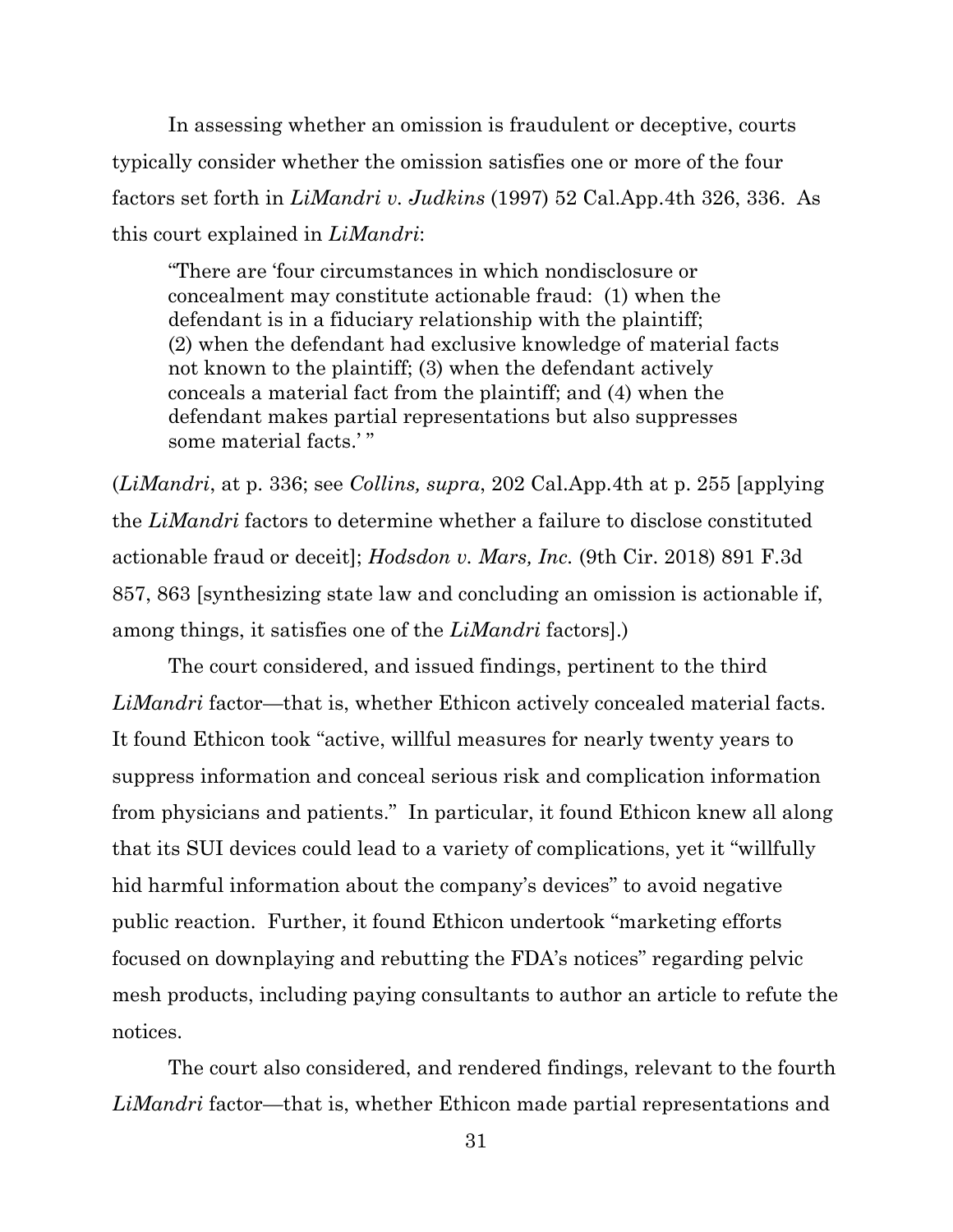concealed material facts. The statement of decision is replete with such findings, but a few illustrative examples prove the point. The court found "[d]efendants' marketing to both patients and doctors consistently and repeatedly touted mesh's benefits while misrepresenting, downplaying, and concealing its potential for serious, long-term complications." It reasoned that "[b]y only disclosing an incomplete list of risks that only tells half the story—the benign half—[Ethicon's] IFUs misled consumers about the whole picture of possible mesh risks." Further, it found Ethicon's marketing materials included "misleadingly incomplete" risks discussions and "refer[red] to misleadingly incomplete IFUs for product and risk information."

For all these reasons, we conclude Ethicon has failed to carry its burden of establishing that the trial court applied the wrong legal standard when assessing the Attorney General's omissions-based claims.

## 3

## *Materiality Standard*

Finally, Ethicon claims the court applied the wrong legal standard because it "ignored California's materiality requirement."

As previously noted, the governing standard in a false advertising case is whether " " " members of the public are likely to be deceived.'" " (*Nationwide, supra*, 9 Cal.5th at p. 308.) If the challenged advertisement is likely to deceive, it is actionable "without individualized proof of deception, reliance and injury." (*Massachusetts Mutual Life Ins. Co. v. Superior Court* (2002) 97 Cal.App.4th 1282, 1288; see *Prata v. Superior Court* (2001) 91 Cal.App.4th 1128, 1137 ["The Legislature considered [the UCL's] purpose so important that it authorized courts to order restitution without individualized proof of deception, reliance and injury if necessary to prevent the use or employment of an unfair practice."], italics omitted.)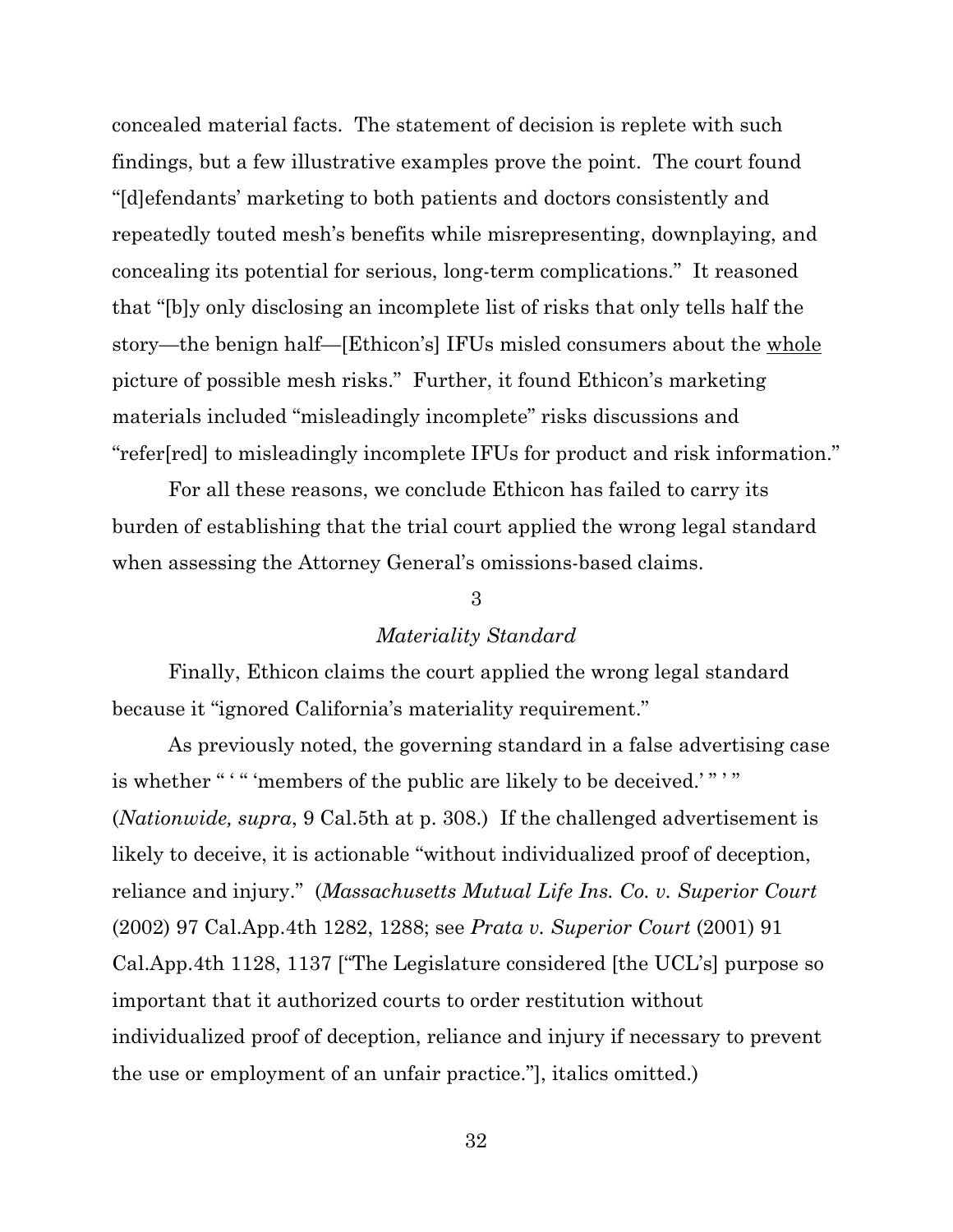In false advertising cases, the concept of materiality can be relevant when a court considers whether the named plaintiff in a private action has standing to assert a claim. (See, e.g., *Chapman, supra*, 220 Cal.App.4th at pp. 228–230.) A class representative in a private action must prove he or she actually relied on the deceptive advertising to have standing under the UCL.[10](#page-32-0) (*Tobacco II, supra*, 46 Cal.4th at pp. 326–328.) Within this context, " 'a presumption, or at least an inference, of reliance arises wherever there is a showing that a misrepresentation was material. [Citations.] A misrepresentation is judged to be "material" if "a reasonable man would attach importance to its existence or nonexistence in determining his choice of action in the transaction in question" [citations], and as such materiality is generally a question of fact unless the "fact misrepresented is so obviously unimportant that the jury could not reasonably find that a reasonable man would have been influenced by it."" (*Id.* at p. 327.)

The question of materiality can also arise when a court must determine whether class treatment is warranted in a private action seeking restitution under the UCL or FAL. (See, e.g., *Downey v. Public Storage, Inc.* (2020) 44 Cal.App.5th 1103, 1115 ["[W]here plaintiffs seek to certify a class aimed solely at recovering restitution under the unfair competition law or false advertising law and define the members of the class as anyone who purchased the good or service to which the advertisement pertains, those plaintiffs must prove … the deception was material."].) In such cases, materiality can tend to show a classwide presumption of reliance—a

<span id="page-32-0"></span><sup>10</sup> Previously, the UCL "authorized 'any person acting for the interests of itself, its members or the general public' [citation] to file a civil action for relief. Standing to bring such an action did not depend on a showing of injury or damage." (*Californians for Disability Rights v. Mervyn's, LLC* (2006) 39 Cal.4th 223, 228.)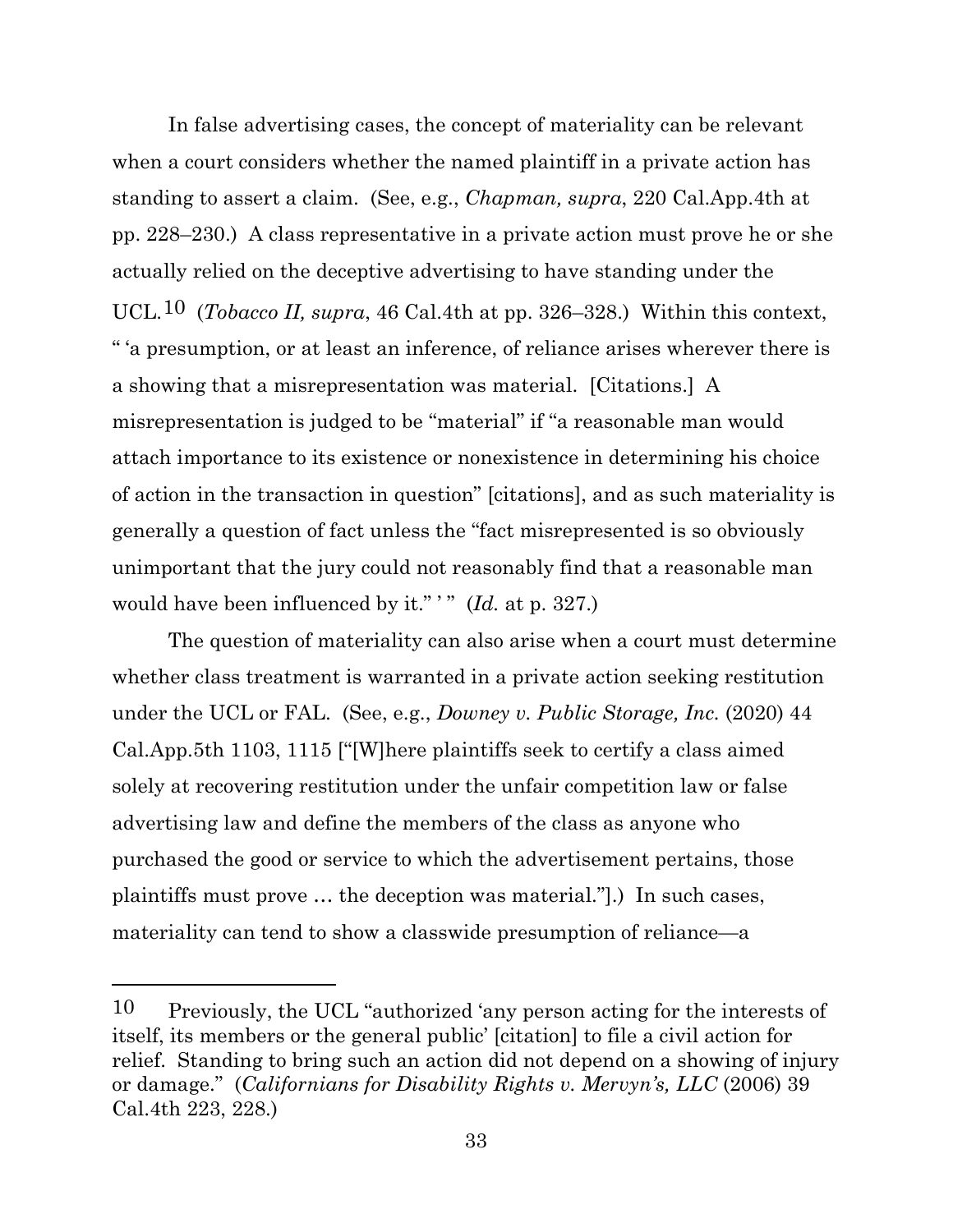presumption that, in turn, can assist a plaintiff to establish the well-defined community of interest necessary to obtain class certification. (See *Tucker v. Pacific Bell Mobile Services* (2012) 208 Cal.App.4th 201, 228 [" '[I]f the issue of materiality or reliance is a matter that would vary from consumer to consumer, the issue is not subject to common proof, and the action is properly not certified as a class action.' "]; *Weinstat v. Dentsply International, Inc.*  (2010) 180 Cal.App.4th 1213, 1223, fn. 8 [reversing class decertification order, in part, because "[t]he safety of the [defendant's product] would be material to *any* [consumer]" and, thus, "[t]here [were] no individual issues concerning the nature and extent of [the] material misrepresentations"].)

The parties have not referred us to any legal authorities in which materiality has been considered in a government enforcement action filed by the Attorney General or another public prosecutor to obtain civil penalties on behalf of the People. Nor have we uncovered such authority after conducting our own review of the case law. But, assuming without deciding that a materiality standard is implicit in the likelihood of deception standard applicable in *all* fraudulent and deceptive advertising cases, Ethicon has failed to establish that the court misapplied the materiality standard.

Ethicon's argument is based solely on the court's alleged failure to discuss materiality. However, as we have explained, we must presume the court applied the correct legal framework in the absence of a contrary indication in the record. (*J.H., supra*, 63 Cal.App.5th at p. 644; *Keep Our Mountains Quiet, supra*, 236 Cal.App.4th at p. 741.) Because Ethicon points us to no contrary indication, we presume the court did not err.

Further, it is apparent from the appellate record that the trial court believed Ethicon's misstatements and omissions were material. The court found Ethicon misrepresented and concealed "serious risk and complication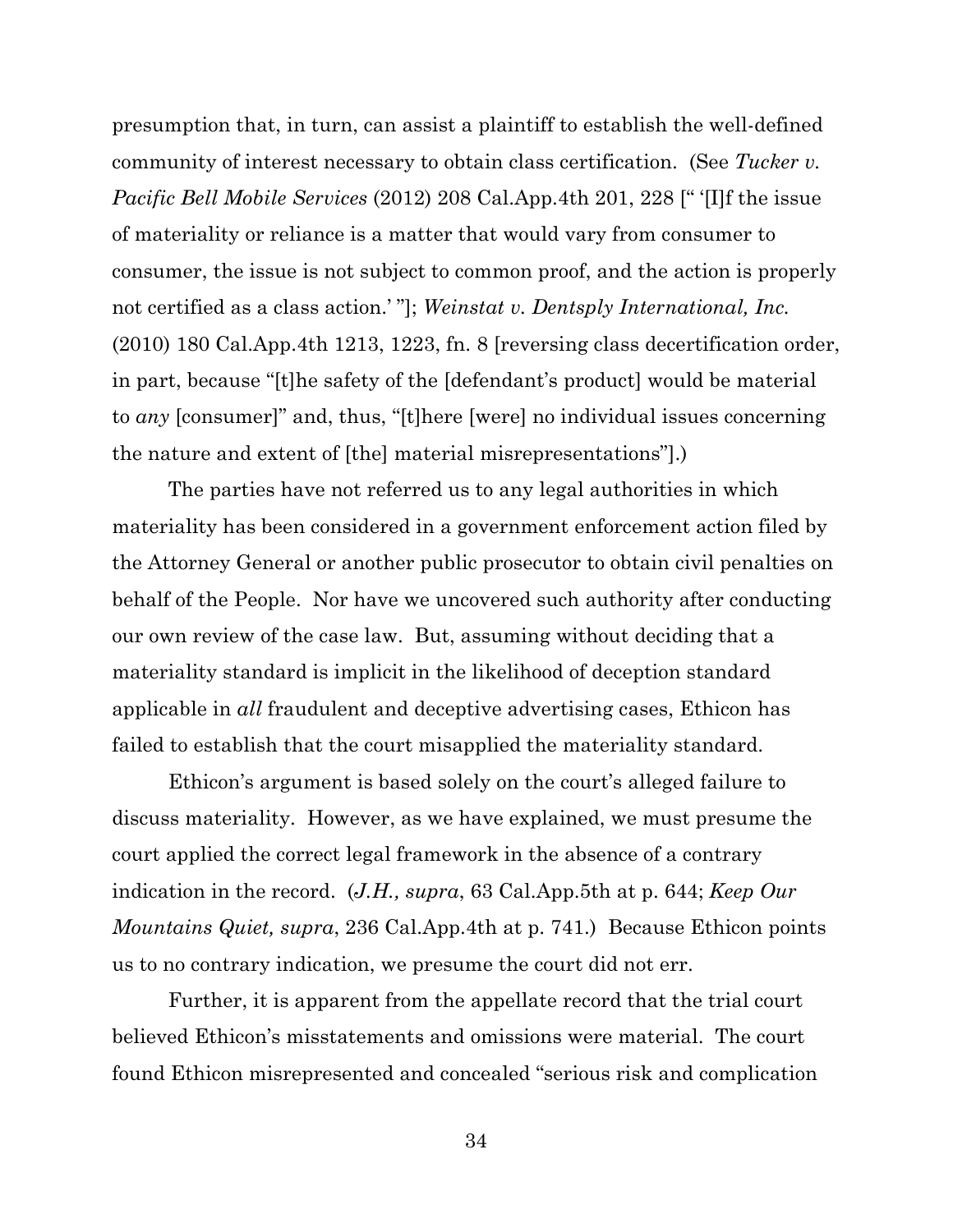information," including "medically significant" information that affected medical decision-making. The court found Ethicon's misconduct "had real consequences for real people." It found that, as a result of Ethicon's deception, doctors were unable to "factor [the risks] into their patient counseling and treatment decisions," or to "provide the information necessary to inform and counsel their patients." According to the court, Ethicon "depriv[ed] physicians of the ability to properly counsel their patients about the risks and benefits of undergoing surgery to have a synthetic product permanently implanted in their bodies, and depriv[ed] patients of the ability to make informed decisions about their own care."

As these findings demonstrate, the trial court believed Ethicon's misstatements and omissions were extremely significant. It found, and we agree, that they had real, serious, and long-lasting consequences—sometimes tragic and permanent consequences—for patients. While the trial court may not have uttered the precise word "materiality," the concept of materiality was unquestionably implicit in the court's findings. On this basis as well, we discern no legal error.

 $\mathcal{C}$ 

# *Substantial Evidence Supported Most of the Court's Findings Regarding Likelihood of Deception*

The trial court found Ethicon's IFUs and marketing communications were likely to deceive doctors and patients regarding the scope, duration, severity, source, and potential irreversibility of the complications associated with Ethicon's pelvic mesh products. Ethicon contends there was insufficient evidence to support these findings.

As we will explain, we reject Ethicon's argument in large part. In essence, Ethicon asks this court to assume the role of trier of fact and replace many of the trial court's findings with Ethicon's preferred findings. This we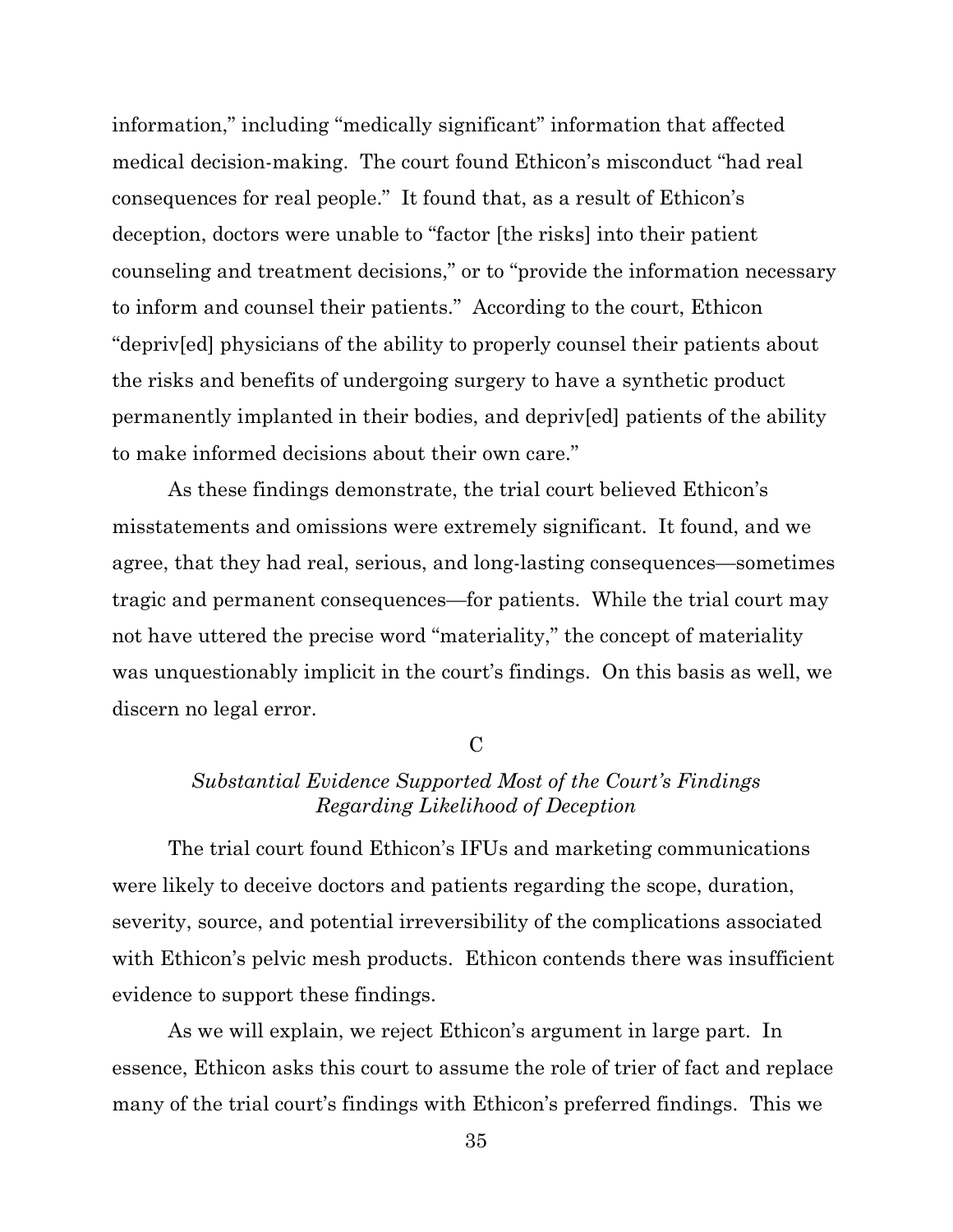will not do. However, we agree with Ethicon on one point: there was insufficient evidence concerning the content of thousands of oral marketing communications that were penalized by the trial court. Because there was insufficient evidence to establish the content of these communications, we conclude substantial evidence did not support the court's finding that Ethicon's oral marketing communications were likely to deceive doctors.

#### 1

## *Substantial Evidence Review*

We apply a substantial evidence standard of review to the trial court's factual findings, including the court's findings that Ethicon's IFUs and marketing communications were likely to deceive their target audiences. (*Overstock.com, supra*, 12 Cal.App.5th at p. 1079; *People ex rel. Bill Lockyer v. Fremont Life Ins. Co.* (2002) 104 Cal.App.4th 508, 520 (*Fremont*).)

"[W]hen 'a finding of fact is attacked on the ground that there is not any substantial evidence to sustain it, the power of an appellate court *begins* and *ends* with the determination as to whether there is any substantial evidence contradicted or uncontradicted which will support the finding of fact.' [Citations.]" [Citation.] [A defendant] raising a claim of insufficiency of the evidence assumes a "daunting burden." ' " (*Overstock.com, supra*, 12 Cal.App.5th at p. 1079.) " 'The substantial evidence standard of review is generally considered the most difficult standard of review to meet, as it should be, because it is not the function of the reviewing court to determine the facts.' " (*Alper v. Rotella* (2021) 63 Cal.App.5th 1142, 1148.)

"The test 'is simply whether there is substantial evidence in favor of the respondent. If this "substantial" evidence is present, no matter how slight it may appear in comparison with the contradictory evidence, the judgment must be upheld.'" (*Overstock.com, supra,* 12 Cal.App.5th at p. 1079.) "The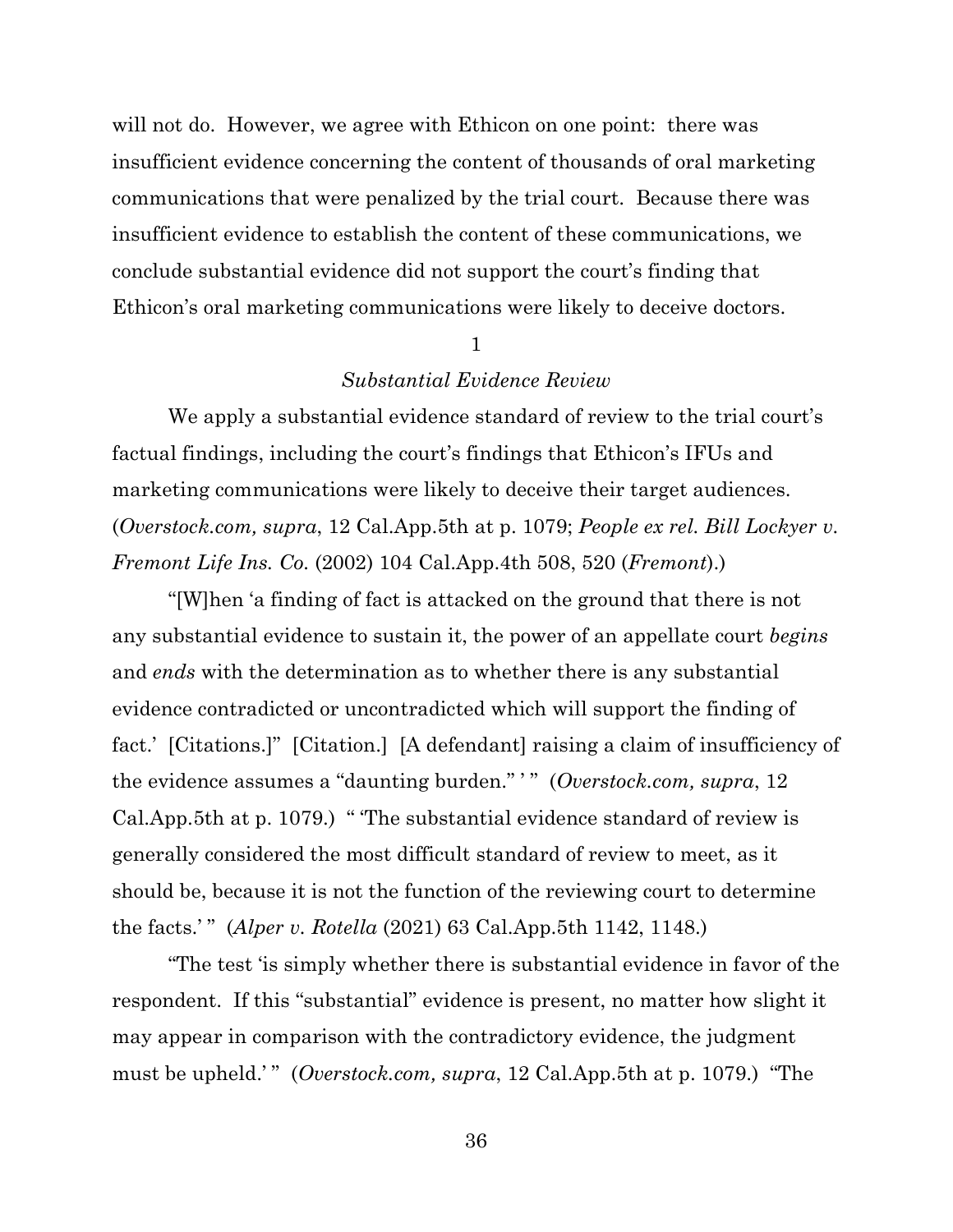usual meaning of 'substantial evidence' is 'evidence that is "of ponderable legal significance," "reasonable in nature, credible, and of solid value," and " 'substantial' proof of the essentials which the law requires in a particular case." ' " (*Cal. Renters Legal Advocacy and Education Fund v. City of San Mateo* (2021) 68 Cal.App.5th 820, 852.)

#### 2

# *Substantial Evidence Supported the Finding that Ethicon's IFUs Were Likely to Deceive Doctors*

Ethicon claims substantial evidence did not support the trial court's finding that its IFUs were likely to deceive doctors. It attacks the court's finding in two ways—first, by claiming doctors do not read or rely on IFUs when counseling and treating patients; and second, by arguing that doctors' education, training, and experience precluded a finding that they were likely to be deceived by Ethicon's IFU's.

i

We begin with Ethicon's assertion that doctors do not review or rely on IFUs to counsel and treat patients. Contrary to Ethicon's claim, ample evidence established that doctors review and rely on IFUs for these purposes.

Some of Ethicon's own witnesses testified to this fact. For instance, Ethicon medical director Dr. Martin Weisberg testified in deposition that he depends on IFUs, reviews them to properly warn his patients, and reads them to "learn about [a] product" and make sure he uses a product "the way that it's designed to be used." Dr. Piet Hinoul, Ethicon's Global Head for Medical, Clinical, and Preclinical Affairs, testified a "surgeon should be able to solely rely on [an] IFU," and Ethicon expects doctors to rely on warnings, complications, and adverse events listed in IFUs. Ethicon medical director Dr. David Robinson testified Ethicon expects surgeons to rely on IFUs to accurately disclose product risks. Moreover, defense expert Dr. Karyn Eilber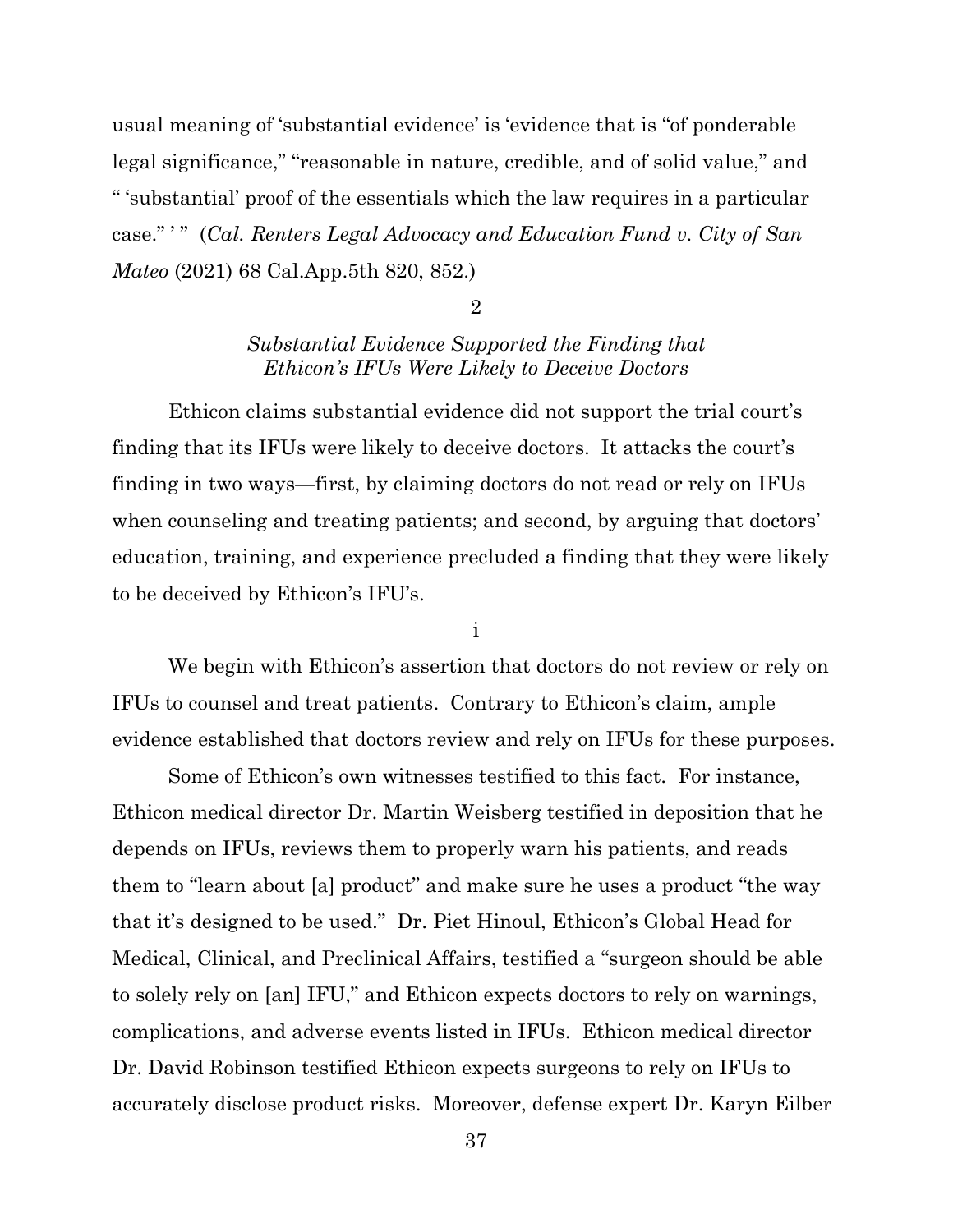testified IFUs are a helpful source of information about mesh. Ethicon even provided a discovery response stating IFUs were "[o]ne of [its] primary means for distributing printed information about its medical devices …."

The Attorney General's witnesses also rendered testimony from which it can reasonably be inferred that doctors read and rely on IFUs. Dr. Margolis testified that when he was a practitioner, he personally reviewed the IFU for one of Ethicon's SUI devices to learn how to explant the device. Further, Dr. Rosenzweig testified that one of the purposes of an IFU is to "describe for doctors … the adverse events that are associated with [a] medical device."

Ethicon cites testimony from certain of its witnesses to suggest IFUs are used, if at all, merely to refresh a doctor's memory about a device's implantation procedure after a treatment decision has been made. We acknowledge there was evidence from which the trial court could have found that doctors read IFUs for this limited purpose only. But the court rejected that position and instead found that doctors read and rely on IFUs to make treatment decisions and counsel patients.

When reviewing this finding, our task is "to determine whether there is any substantial evidence, contradicted or uncontradicted, to support the [judgment]. [Citation] If there is substantial evidence which supports the disputed finding, the judgment will be upheld even though substantial evidence to the contrary also exists and the trier of fact might have reached a different conclusion had it believed other evidence." (*Lobo v. Tamco* (2014) 230 Cal.App.4th 438, 442.) Applying this standard of review, we conclude substantial evidence supported the court's finding that doctors read and rely on IFUs when making treatment decisions and counseling their patients.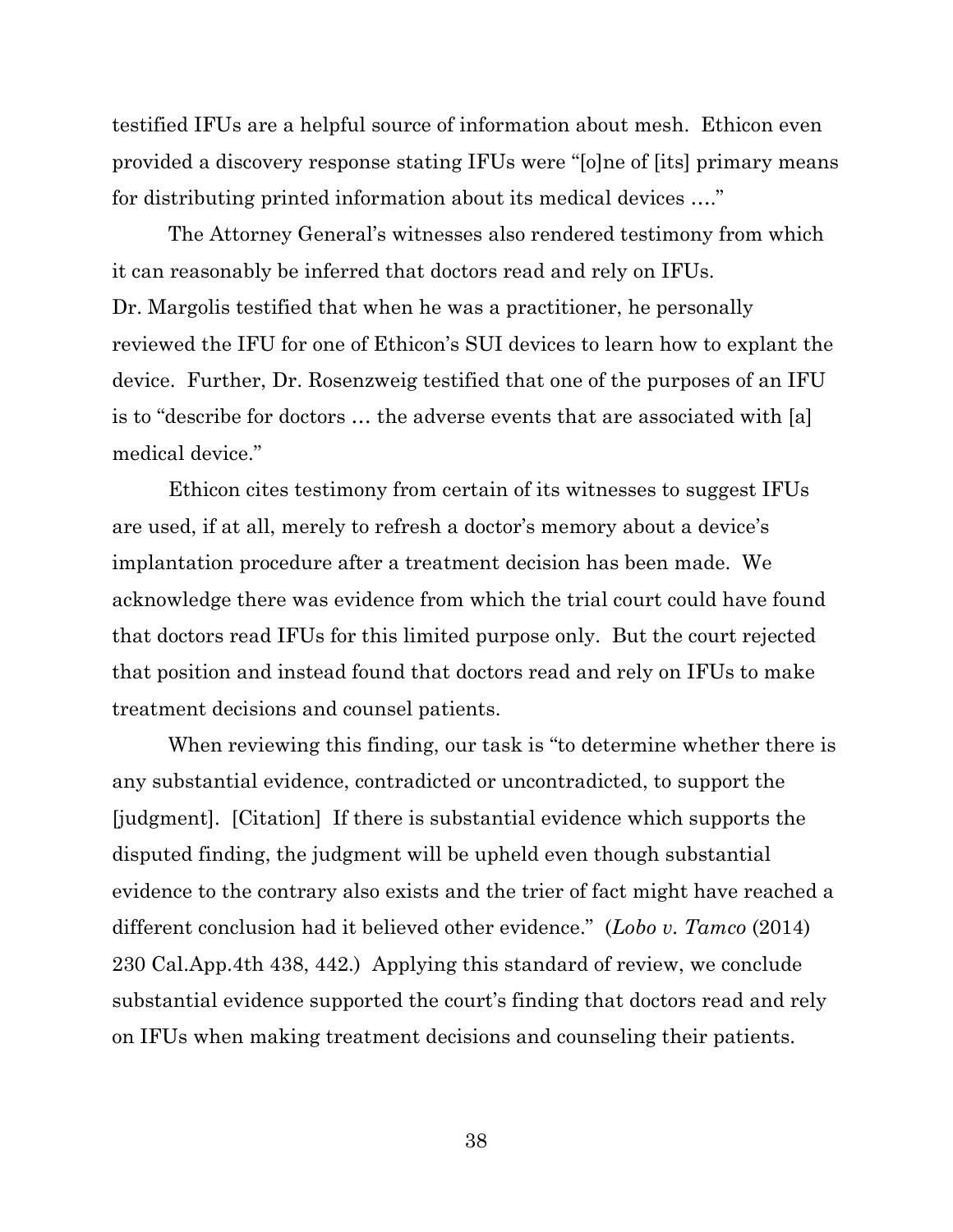Next, Ethicon contends the IFUs were not likely to deceive doctors because doctors already knew—based on their education, training, and experience—the full range of complications that were misstated or omitted in the IFUs, the severity and duration of the complications, and the possible need for mesh removal. We reject this contention, and conclude there was substantial evidence to support the trial court's contrary finding that the IFUs were likely to deceive doctors about these issues.

As noted, the primary evidence in deciding whether an advertisement is likely to deceive is the text of the advertisement itself—or, in this case, the IFU. (*Overstock.com, supra*, 12 Cal.App.5th at pp. 1080–1081.) The text of the IFUs supports the court's finding that the IFUs were likely to deceive doctors. As discussed above, witnesses called by both parties testified doctors read and rely on IFUs to learn about the full range of adverse events and complications associated with medical devices.

However, it is undisputed that at least a subset of Ethicon's IFUs (the IFUs accompanying the SUI devices from 1998–2015, and the IFUs accompanying certain POP devices from 2003–2012) did not identify the full range of complications associated with Ethicon's pelvic mesh products including, at minimum, pain, dyspareunia, hispareunia, and urinary complications. The simple fact that witnesses from both parties testified they expect IFUs to list the full range of complications associated with medical devices, yet at least some of the IFUs for Ethicon's pelvic mesh products did not list the full range of complications for those products, gives rise to a strong inference that these IFUs were likely to deceive doctors.

The trial court found Ethicon's IFUs were likely to mislead doctors about the duration of the complications associated with its pelvic mesh

ii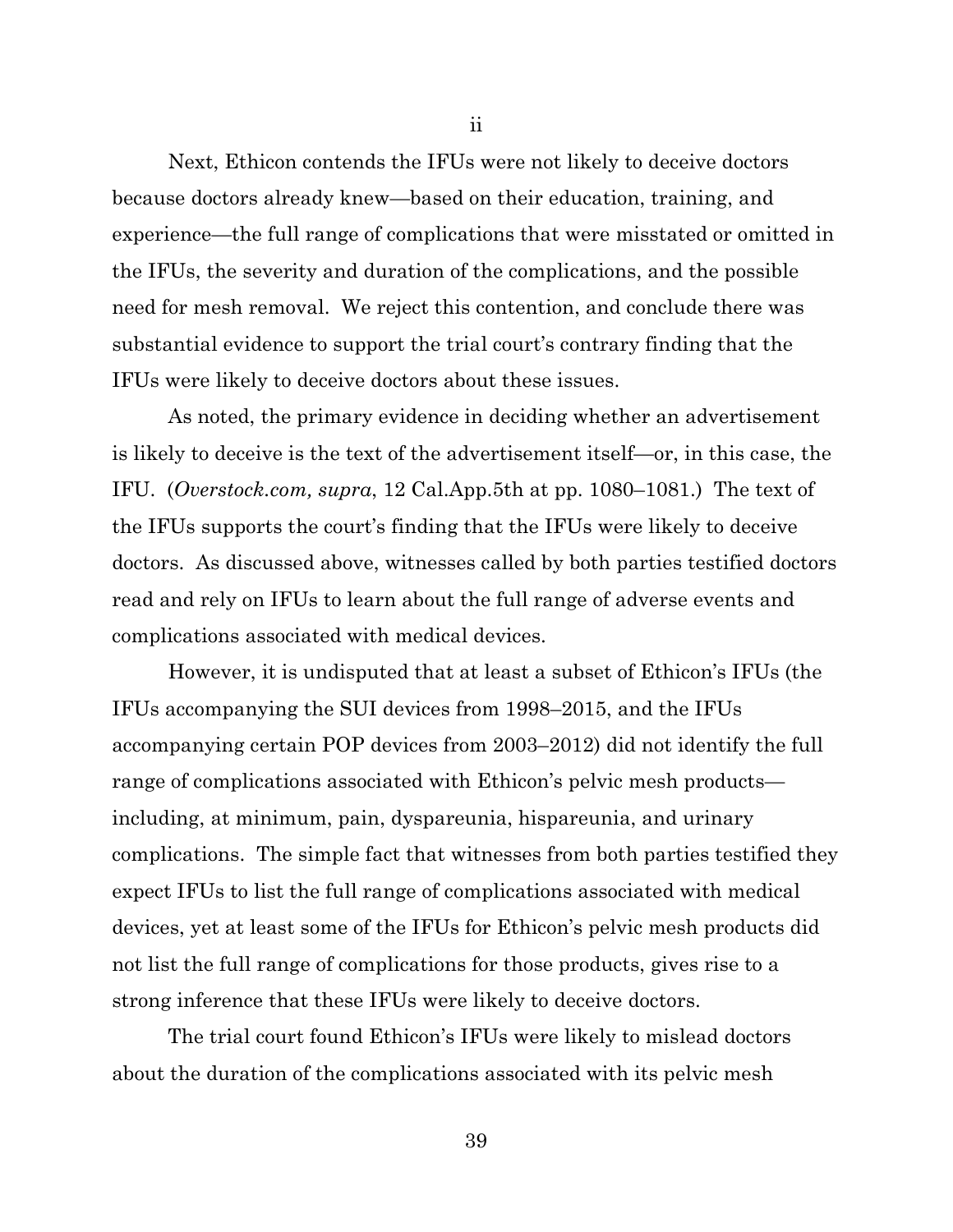products as well–a finding that is well-supported by the evidence. In some cases, the IFUs stated the complications were merely transitory, when in fact they could be chronic. For instance, some IFUs (the IFUs accompanying the SUI devices from 1998–2015, and the IFUs accompanying POP devices from 2003–2012) stated the devices could cause "transitory local irritation," a "transitory foreign body response," and "transient leg pain," when in fact—as the defense witnesses conceded—the products were known to cause chronic foreign body responses or chronic and debilitating pain. These inaccuracies suggest the IFUs were likely to deceive doctors about the duration of complications associated with Ethicon's pelvic mesh products.

In other cases, Ethicon's IFUs were deceptive insofar as they noted that some complications may not resolve. For example, the IFUs for the SUI devices and the POP devices from 2015 onwards stated that complications such as pelvic pain or pain with intercourse "may not resolve." These statements may be accurate, or at least unlikely to deceive doctors, when read in isolation. However, the IFUs containing these statements did not disclose that *other* chronic complications—such as hispareunia or mesh extrusion or exposure—may not resolve over time. The fact the IFUs disclosed the chronic nature of some chronic complications, while omitting the chronic nature of other complications, is additional evidence the IFUs were likely to deceive doctors.

Further, the court found all of the IFUs were likely to deceive because they were silent about the possibility that mesh implants may need to be removed (the IFUs prior to 2015), or they stated that the mesh may need to be removed and revision surgeries may be needed to treat complications (the IFUs from 2015 onwards). As the court explained, none of the IFUs stated that the mesh implants may not be able to be removed, or that complications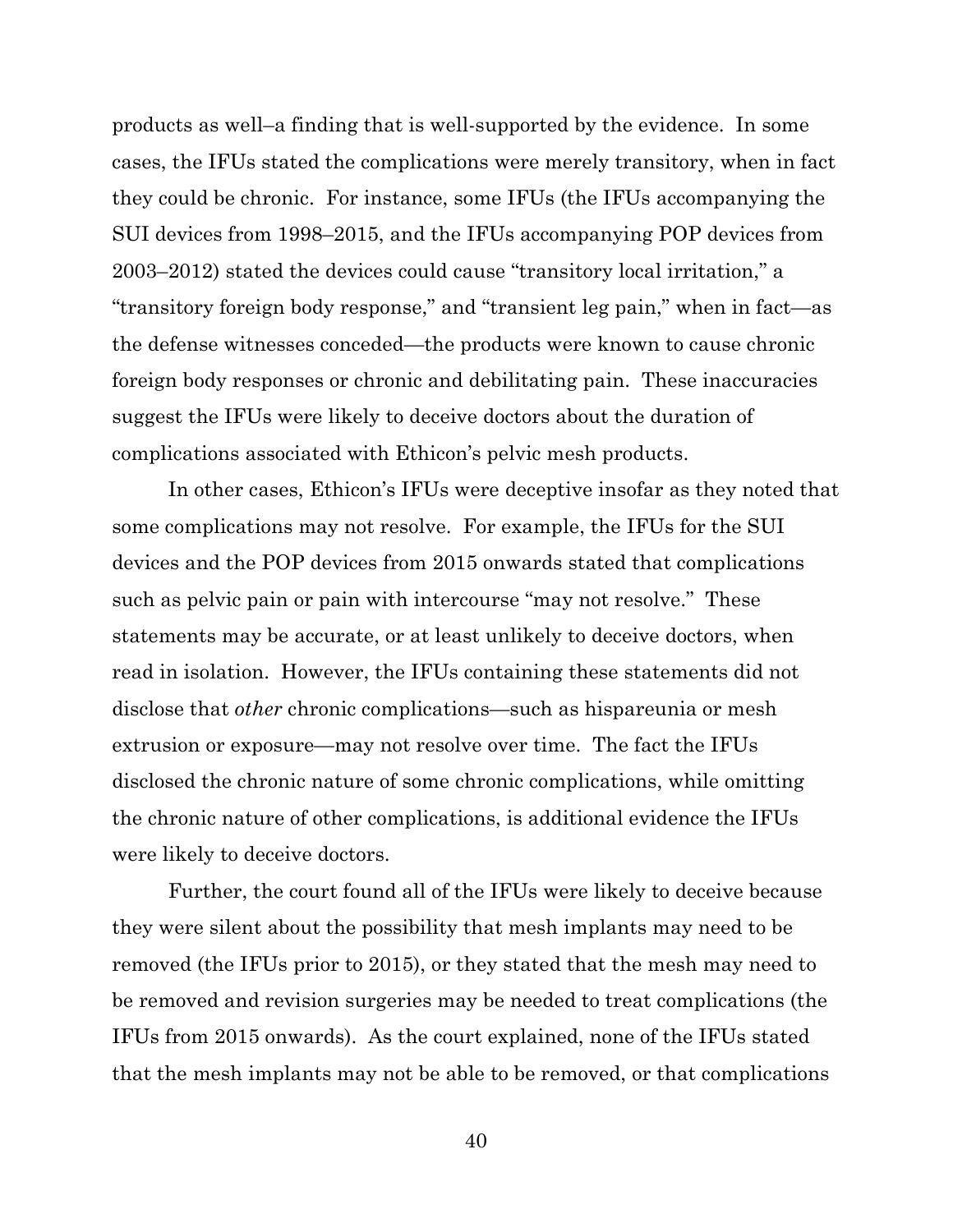associated with Ethicon's products may not resolve through revision surgeries. We conclude the court reasonably inferred this finding from the text of the IFUs. The likelihood of deception was particularly strong for the IFUs in effect from 2015 onwards. By stating the mesh may need to be removed and revision surgeries may need to be performed, these IFUs gave a misleading impression that the mesh could be removed and revision surgeries could treat the mesh complications, even though that was not always true.

As noted, we must also consider the knowledge base of the consumer when assessing the likelihood of deception where, as here, the challenged advertisement or practice is directed to a particular audience—in this case, doctors. (*Dentsply, supra*, 19 Cal.App.5th at pp. 273–275.) Significant portions of the statement of decision focused on whether doctors' education, training, and experience precluded them from being deceived by Ethicon's IFUs. (See *ante* Part III.B.1.) Ultimately, the court rendered findings that doctors were likely to be deceived by Ethicon's IFUs, notwithstanding their education, training, and experience. For the following reasons, we conclude substantial evidence supported these findings.

*First*, there was substantial evidence that many practicing doctors went to medical school or completed their residency programs before Ethicon released its pelvic mesh products. Therefore, they did not learn about the complications associated with Ethicon's pelvic mesh products in medical school or in their residency programs. For instance, one of the Attorney General's experts, Dr. Margolis, testified he did not learn how to explant mesh in medical school or his residency program because Ethicon's products had not been released yet. Defense expert Dr. Nager added, "people who may have trained many, many years ago are not familiar with the most—best procedures to treat prolapse."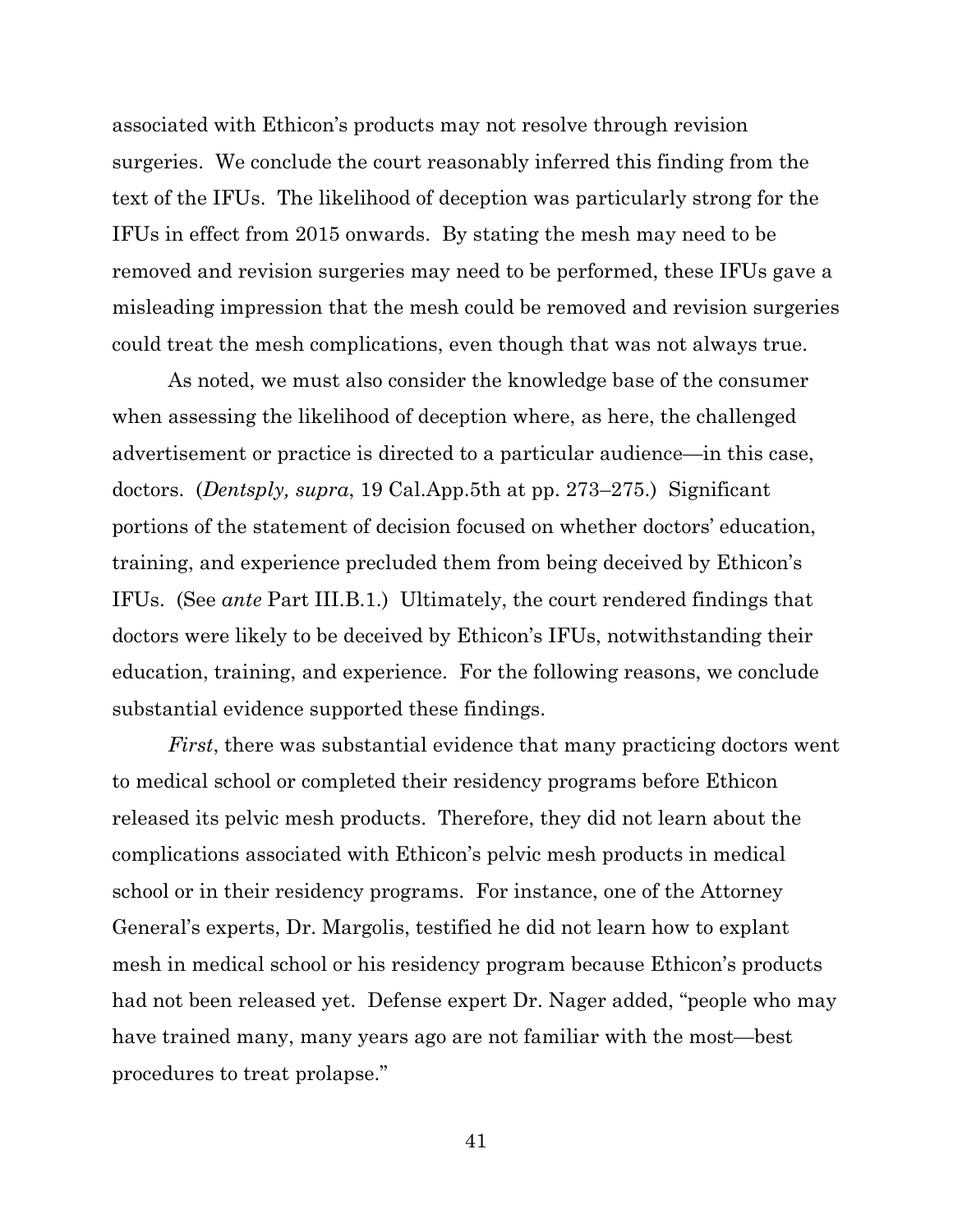*Second*, substantial evidence was elicited that the medical literature, journals, studies, and other sources of information may not, in practice, apprise doctors of the risks associated with pelvic mesh. In a presentation designed for Ethicon's sales representatives, Ethicon stated, "[C]linicians are very busy people [and] it can be difficult for them to stay current with all of the new literature that is published. ... [¶] In many cases, [we] are providing physicians with information that they may not otherwise have read about or learned because of time constraints." Thus, Ethicon's own internal documents showed that Ethicon viewed itself as many doctors' first and primary source of information regarding pelvic mesh products.

Other witnesses testified there was a dearth of high-quality studies concerning pelvic mesh complications. For instance, Dr. Rosenzweig testified the "overwhelming majority" of existing mesh studies were concerned with efficacy—i.e., whether mesh works—not mesh complications. He added that "[t]here [were] no … long-term randomized control trials where safety [of mesh was] the primary endpoint."

Defense expert Dr. Eilber corroborated Dr. Rosenzweig's testimony on this point. She co-authorized a study that reviewed evidence about the efficacy and safety of mesh products used to treat SUI and POP. As part of the study, she and her co-authors searched for articles concerning outcomes and complications of transvaginal mesh used to treat SUI and POP from January 2010 to September 2018. According to Dr. Eilber, the search revealed the "vast majority" of mesh studies were not relevant to the outcomes and complications of transvaginal mesh. When testifying about the article, Dr. Eilber conceded that a lot of the studies included only small patient populations and most studies on mesh complications did not consist of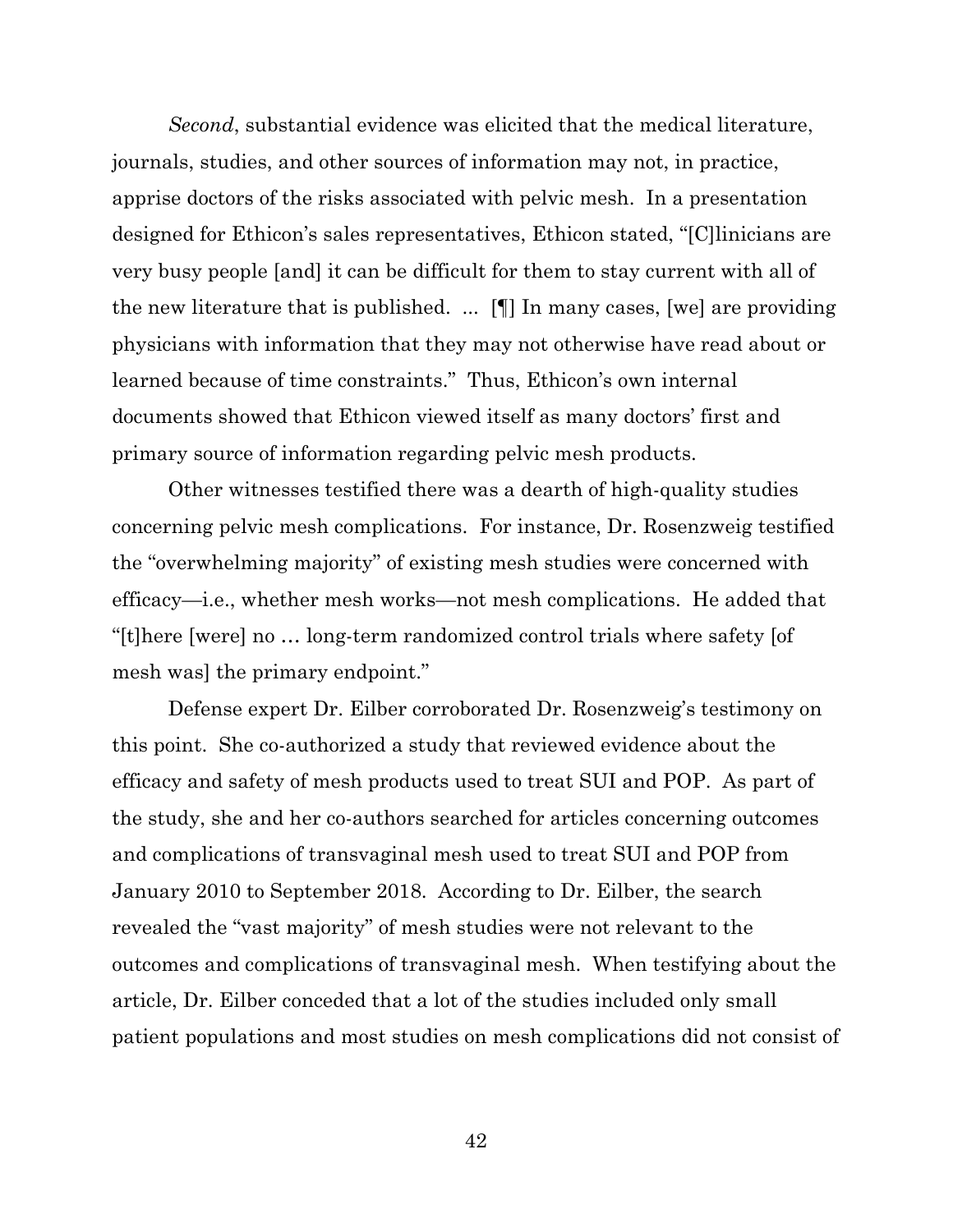high-quality evidence; as a result, the complication rate of transvaginal mesh insertion was, in Dr. Eilber's view, "not known as well as it could" have been.

*Third*, there was substantial evidence that doctors may not necessarily learn about the complications associated with transvaginal pelvic mesh products from their own experiences treating patients. According to defense expert Dr. Rosenblatt, Obstetrics and Gynecology (OB/GYN) physicians who specialize in female pelvic medicine and reconstructive surgery (FPMRS), also known as urogynecologists, usually have a higher level of training than general OB/GYN physicians and may be more familiar with the literature on pelvic mesh surgeries than general OB/GYN physicians. However, FPMRS specialization is *not* a requirement for a physician to implant Ethicon's products. Thus, in practice, general OB/GYN physicians—who typically lack the specialized training and knowledge base of urogynecologists—routinely implant Ethicon's pelvic mesh products.

Further, defense expert Dr. Eilber testified that patients with mesh complications do not always return to the doctor who implanted the mesh. From this testimony, it can be inferred that an implanting doctor may not become aware of certain types of complications, or any complications, that their own patients may experience post-implantation.

*Fourth*, there was evidence from which it could be reasonably inferred that the FDA was not fully aware of the range and prevalence of complications associated with pelvic mesh products during the statutory liability period. In its 2008 public health notification, the FDA listed certain complications associated with mesh used to treat SUI and POP, but it omitted other complications associated with the transvaginal placement of mesh—namely, pain to partner and mesh contraction. For the limited set of complications identified in the public health notification, the FDA stated that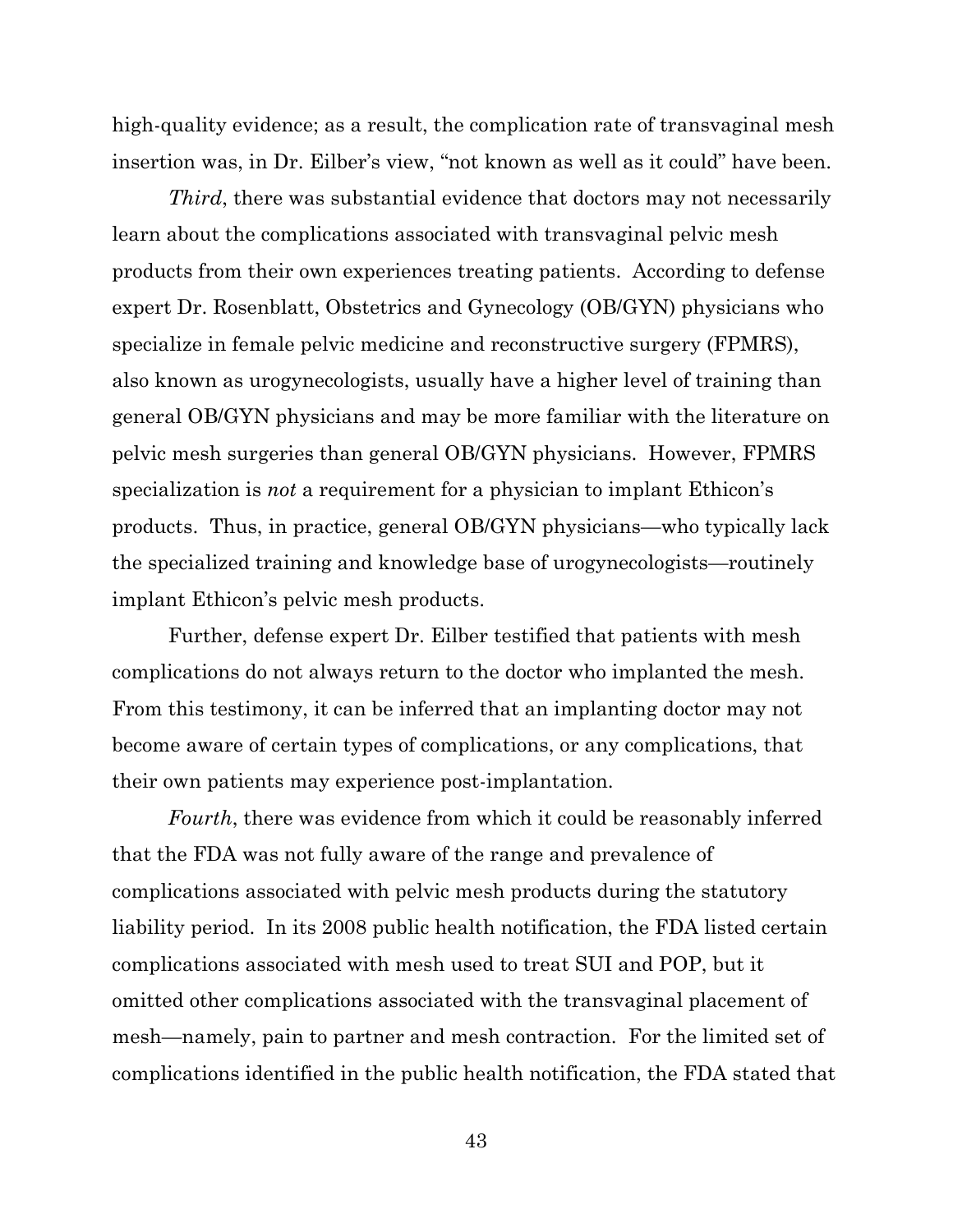it believed the complications were "rare." Further, the FDA did not disclose that mesh removal may not be possible.

It was not until three years later, in 2011, that the FDA released an update advising doctors that complications associated with transvaginal pelvic mesh used to treat POP were "not rare," and that mesh "may expose patients to greater risk" than non-mesh repair. In the update, the FDA added new risks that were not previously disclosed in the 2008 public health notification—specifically, mesh contraction and pain to partner. Further, the FDA added new guidance indicating that "[c]omplete removal of mesh may not be possible …." In our view, the FDA's evolving advice regarding the range, frequency, and potential irreversibility of pelvic mesh complications gives rise to a reasonable inference that, at minimum, these issues were not so patently obvious and widely-known in the medical community that doctors could not have been misled by Ethicon's intentional misstatements, halftruths, and omissions.

In its appellate brief, Ethicon cites evidence that doctors, especially those who perform mesh implantation surgeries, are familiar with the range and severity of pelvic mesh complications, as well as treatment options for such complications. According to Ethicon, this evidence—which largely consists of testimony from Ethicon's experts—conclusively established that Ethicon's IFUs were unlikely to deceive doctors.

However, the trial court strongly discredited Ethicon's experts and found they suffered from conflicts of interest that biased their opinions. The court noted that one of Ethicon's experts was a former preceptor for Ethicon who trained doctors to use the SUI devices. It found that another defense expert had been a paid consultant for Ethicon and other mesh manufacturers for more than 16 years. And it found that yet another defense expert had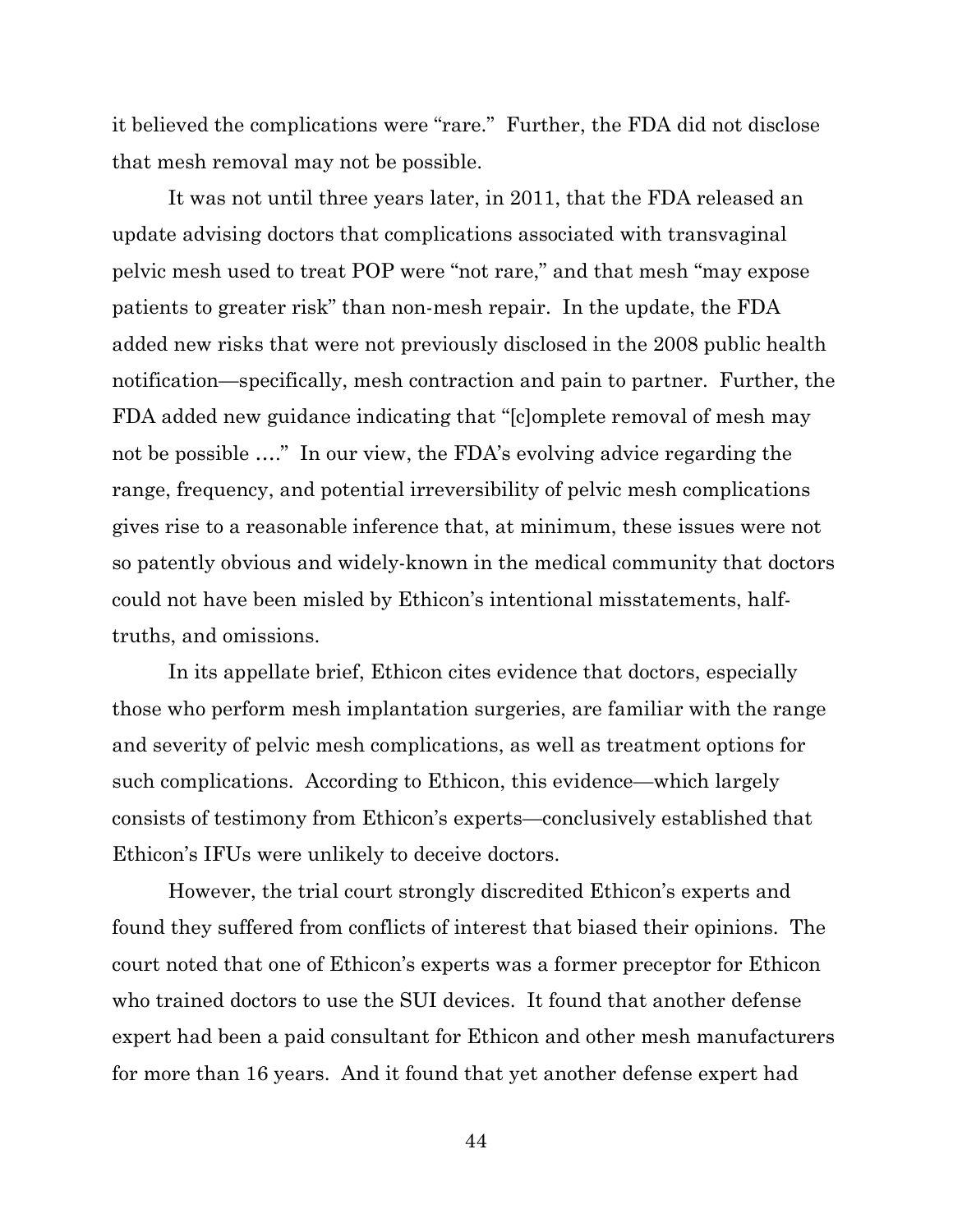been a paid consultant for mesh manufacturers including Ethicon for more than 18 years, and that he had received millions of dollars from these relationships. "Venerable precedent holds that, in a bench trial, the trial court is the 'sole judge' of witness credibility. [Citation.] The trial judge may believe or disbelieve uncontradicted witnesses if there is any rational ground for doing so. [Citation.] The fact finder's determination of the veracity of a witness is final." (*Schmidt v. Superior Court* (2020) 44 Cal.App.5th 570, 582.)

Further, our responsibility when reviewing a challenged finding is not to assess which party's evidence was more persuasive, or even whether we would have reached the same finding as the trier of fact if we were standing in its shoes. Instead, our role is to examine whether there was substantial evidence, controverted or uncontroverted, to establish the finding rendered by the trier of fact. (See *In re Travis C.* (2017) 13 Cal.App.5th 1219, 1225.) Given the limited nature of our review, we conclude the trial court did not err in finding that Ethicon's IFUs were likely to deceive doctors.

We are relying exclusively on the evidence in the record as the basis for our determination that the trial court's factual findings were proper, as of course we must. (See *State Farm Fire & Casualty Co. v. Jioras* (1994) 24 Cal.App.4th 1619, 1625 ["When a factual conclusion is attacked as lacking evidentiary support, our power is limited to determining whether the record contains substantial evidence, contradicted or uncontradicted, to support the decision."].) However, we note for the record that our determination is broadly consistent with appellate decisions from other jurisdictions in which courts have assessed the misleading effects of Ethicon's IFUs, the knowledge base of doctors who implant Ethicon's pelvic mesh products, and whether doctors could reasonably be deceived by Ethicon's misleading IFUs.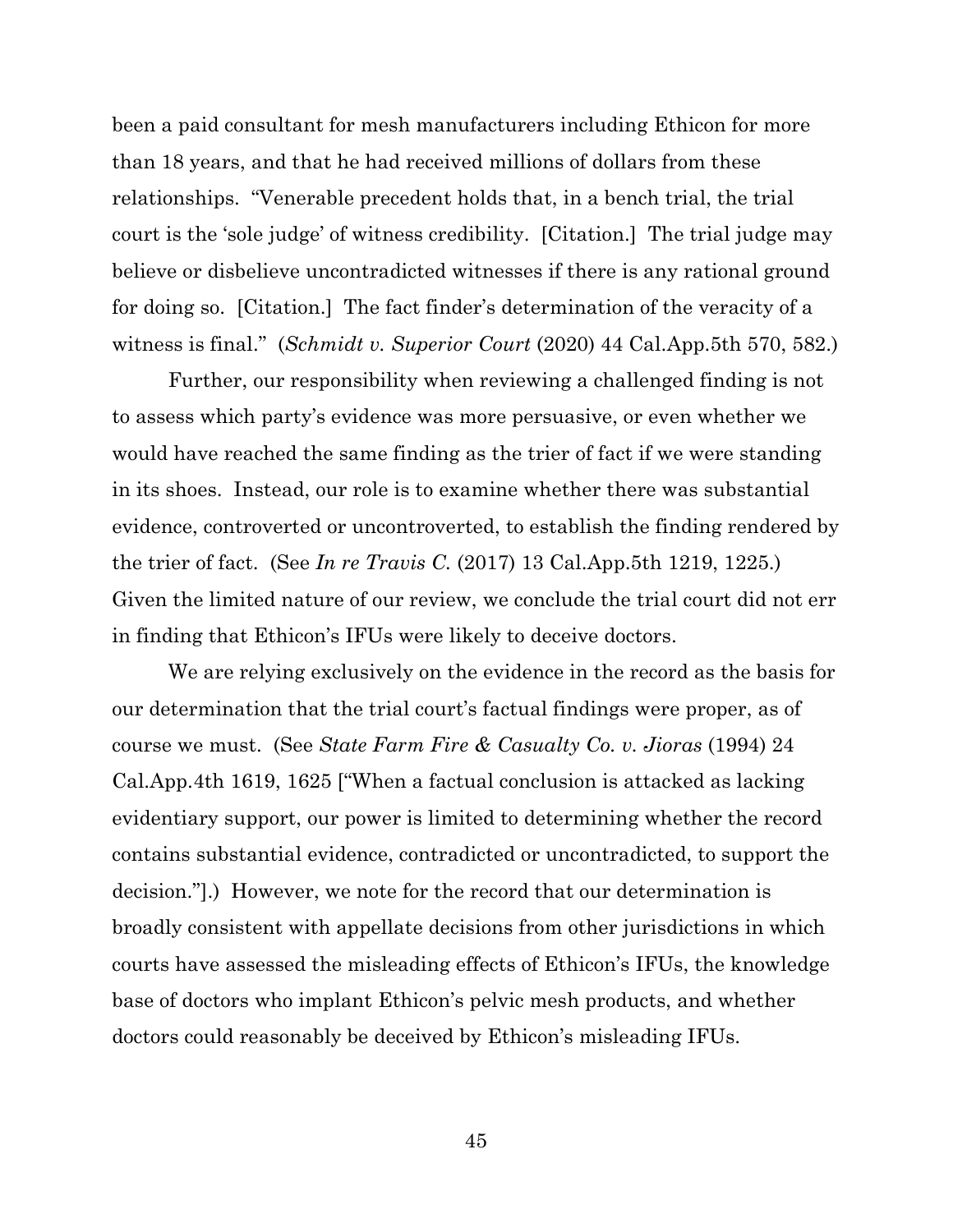For example, *Kaiser v. Johnson & Johnson* (7th Cir. 2020) 947 F.3d 996 (*Kaiser*) concerned a patient who received a Prolift implant and experienced irreversible pelvic pain, bladder spasms, and pain during intercourse. She filed a product liability suit against Ethicon pursuant to Indiana's product liability statute, alleging defective product design and failure-to-warn theories. (*Id.* at p. 1006.) After trial, a jury returned a verdict for the plaintiff on both theories and the plaintiff was awarded \$10 million in compensatory damages and \$10 million in punitive damages. (*Id.* at p. 1007.)

On appeal, Ethicon claimed the jury erred in finding that Prolift "expose[d] the user or consumer to a risk of physical harm to an extent beyond that contemplated by the ordinary consumer who purchase[d] the product with the ordinary knowledge about the product's characteristics common to the community of consumers." (*Kaiser, supra*, 947 F.3d at pp. 1008, 1014–1015.) It argued that "an ordinary pelvic-floor surgeon would be aware of the *possibility* of all relevant risks," and "surgeons could have learned more about Prolift's risks from medical literature." (*Id* at pp. 1014, 1015, italics in original.) But the Seventh Circuit Court of Appeals rejected this contention, reasoning that "a reasonable jury could conclude that Prolift created risks beyond the expectations of ordinary pelvic-floor surgeons." (*Id.* at p. 1014.) It cited the trial testimony of physicians (including Dr. Rosenzweig, a witness called by the Attorney General in the present case) who stated that they were unaware of all of the risks associated with Prolift and the permanency of pelvic mesh complications. (*Id.* at pp. 1014–1015.)

The Seventh Circuit Court of Appeals also described the Prolift IFU as "brief" and "inadequate" because the IFU failed to warn doctors "about Prolift's potential for permanent pelvic pain and sexual dysfunction," or "the frequency, severity, or permanence of Prolift's side effects." (*Kaiser, supra*,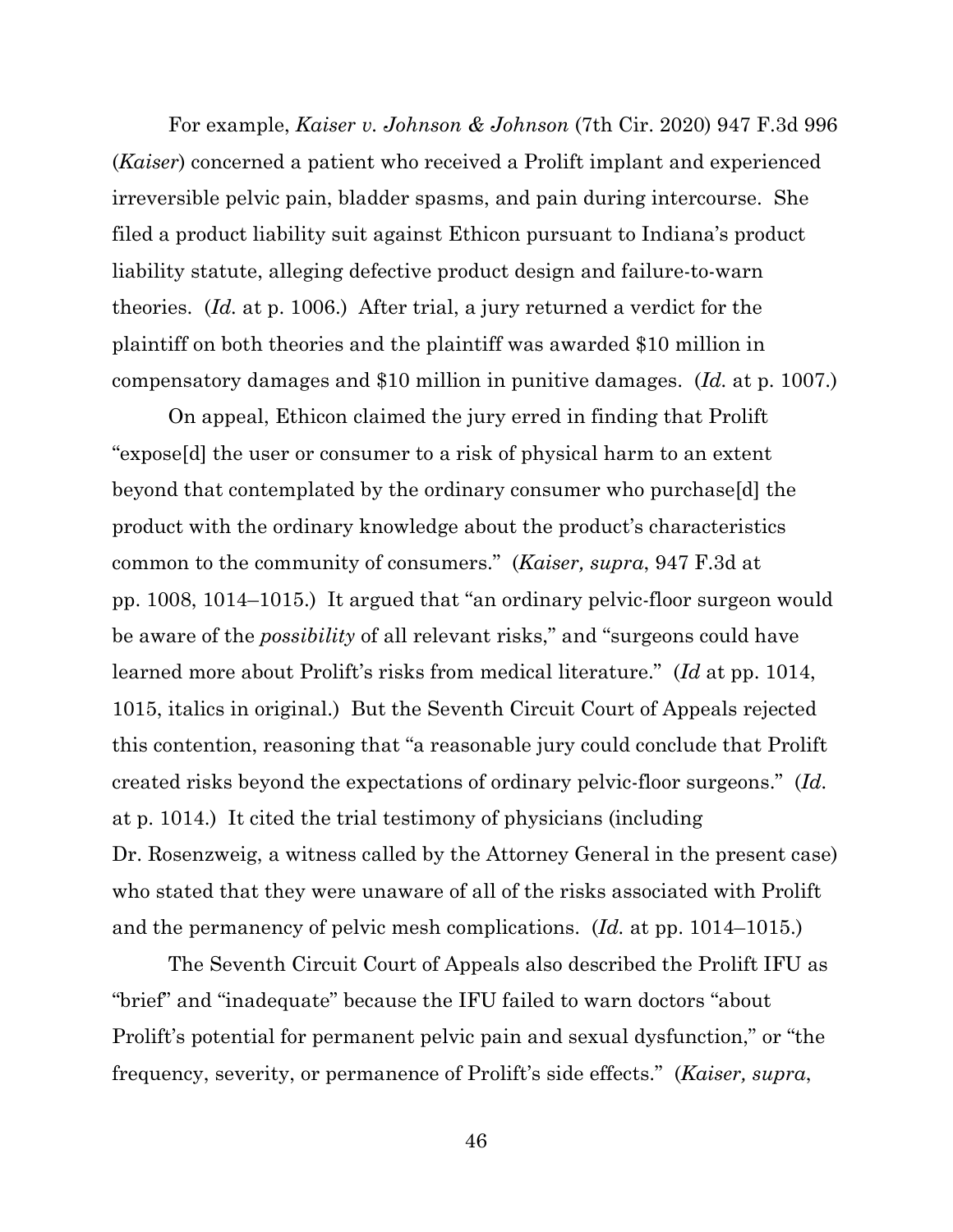947 F.3d at pp. 1015, 1016.) The court concluded that, "[g]iven the limited scope of the warnings in Prolift's Instructions for Use, a reasonable jury could conclude that Ethicon breached its duty to warn surgeons of its risks." (*Id.* at p. 1016.) On this basis, the court affirmed the jury's finding that Ethicon was liable on a failure-to-warn theory. (*Id.* at pp. 1015–1017.)

Similarly, in *Hrymoc v. Ethicon, Inc.* (N.J. Super. Ct. App. Div. 2021) 467 N.J. Super. 42 (*Hrymoc*), certification granted October 19, 2021, 085547, a patient suffered severe medical complications after receiving a Prolift implant. She sued Ethicon under New Jersey's products liability law and a jury returned a verdict in her favor on design defect and failure-to-warn theories of liability. (*Id.* at pp. 199–200.) The *Hrymoc* court reversed the judgment for a reason not relevant to the current appeal. But in the course of doing so, it opined that the jury reasonably found Ethicon's failure to warn was the proximate cause of the patient's injuries. (*Id.* at pp. 216–220.)

In relevant part, the New Jersey appellate court rejected Ethicon's claim that the patient's surgeon "relied solely on medical literature, the patient's presentation, and his own training and experience," rather than the Prolift IFU, when he recommended the device to the patient. (*Hrymoc, supra*, 249 A.3d at pp. 218–219.) As the court explained, there was evidence that the patient's surgeon reviewed the IFU to learn about Prolift. (*Ibid.*) According to the court, there was also evidence that Ethicon omitted known material risks from the Prolift IFU, including "mesh contraction, chronic pain, vaginal distortion, dyspareunia, and the need for additional surgery," and there was evidence that the surgeon was "not aware of all the material risks of patient harm known by Ethicon at the time of plaintiff's surgery." (*Id.* at pp. 218, 219.) Thus, the court concluded that Ethicon's "failure to provide adequate warnings to [the implanting surgeon] was reasonably found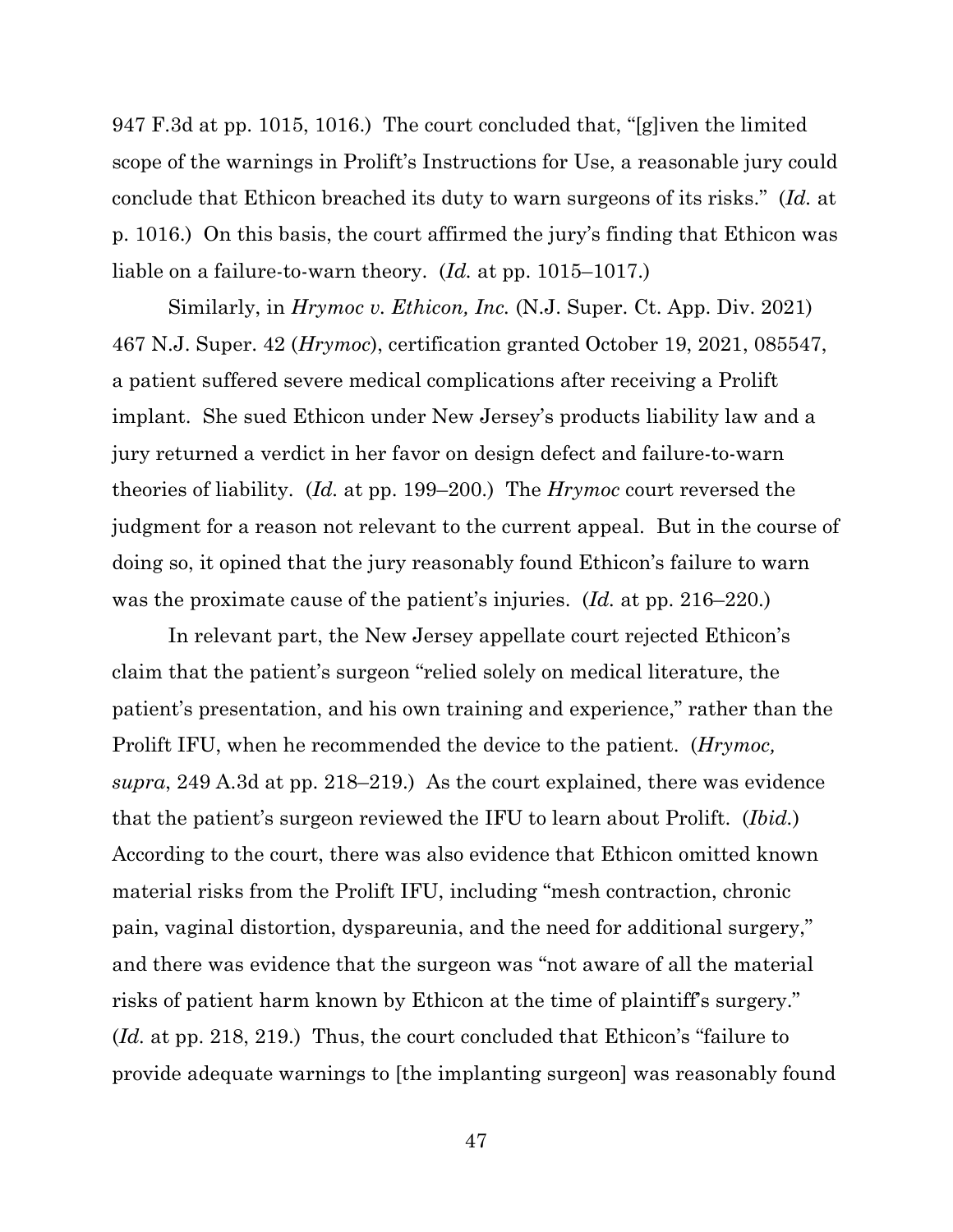to be a substantial factor in not alerting plaintiff about the risk of permanent and life-changing complications, depriving her of the opportunity to avert the 'medical catastrophe' that occurred." (*Id.* at p. 220.)

*Hammons v. Ethicon, Inc.* (Pa. Super. Ct. 2018) 190 A.3d 1248 (*Hammons*) also involved the adequacy of Ethicon's Prolift IFU. In an all-toofamiliar story, a patient received a Prolift implant and thereafter experienced recurrent pain, pain during intercourse, incontinence, and recurrent prolapse. (*Id.* at pp. 1255–1256.) She sued Ethicon for products liability under Indiana's product liability statute on multiple theories including a failure-to-warn theory. (*Id.* at p. 1256.) After trial, a jury returned verdict in favor of the plaintiff and awarded her \$5.5 million in compensatory damages and an additional \$7 million in punitive damages. (*Id.* at p. 1258.)

The Pennsylvania appellate court affirmed the judgment and rejected Ethicon's claim that the patient failed to present evidence that Prolift's inadequate warnings caused her injuries. (*Hammons, supra*, 190 A.3d at pp. 1269–1274, 1291.) Viewing the evidence in favor of the patient, the court determined that, "at the time of Prolift's product launch in March 2005, Ethicon was aware of serious risks caused by Prolift but failed to make these risks clear in its indications for use ('IFU') and patient brochures. (*Id.* at pp. 1270–1271; *id.* at p. 1271 ["The IFU and brochures failed to disclose the full extent of the risks posed by Prolift—risks that Ethicon knew about prior to the March 2005 product launch."].) The court cited evidence showing that "Ethicon's warnings were inadequate because they failed to convey Prolift's full risk profile, namely 'all the known complications, their severity, their frequency.' " (*Id.* at p. 1272.) Additionally, the court cited evidence that "physicians are 'dependent on the information that is provided by the manufacturer for the long-term risks or for the risks that are connected to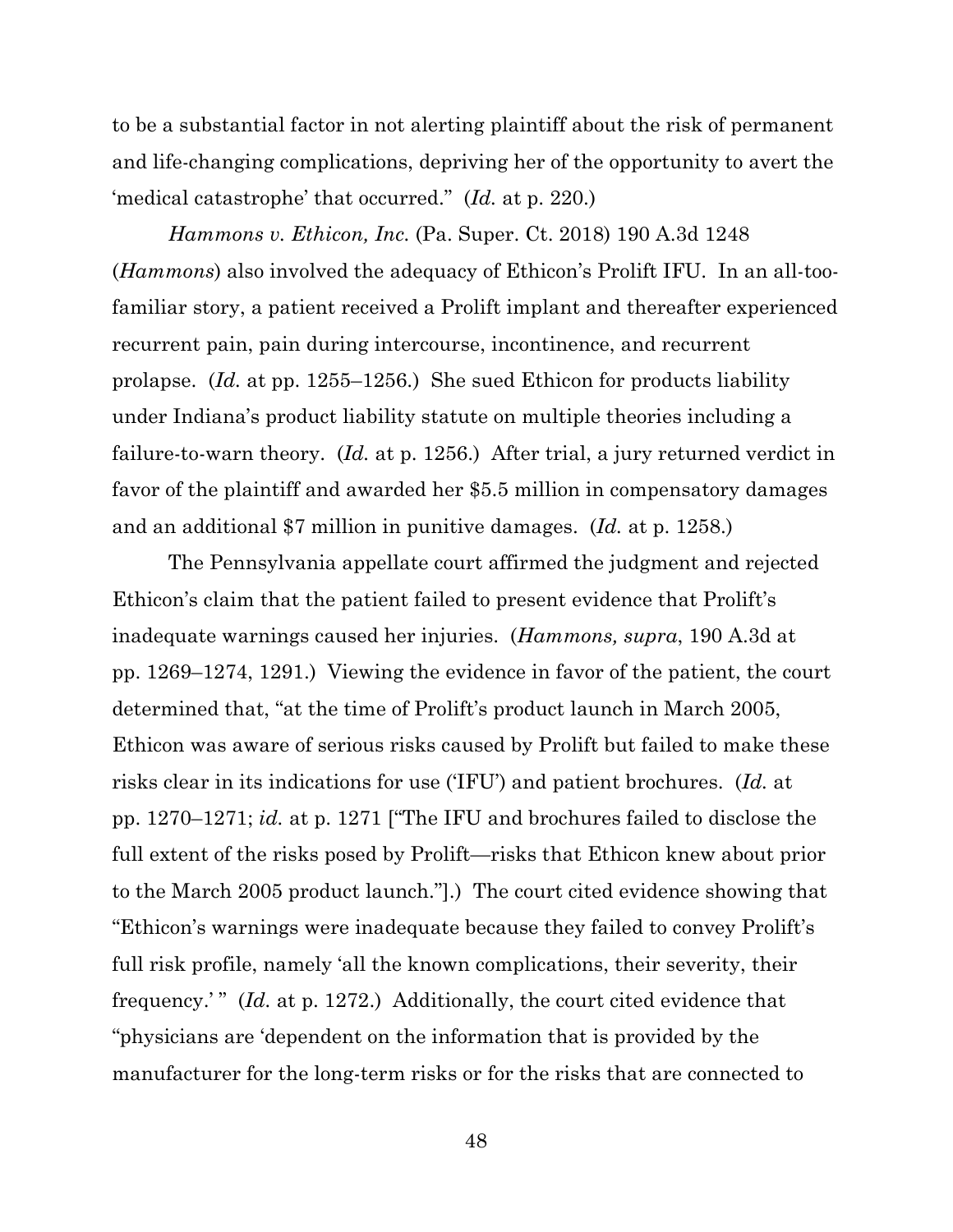th[e] device." (*Id.* at p. 1273.) Based on these findings, and others, the court concluded that "Ethicon failed to provide adequate warnings to [the surgeon] about the risks of Prolift, and that [the surgeon] neither knew *nor should have known independently* about these risks." (*Id.* at p. 1273, italics added.)

Finally, *Carlino v. Ethicon, Inc.* (Pa. Super. Ct. 2019) 208 A.3d 92 (*Carlino*) involved a patient who received a TVT implant and sued Ethicon for products liability after experiencing mesh exposure, recurrent pain in her vagina, and pain during intercourse. The jury found in favor of the patient, and she and her husband were awarded \$3.5 million in compensatory damages and \$10 million in punitive damages. (*Id.* at p. 101.) The Pennsylvania appellate court affirmed the judgment and rejected Ethicon's challenge to the punitive damages award. (*Id.* at pp. 120–123.)

In upholding the punitive damages award, the *Carlino* court cited evidence that the TVT device "pose[d] a high risk of catastrophic injury to patients" and Ethicon should have, but did not, warn about the "risks of serious injuries, and about the severity, frequency, or permanency of those injuries." (*Carlino, supra*, 208 A.3d at pp. 121–122.) According to the court, "Ethicon knowingly understated the risks of the TVT in all six versions of the IFU published between 2000 and 2015. The IFU's adverse reactions section … failed to acknowledge new information Ethicon was obtaining from treaters and its own researchers on adverse effects associated with the TVT. [Citation.] In addition, Ethicon consistently and misleadingly informed physicians that the TVT produced few adverse results and was intentionally evasive about common complications." (*Id*. at p. 122.) As the court explained, "Ethicon knew that the TVT could cause permanent vaginal and muscular pain and sexual dysfunction, because of its mesh weight, pore size, pore collapse, and particle loss. Despite this knowledge, Ethicon promoted the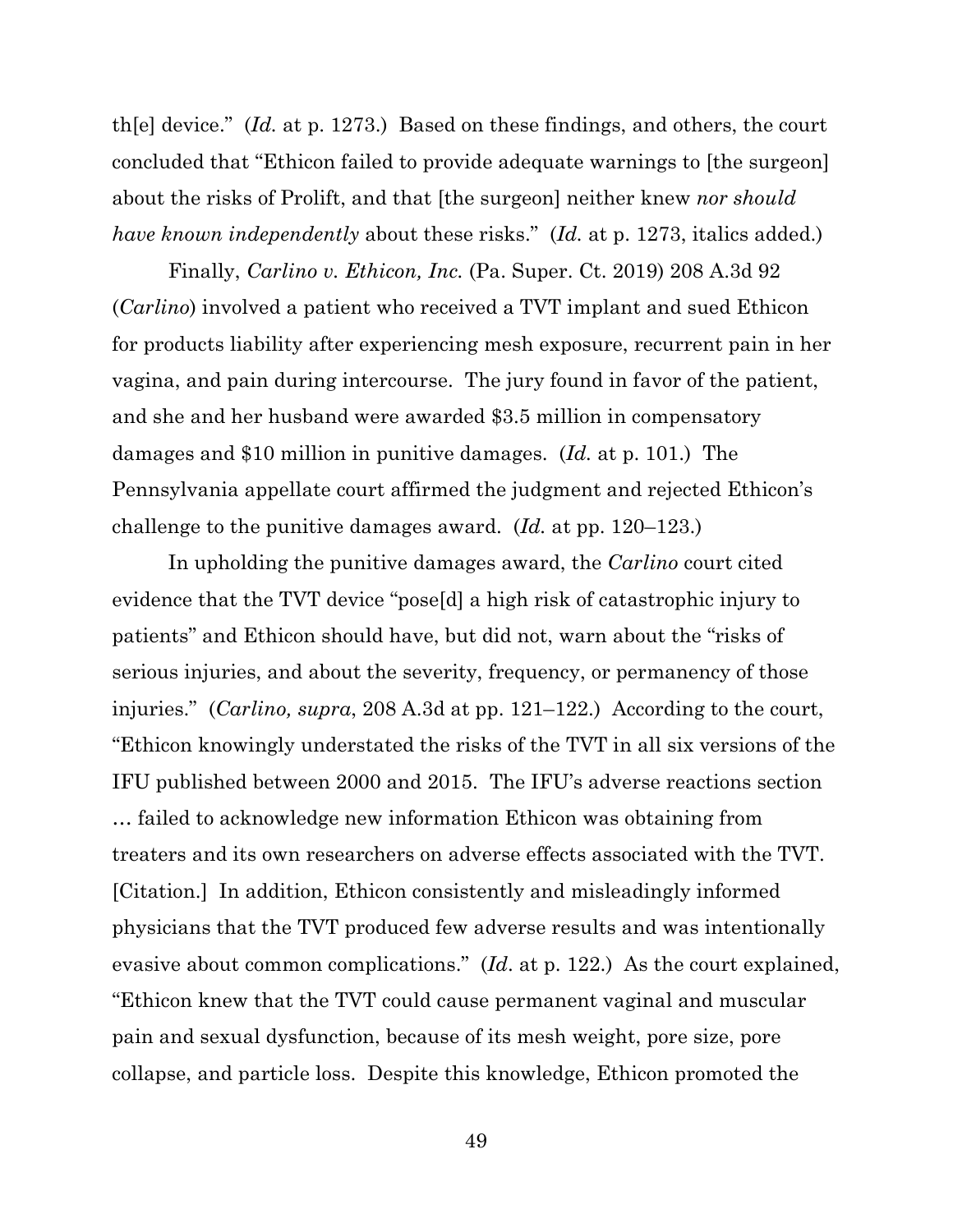TVT for patients who sought to fix SUI, knowingly understated the risks of the TVT in its IFU, and *consistently misled physicians* that the TVT produced few adverse results." (*Id.* at pp. 123, italics added.)

The *Kaiser*, *Hrymoc*, *Hammons*, and *Carlino* decisions arose in other jurisdictions and the plaintiffs' claims in those cases were predicated on legal theories and trial records different than those presented here. However, each decision reveals a similar narrative: Ethicon disseminated IFUs that were likely to deceive doctors because the IFUs falsified or omitted the full range, severity, duration, and cause of complications associated with Ethicon's pelvic mesh products, as well as the potential irreversibility and catastrophic consequences of those complications. The statement of decision and the appellate record in the present case tell precisely the same story.

Viewing the evidence in the light most favorable to the People, as the prevailing party, we conclude there was substantial evidence to support the trial court's factual finding that Ethicon's IFUs were likely to deceive doctors.

3

## *Substantial Evidence Supported the Findings Regarding Ethicon's Written Marketing Communications, But Not its Oral Marketing Communications*

Next, Ethicon asserts there was insufficient evidence to support the court's findings that its marketing communications were likely to deceive doctors. Ethicon claims the evidence did not show that doctors read and rely on marketing communications. Additionally, it argues there was insufficient evidence to support a finding that its marketing communications included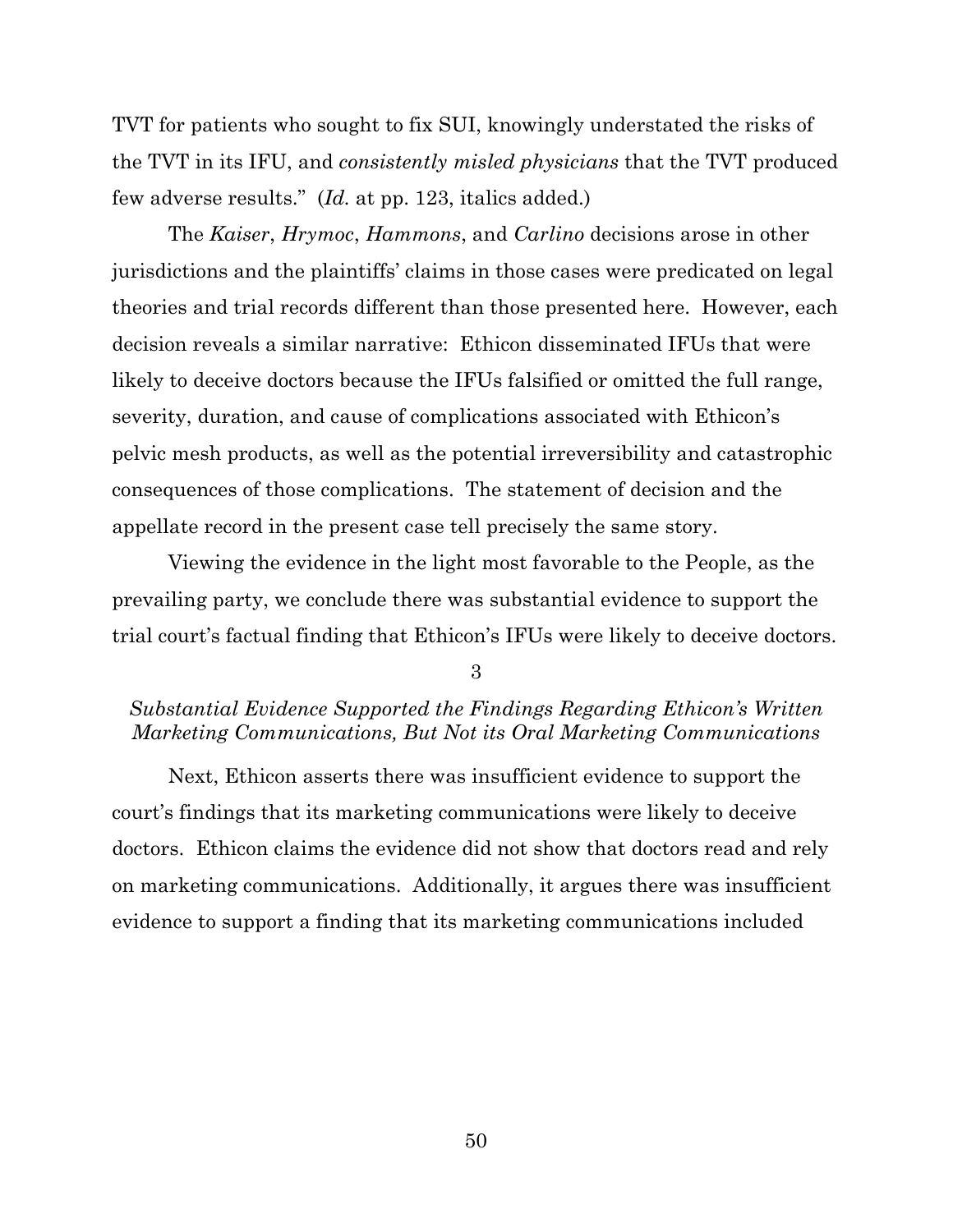one or more deceptive statements or omissions.<sup>11</sup> We disagree with Ethicon's first argument; however, we accept Ethicon's second argument in part.

i

As noted, Ethicon claims its marketing communications were not likely to deceive doctors because doctors do not read or rely on marketing communications when deciding how to counsel and treat patients. Substantial evidence elicited at trial established otherwise.

According to testimony from Scott Jones, a former member of Ethicon's Global Strategic Marketing Department, medical professionals—not patients—are the main audiences for Ethicon's marketing efforts. When Ethicon conducts these marketing efforts, it provides physicians with material information regarding its products, including the benefits and risks of its products. As previously noted, Ethicon itself stated its sales representatives "provid[e] physicians with information they may not otherwise have read about or learned because of time constraints."

The evidence showed these marketing efforts impacted doctors' decisions whether to procure and implant Ethicon's pelvic mesh products. For example, Jones testified that "doctors had to be convinced that your product was the best option to then recommend to patients …." When questioned whether Ethicon's professional education events were relevant to the commercial performance of Ethicon's products, he said: "[P]rofessional

<span id="page-50-0"></span><sup>11</sup> Ethicon technically argues that the trial court abused its discretion in calculating the civil penalty award because the court assumed without sufficient evidence that each marketing communication included a deceptive misstatement or omission. However, in substance, Ethicon challenges the sufficiency of the evidence supporting the court's finding that each marketing communication was likely to deceive. We construe Ethicon's argument according to its substance.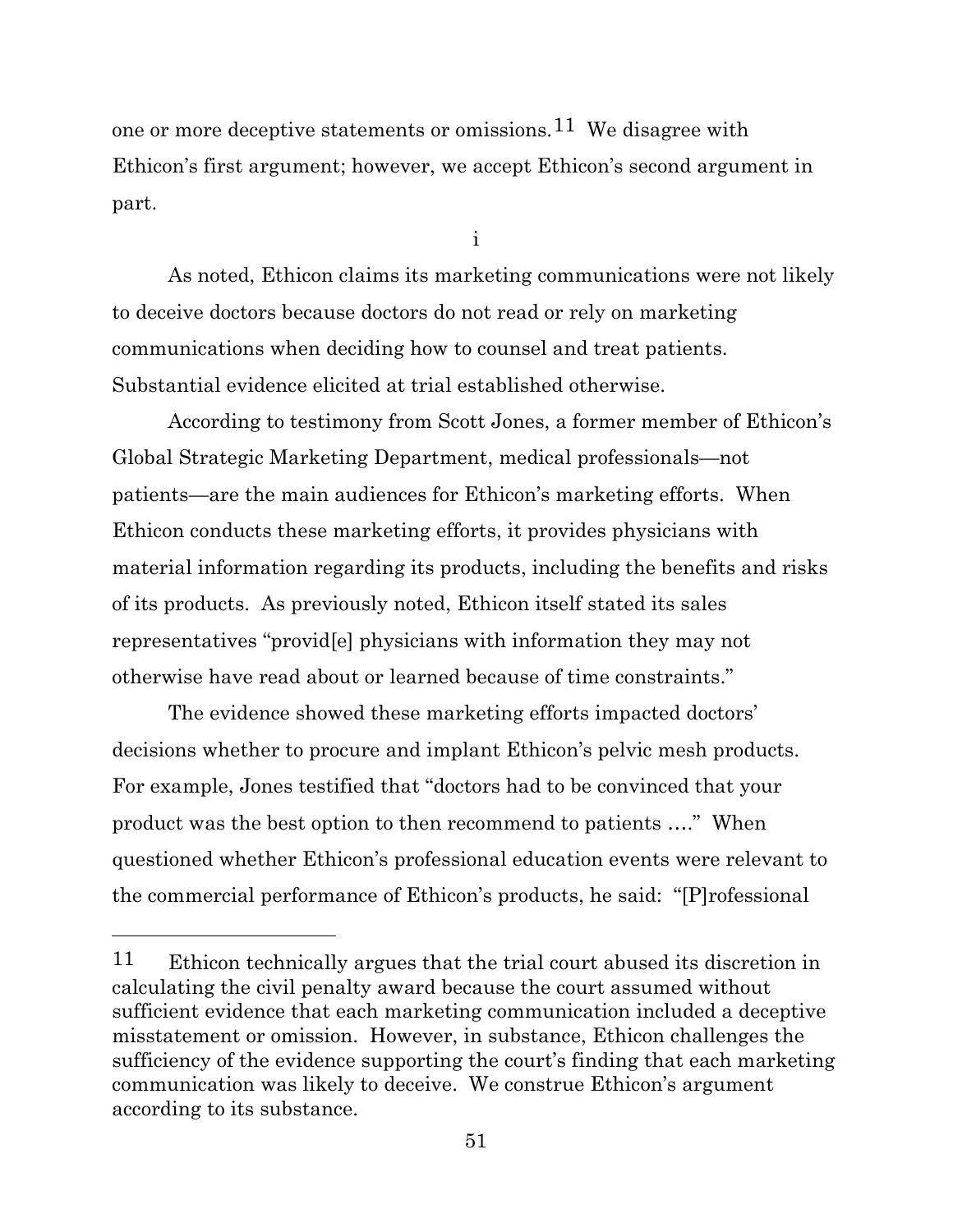education events definitely had an impact. I think, doctors had to feel comfortable with the product, in terms of knowing that it was safe and effective and how to use the device. [¶] Obviously, if they felt comfortable that it was the right device and that it would get the outcomes they need[ed] for their patients, that would result in them using the device or procedure with their patients."

Defense expert and former Ethicon preceptor Dr. Nager also testified that Ethicon's industry training courses were "driving the use of mesh kits." He added that industry marketing drove product use among doctors because "[t]here were advertisements about the available mesh kits to treat pelvic organ prolapse. It was … present in [the] journals and … representatives … would go to physicians' offices and market the mesh kits."

Additionally, defense expert Dr. Eilber testified that a sales representative for a medical device is a source of information to which she personally would turn if she was unfamiliar with a medical device.

Collectively, this evidence established that Ethicon's marketing communications impacted doctors' decisions to procure and implant Ethicon's pelvic mesh products.

ii

Next, we turn to Ethicon's claim that the court improperly assumed, without sufficient supporting evidence, that Ethicon's marketing communications were likely to deceive doctors.

In addressing this argument, we divide Ethicon's marketing communications into two categories: (1) written communications; and (2) oral communications. In the former category we include: the printed marketing materials that Ethicon's sales representatives requested through an online portal to be distributed to physicians; the printed marketing materials that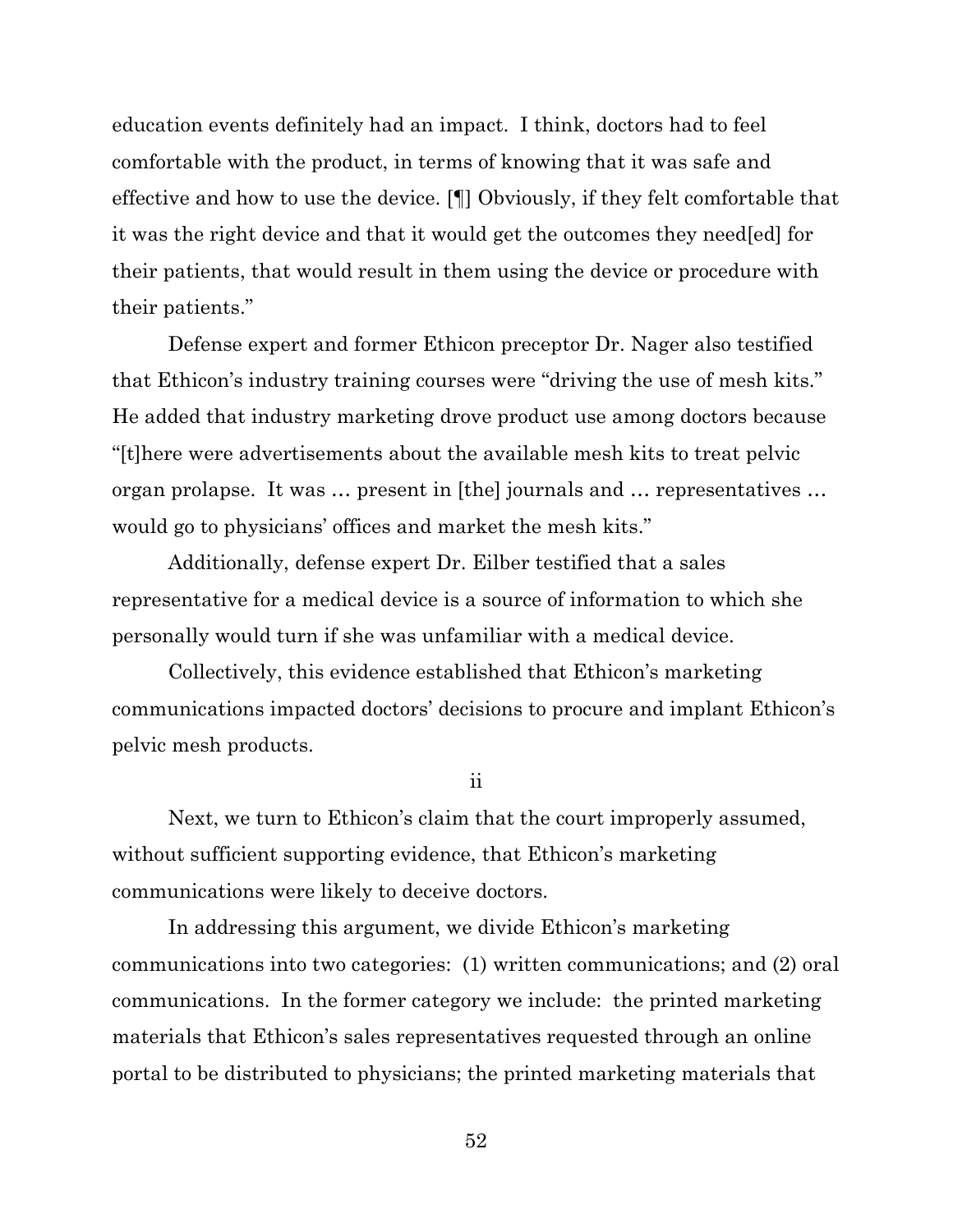were requested through Ethicon's public telephone hotline; Ethicon's mesh product website and subpages; professional education and training presentations given to physicians; and certain field marketing activities including PR kits and primary care provider outreach.<sup>[12](#page-52-0)</sup> In the latter category, we include sales representative detailing; Ethicon-sponsored meals between sales representatives and doctors; and one field marketing activity health fairs.

With respect to Ethicon's written marketing communications, we conclude the trial court did not improperly assume that the communications were deceptive. On the contrary, the court prepared a 23-page violations appendix cataloguing the precise manner by which each and every written or online marketing communication was likely to deceive doctors.<sup>[13](#page-52-1)</sup>

However, we reach a different conclusion with respect to Ethicon's oral marketing communications. We are unable to find evidence in the record establishing the content of any of Ethicon's oral marketing communications, let alone each of the thousands of communications that were penalized here. The People have not provided us with any citations to the record sufficient to establish the content of these communications. In fact, the only evidence on this topic of which we are aware supports Ethicon's argument. The People's

<span id="page-52-0"></span><sup>12</sup> We acknowledge Ethicon sometimes made oral representations in the course of providing these written marketing communications to doctors. However, we categorize them as written marketing communications—not oral marketing communications—because the court found the written marketing communications themselves were deceptive.

<span id="page-52-1"></span><sup>13</sup> To the extent Ethicon challenges the sufficiency of the evidence pertaining to each printed or online marketing communication, we are unable to assess the merits of the argument because Ethicon has not included each printed or market communication in the appellate record, nor has it made arguments specific to each such communication.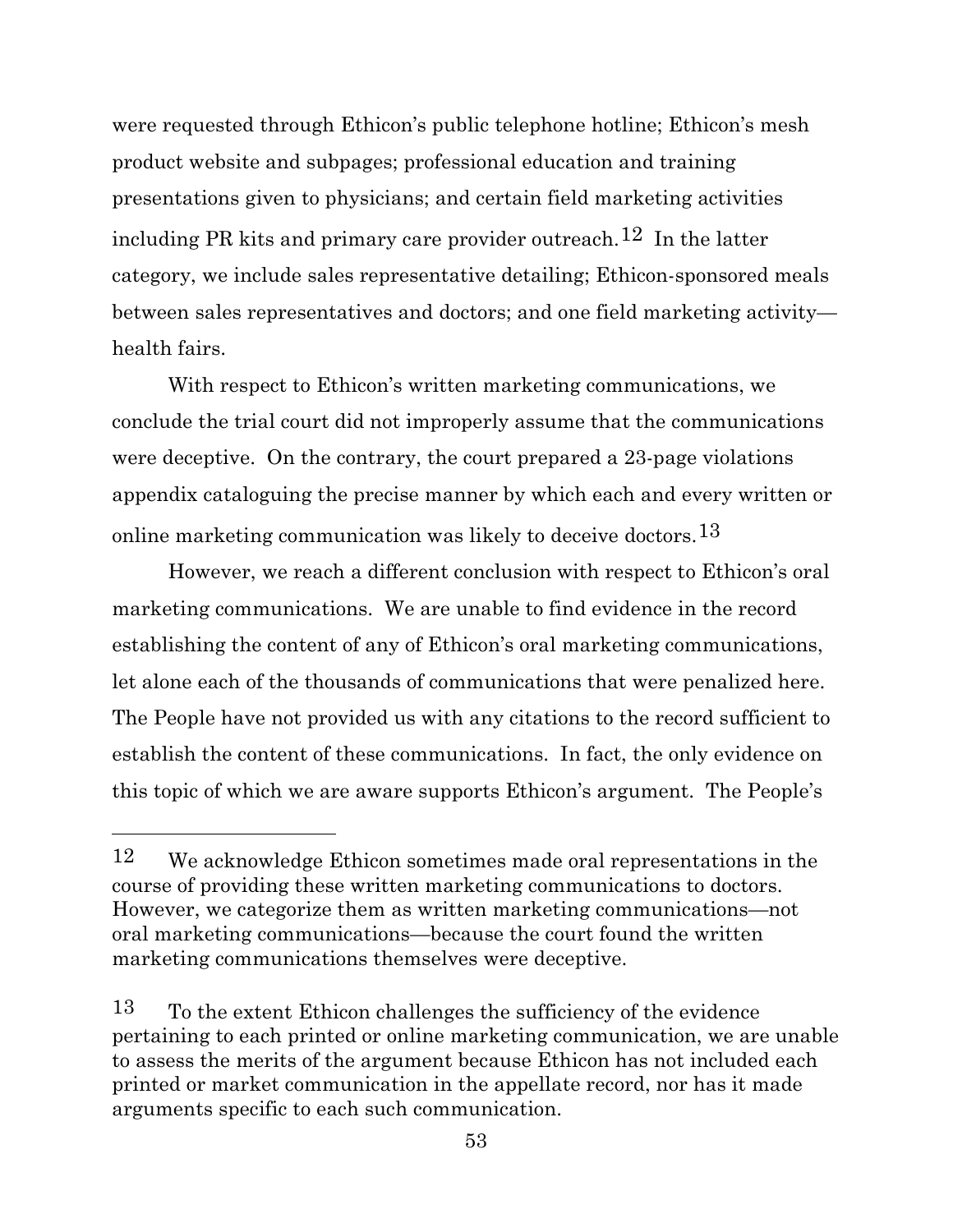forensic accountant—who developed the methodologies underpinning the trial court's violations calculation—conceded he did not know whether any particular sales representative detailing activity was mesh-related; whether mesh was discussed during Ethicon's meals with health care providers; or what Ethicon's employees and agents even said during health fairs.

In its statement of decision, the trial court cited evidence that Ethicon's sales representatives "were trained and coached to deliver the same consistent messages that pervade[d] the company's print materials and IFUs …." According to the court, this "evidence establishe[d] that [Ethicon's] sales representatives were trained to and did convey deceptive or misleading information to the healthcare professional customers they detailed in the field, such that [the] [c]ourt [could] infer that [each] mesh-related sales conversation gave rise to a violation."

Certainly, there was evidence showing that Ethicon *trained* its sales representatives to convey uniform marketing messages. For instance, former Ethicon sales manager Michelle Garrison testified that Ethicon's sales representatives went through a uniform training procedure; had access to the same marketing materials; were trained on how Ethicon's mesh devices are implanted; were trained about the risks and complications relating to Ethicon's devices; were trained on how to respond when doctors asked questions about complications; were trained on messages to convey for new products; and were trained they could direct physicians to IFUs for information about product risks and complications. She also agreed Ethicon's marketing techniques were intended to "provide uniformity to the information that sales reps would be giving to doctors …."

However, unlike the trial court, we conclude the uniform nature of Ethicon's sales representatives training does not, standing alone, give rise to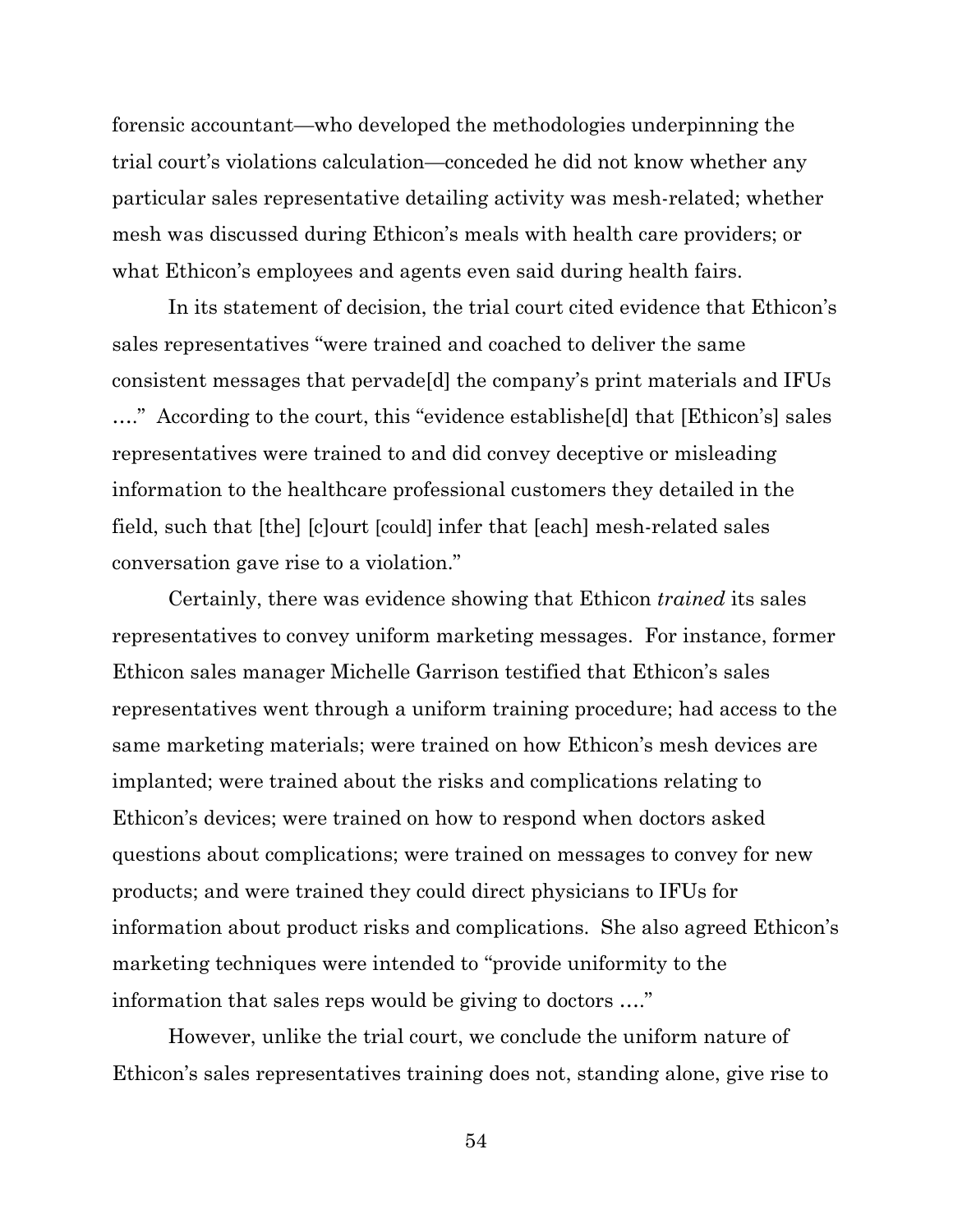a reasonable inference that every single one of Ethicon's thousands of oral communications with doctors included false or misleading statements. The mere fact a sales representative may have been trained in a particular way even in a manner that promoted the disclosure of misleading information reveals little, if anything, about the content of any particular conversation that may have occurred many months or years later. Further, there is no evidence—at least none of which we are aware of—suggesting Ethicon's sales representatives read or recited a uniform script, Ethicon's IFUs, or Ethicon's printed marketing materials during their oral communications with doctors.

Simply put, there was no evidence of the actual substance of any of Ethicon's oral communications with doctors, let alone all of them. Further, there was insufficient evidence from which a court could reasonably infer that each one of Ethicon's oral communications with doctors, or any of them, included a false or misleading statement that was likely to deceive doctors. In the absence of such evidence, the trial court erred in finding that Ethicon's oral marketing communications violated the UCL and FAL.

We hasten to add that there is nothing inherently less problematic about a false or deceptive statement that is spoken aloud, as opposed to one that has been memorialized in writing. In an appropriate case, where the content and deceptive nature of the oral statement is established, the speaker may be held liable for violating the UCL or FAL. (See *People v. Dollar Rent-A-Car Systems, Inc.* (1989) 211 Cal.App.3d 119, 128–129 [the FAL's prohibition against false or misleading advertising "extends to the use of false or misleading oral statements"].) We merely conclude there was insufficient evidence in this case regarding the substance of Ethicon's oral marketing communications; thus, there was insufficient evidence that these communications were likely to deceive their target audiences.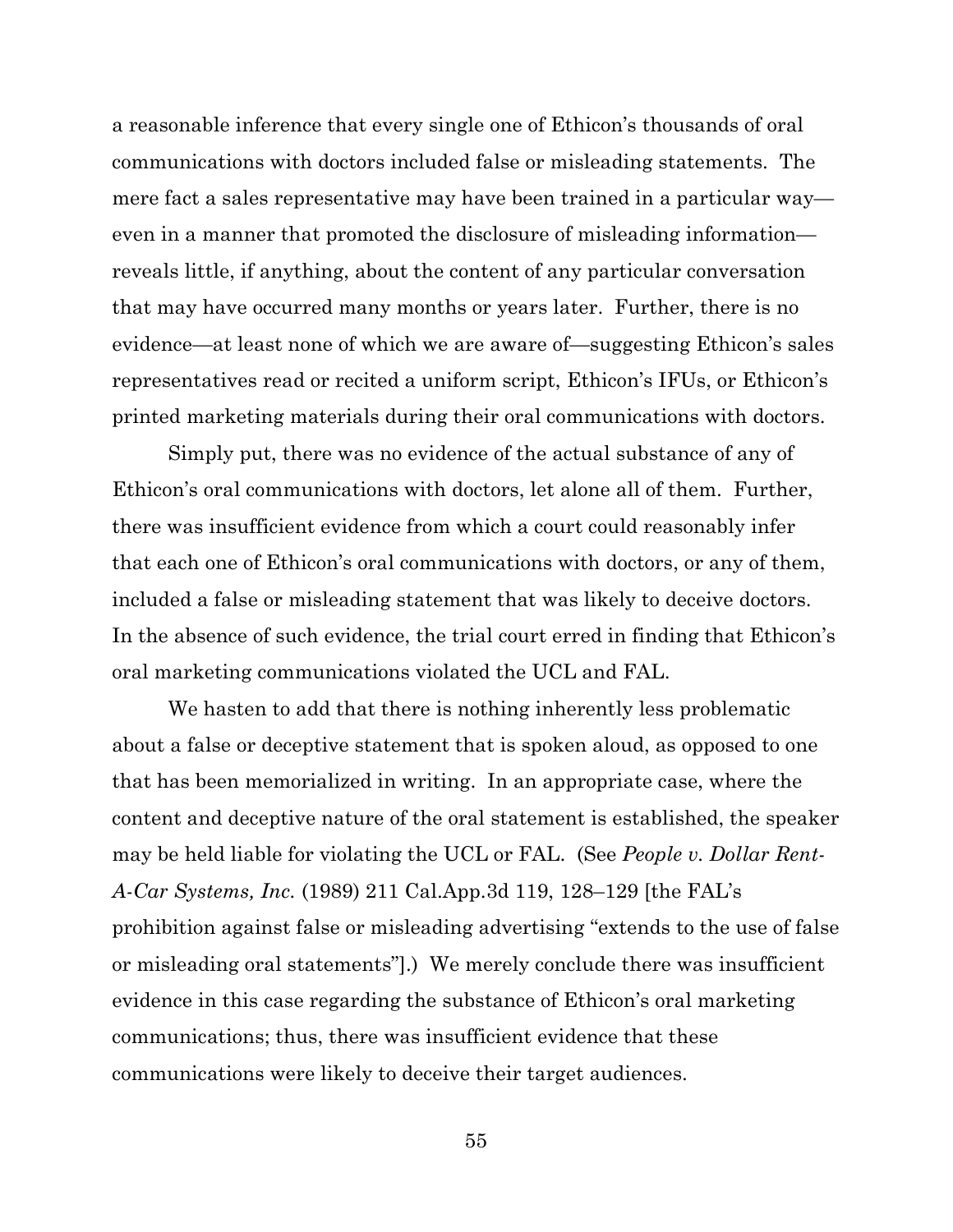Accordingly, we modify the judgment to strike the portion of the award imposing civil penalties based on Ethicon's oral marketing communications with doctors. In particular, we strike the portion of the judgment imposing civil penalties for the following activities and communications: sales representative detailing (8,191 UCL violations and 6,066 FAL violations; or \$17,821,250 in penalties); Ethicon-sponsored meals (8,199 UCL violations and 6,029 FAL violations; or \$17,785,000 in penalties); and health fairs (2,575 UCL violations and 2,505 FAL violations; or \$6,350,000 in penalties). As amended, the judgment awards civil penalties to the People in the amount of \$302,037,500.[14](#page-55-0)

4

# *Substantial Evidence Supported the Finding that Ethicon's Marketing Was Likely to Deceive Patients*

The trial court also found Ethicon disseminated false and misleading marketing communications that were likely to deceive patients. Ethicon argues its communications were not misleading—an argument we construe as a sufficiency of the evidence challenge. So construed, the argument is meritless.

In its statement of decision, the court found Ethicon's marketing communications were likely to deceive patients because they: (1) included misleading or incomplete discussions of the risks associated with Ethicon's products; (2) referred the reader to the incomplete risk, adverse events, and

<span id="page-55-0"></span><sup>14</sup> We calculate this amount as follows: \$343,993,750 (the civil penalties ordered by the trial court) minus \$17,821,250 (the portion of the civil penalties attributable to sales representative detailing) minus \$17,785,000 (the portion of the civil penalties attributable to Ethicon-sponsored meals) minus \$6,350,000 (the portion of the civil penalties attributable to health fairs) equals \$302,037,500.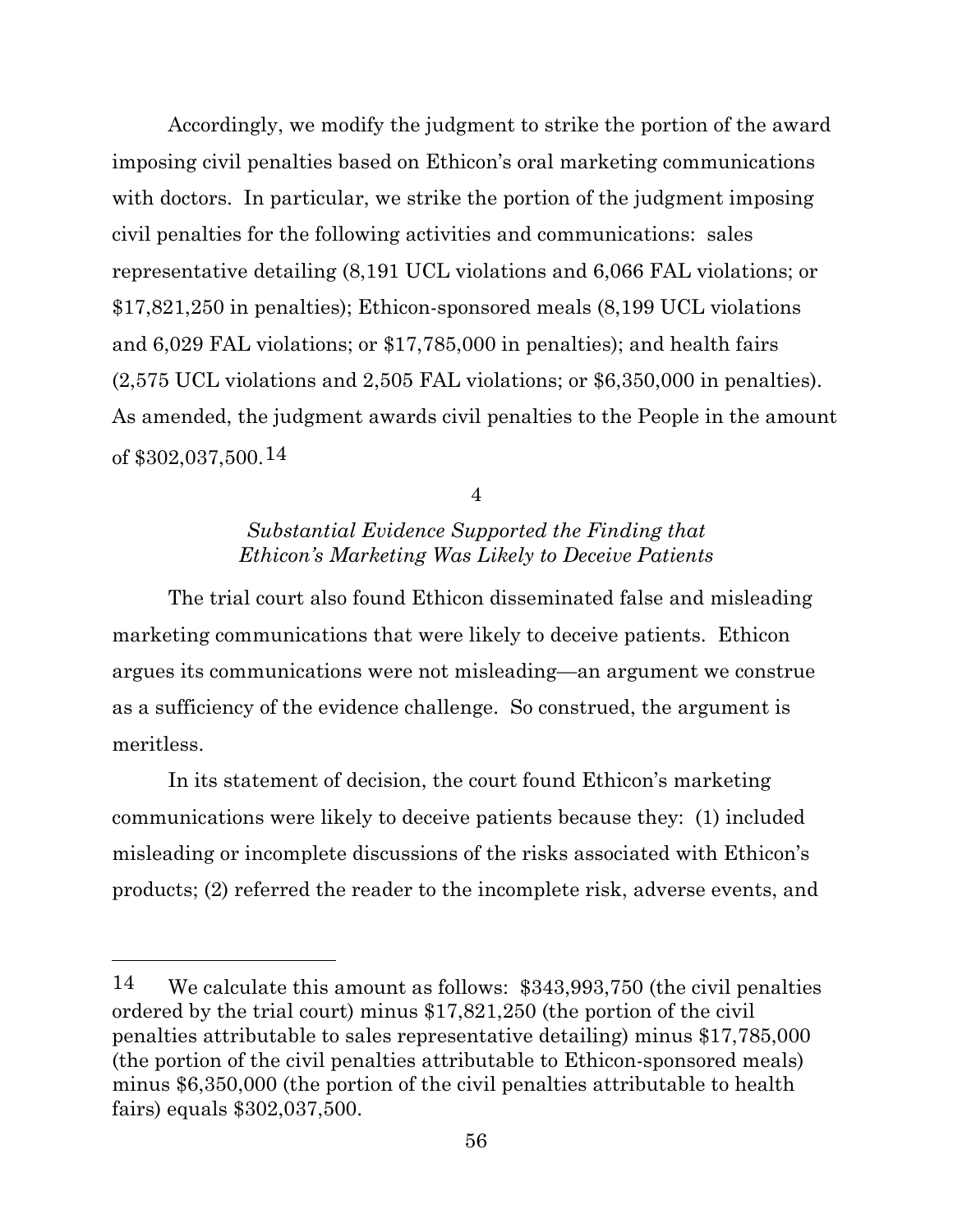safety information contained in the product IFUs; and/or (3) excerpted the incomplete risk and adverse event information from the product IFUs. Substantial evidence supported the court's findings.

To take one illustrative example, a TVT patient brochure in circulation in 2008 (court exhibit 10210) touts the benefits of TVT, proclaiming the device to be "clinically proven, safe and effective" for the treatment of SUI. It assures the patient "[t]here should be very little discomfort after the procedure." Then, at the very end of the brochure, it states (under a heading that reads "What are the risks?") as follows: "All medical procedures present risks. As with all procedures of its type, there's a risk of injury to the bladder and surrounding organs. For a complete description of risks, see the attached product information."

Far from providing a complete description of risks, the product information attached to the brochure sets forth a significantly truncated description of warnings and adverse reactions. It states the patient may experience certain side effects such as transient leg pain lasting 24–48 hours or post-operative bleeding or infection. But this incomplete risk discussion omits virtually all of the most severe risks associated with the TVT device including mesh exposure through the vagina, mesh erosion, tissue contracture leading to chronic pain, debilitating and life-changing chronic pain, chronic groin pain, chronic dyspareunia, and pain to partner. By listing a small handful of the TVT device's risks and then proclaiming the list to be complete, the advertisement paints a distorted and overly-rosy picture of the safety of the TVT device. The court did not err in finding this misleading advertisement, and others like it, were likely to deceive patients.

Ethicon contends its marketing communications were not likely to deceive patients because doctors in California have a duty to disclose to their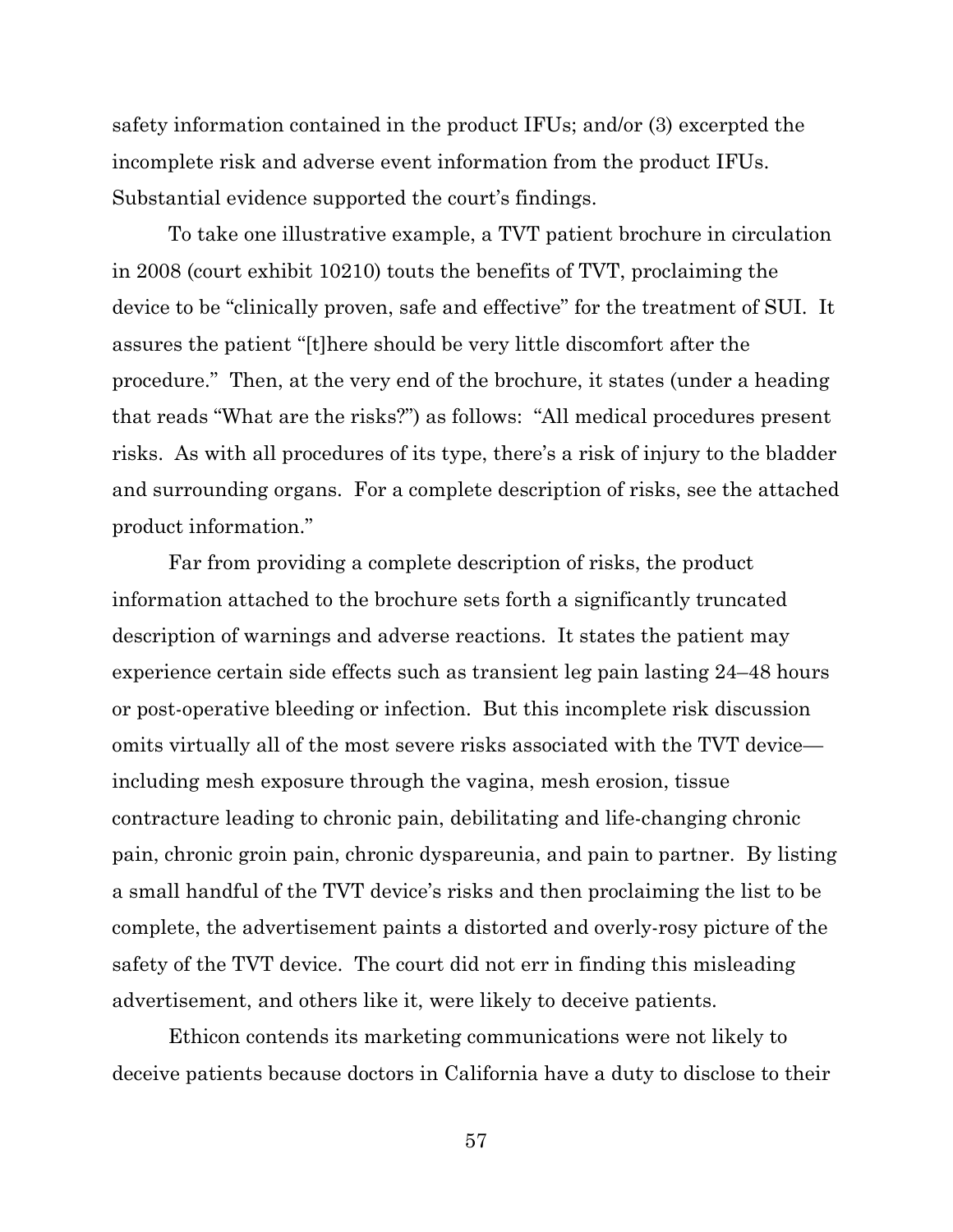patients the potential of death, serious harm, and other complications associated with a proposed procedure, as well as " 'such additional information as a skilled practitioner of good standing would provide under similar circumstances.'" (*Daum v. SpineCare Medical Group, Inc.* (1997) 52 Cal.App.4th 1285, 1301–1302, quoting *Cobbs v. Grant* (1972) 8 Cal.3d 229, 244–245.) In other words, Ethicon claims its communications were not likely to deceive patients because doctors have a legal duty to disclose the risks associated with implantation of Ethicon's products and to obtain their patients' informed consent in connection with this disclosure.

Substantial evidence supported the court's finding that Ethicon's marketing communications were likely to deceive patients, notwithstanding the legal duties owed by doctors. Obviously, doctors must be adequately informed of the risks of a medical device to effectively disclose those risks to patients. As Ethicon sales manager Michelle Garrison testified, "if [Ethicon is] not communicating [the product complications] to the doctor, the doctor may not be able to communicate that to the patient. ... The doctor needs to be properly informed."

However, as previously discussed, Ethicon willfully and intentionally promulgated deceptive messages to doctors about the risks and complications associated with its products. Because doctors themselves were likely to be deceived by Ethicon's IFUs and marketing communications, the trial court reasonably found Ethicon's marketing communications were likely to deceive patients notwithstanding the legal duties doctors owe to their patients.

#### D

### *The Safe Harbor Defense Does Not Apply*

Ethicon asserts the FDA authorized, or at minimum permitted, certain IFUs and marketing communications upon which the People's claims were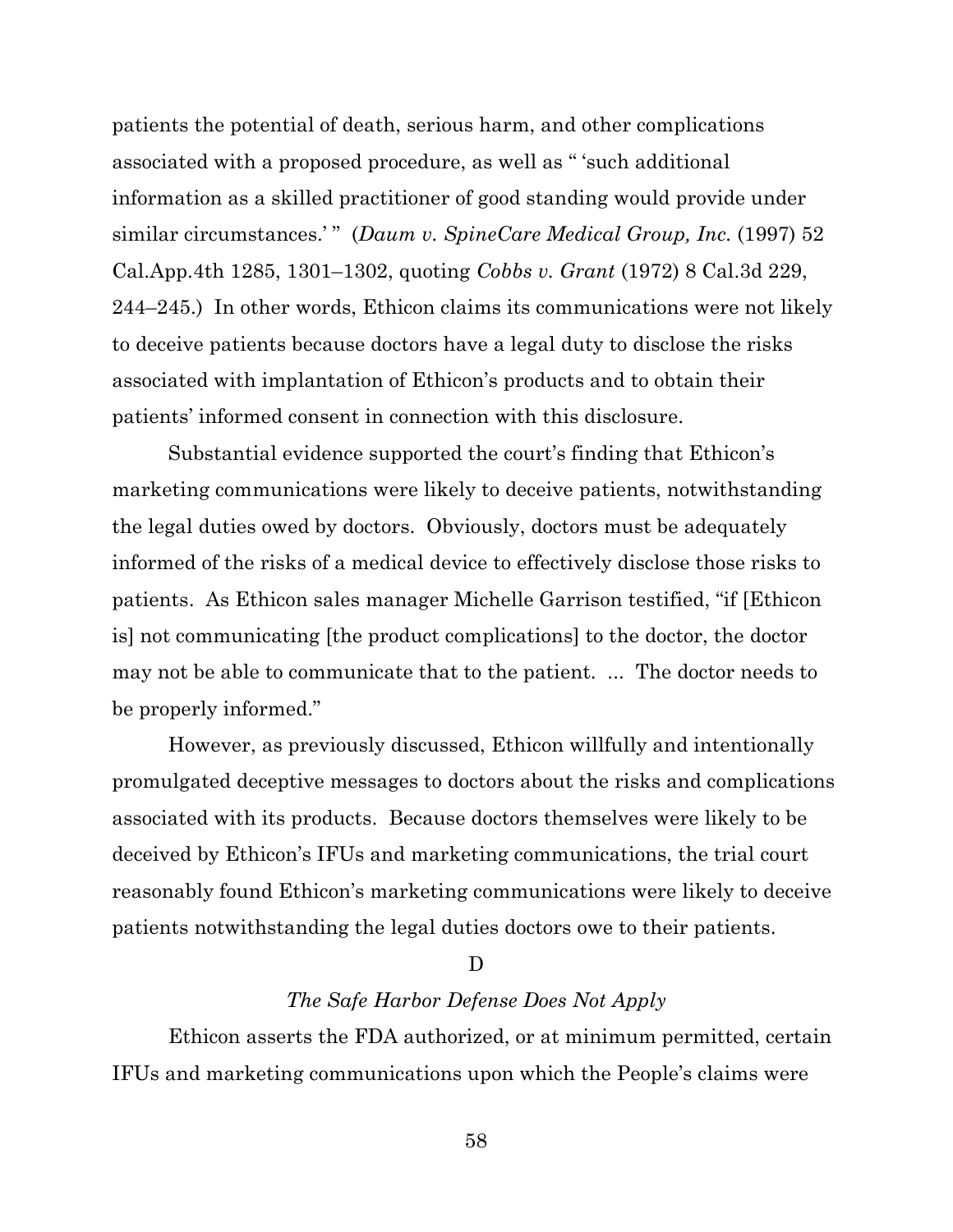based. According to Ethicon, the FDA's conduct established a safe harbor that barred the Attorney's General's claims. For reasons we will explain, no such safe harbor existed.

1

### *Overview of the Safe Harbor Defense*

Under the safe harbor defense, "[s]pecific legislation may limit the judiciary's power to declare conduct unfair [under the UCL]. If the Legislature has permitted certain conduct or considered a situation and concluded no action should lie, courts may not override that determination. When specific legislation provides a 'safe harbor,' plaintiffs may not use the general unfair competition law to assault that harbor." (*Cel-Tech, supra*, 20 Cal.4th at p. 182.) Stated another way, the Attorney General or another UCL plaintiff may "not 'plead around' an 'absolute bar to relief' simply 'by recasting the cause of action as one for unfair competition.'" (*Ibid.*)

There is some disagreement among courts as to whether legislation alone can create a safe harbor or whether executive action can give rise to a safe harbor as well. (Compare *Krumme v. Mercury Ins. Co.* (2004) 123 Cal.App.4th 924, 940, fn. 5 ["only statutes can create a safe harbor"], with *Davis v. HSBC Bank Nevada, N.A.* (9th Cir. 2012) 691 F.3d 1152, 1165–1167 [regulations can create safe harbor].) We assume for purposes of this appeal, without deciding, that executive conduct can create a safe harbor. We also assume, without deciding, that the safe harbor concept applies to UCL claims based on FAL violations and fraudulent or unlawful business practices, not merely claims based on unfair business practices. (See *De La Torre v. CashCall, Inc.* (2018) 5 Cal.5th 966, 986 [assuming without deciding that safe harbor defense applied to unlawful business practice claims] (*De La Torre*).)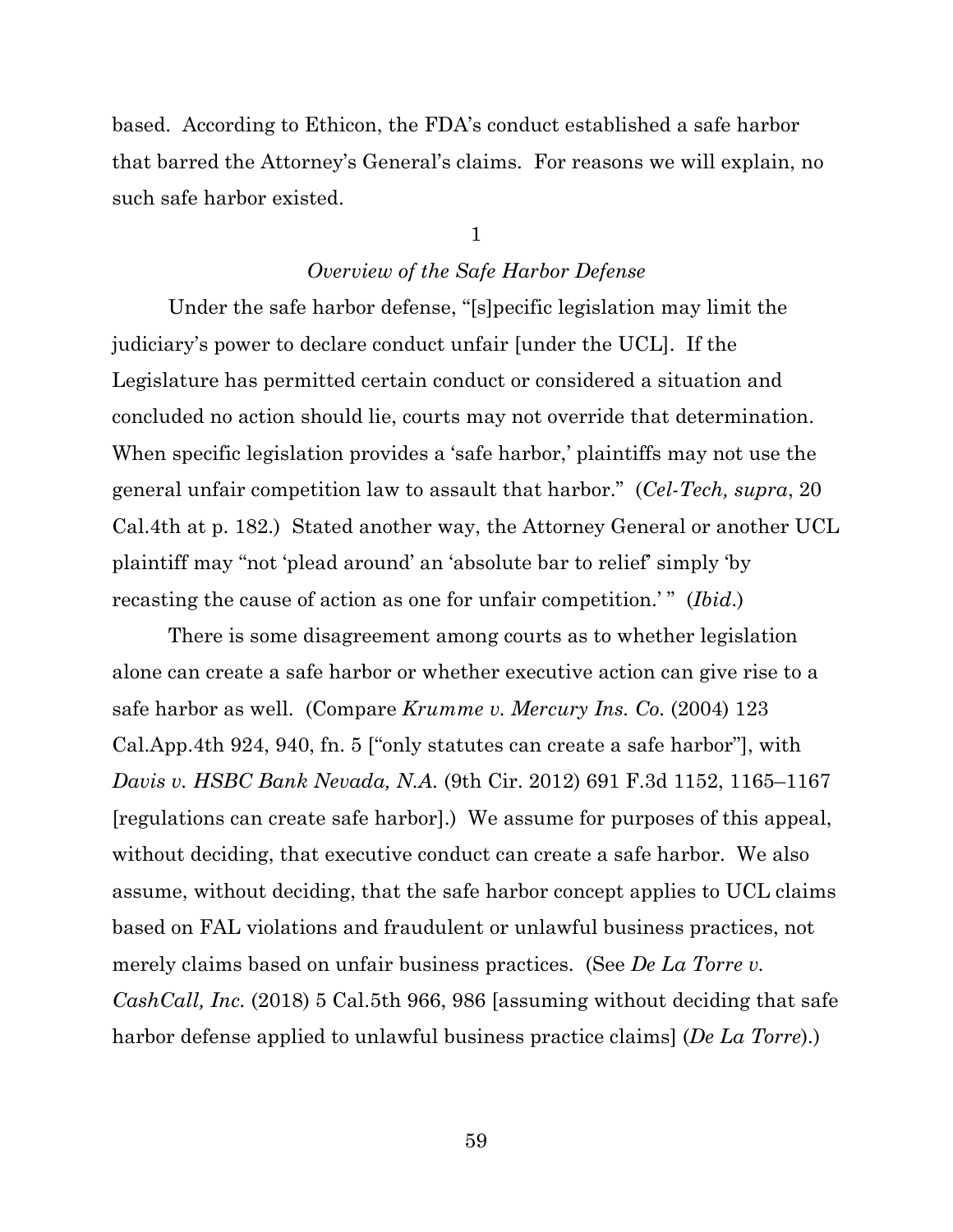### *The FDA Did Not Create a Safe Harbor for Communications Related to the POP Products*

2

i

The Medical Device Amendments of 1976 (MDA), Pub. L. No. 94-295, 90 Stat. 539 (MDA) "directs the FDA to divide medical devices into three classes based on the level of risk they present, and it provides for different regulation of each class. [Citation.] Class I, the lowest-risk category, comprises products such as bandages and tongue depressors. Class I devices are subject to 'general controls' such as labeling requirements. [Citation.] Class II devices are those for which general controls 'are insufficient to provide reasonable assurance of ... safety and effectiveness.' [Citation.] In addition to being subject to general controls, Class II devices are subject to 'special controls' such as "performance standards, postmarket surveillance, ... recommendations, and other appropriate actions as the [FDA] deems necessary' to ensure safety and effectiveness. [Citation.] Class III devices, the highest-risk category, are devices that cannot be determined to provide a 'reasonable assurance of ... safety and effectiveness' under Class I or II controls, and that either are marketed as life-supporting devices or pose an unreasonable risk of illness or injury." (*In re Bard IVC Filters Product Liability Litigation* (9th Cir. 2020) 969 F.3d 1067, 1070 (*Bard*).)

"Class III devices are generally subject to premarket approval by the FDA. [Citation.] Premarket approval is a rigorous process that requires the manufacturer to submit a detailed application including studies of the device's safety and effectiveness. [Citations.] The FDA may approve the device only if has 'reasonable assurance' that the device is safe and effective. [Citation.] [¶] By contrast, Class I and II devices are generally subject to a far less rigorous process referred to as section '510(k) approval,' [citation], which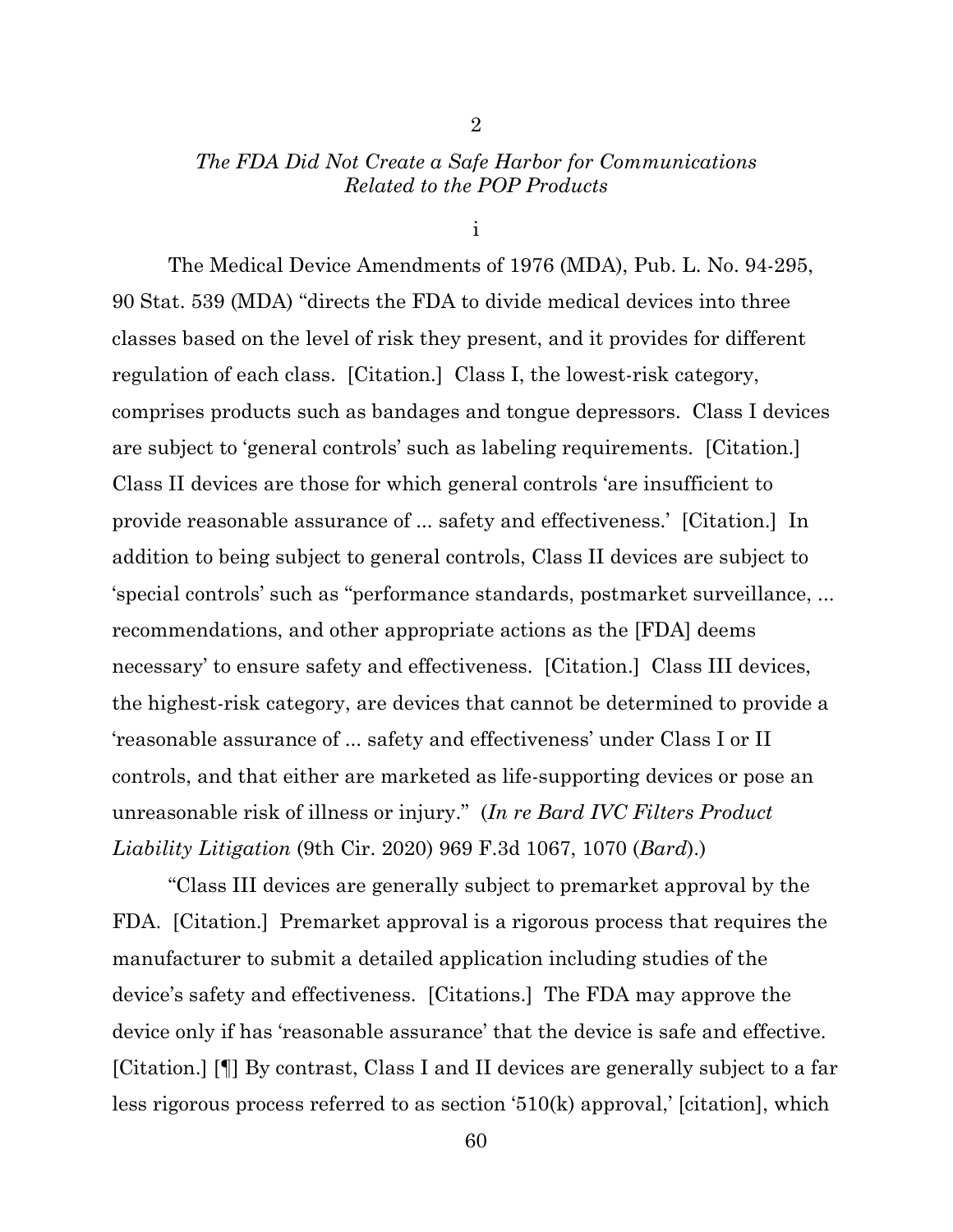requires the manufacturer to show only that the device is 'substantially equivalent' to an existing Class I or Class II device. [Citations.] To grant approval, the FDA must find that the device 'has the same technological characteristics as the predicate device,' or, if the device has different technological characteristics, that it 'is as safe and effective as a legally marketed device, and ... does not raise different questions of safety and effectiveness than the predicate device.' " (*Bard, supra*, 969 F.3d at p. 1070.)

The SUI and POP products are medical devices. They went through the section 510(k) clearance process and, during the relevant timeframe, they were designated as Class II devices. During the clearance process for the Prolift and Prolift+M devices, the FDA informed Ethicon it was unable to determine whether the devices were substantially equivalent to an existing legally marketed predicate device due to certain "deficiencies" in Ethicon's submissions to the FDA. The FDA also noted that the draft IFUs for Prolift and Prolift+M did "not adequately address issues of usability and potential adverse events," and it ordered Ethicon to add adverse events to the IFUs, including "hematoma, urinary incontinence, urinary retention/obstruction, void dysfunction, pain, infection, adhesions, wound dehiscence, nerve damage, recurrent prolapse, contracture, and procedure failure." It also ordered Ethicon to develop a patient brochure addressing the risks and benefits of POP treatment options. Thereafter, Ethicon added most of the adverse events identified by the FDA into the IFUs for Prolift and Prolift+M.

ii

On appeal, Ethicon contends the FDA effectively wrote and approved the IFUs for the Prolift and Prolift+M devices. According to Ethicon, the FDA's alleged drafting and approval of the IFUs created a safe harbor that shielded Ethicon from liability for the content of the IFUs.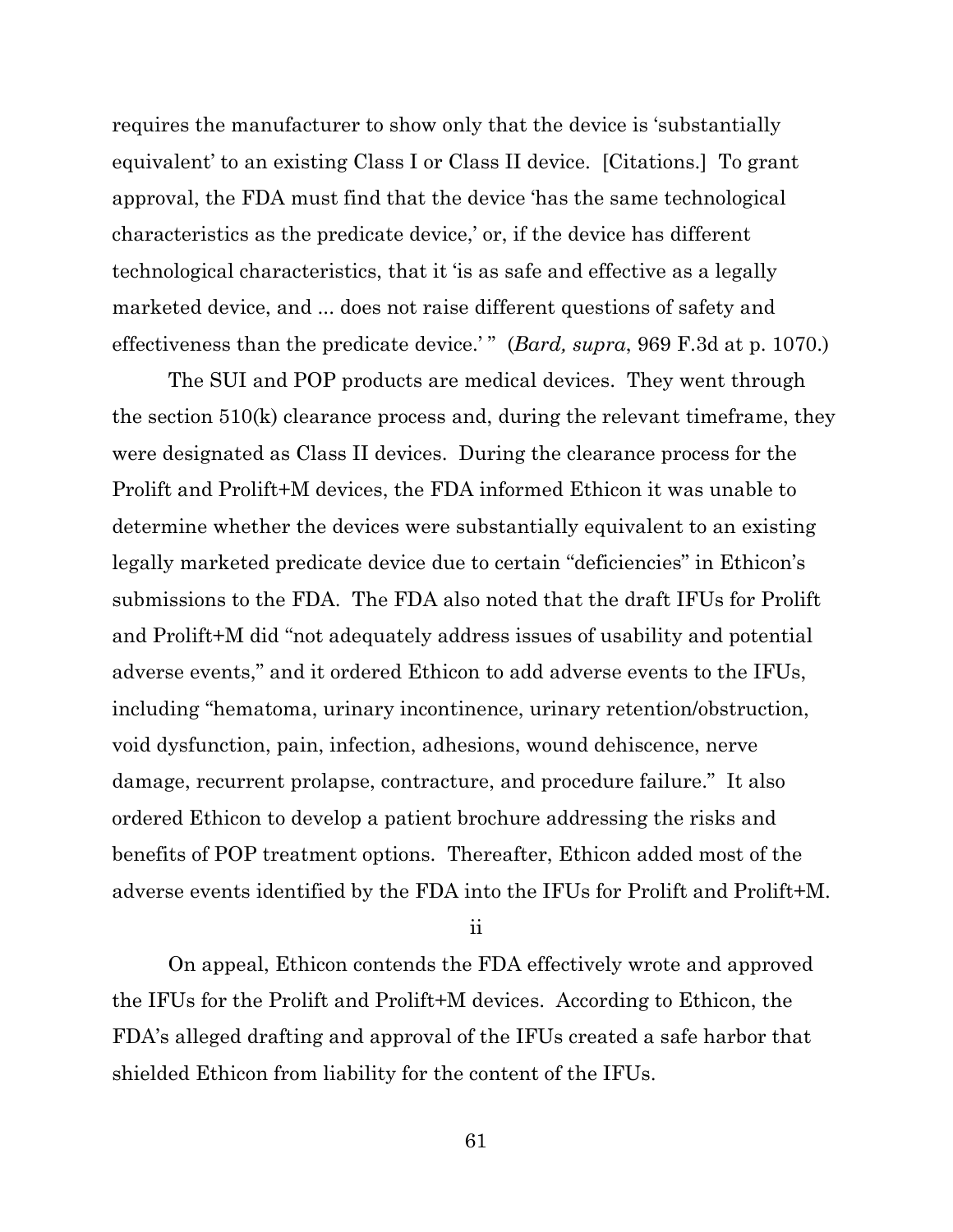The FDA's limited review of the draft Prolift and Prolift+M IFUs—a review undertaken as part of the section 510(k) clearance process—did not create a safe harbor. "To forestall an action under the unfair competition law, another provision [or executive action, per our stated assumptions] must actually 'bar' the action or clearly permit the conduct." (*Cel-Tech, supra*, 20 Cal.4th at p. 183; *Klein v. Chevron U.S.A., Inc.* (2012) 202 Cal.App.4th 1342, 1379 ["to qualify for the 'safe harbor' rule, the defendant must show that a statute 'explicitly prohibit[s] liability for the defendant's acts or omissions' [citation] or 'expressly precludes an action based on the conduct' "].)

The FDA's conduct during the clearance process did not clearly sanction or approve the final IFUs for non- $510(k)$  purposes. " '[T]he  $510(k)$ process is focused on *equivalence*, not safety.' … These determinations simply compare a post–1976 device to a pre–1976 device to ascertain whether the later device is no more dangerous and no less effective than the earlier device.'" (*Medtronic, Inc. v. Lohr* (1996) 518 U.S. 470, 493; accord *Kaiser*, *supra*, 947 F.3d at p. 1018 [in products liability case, trial court properly excluded evidence that FDA cleared Prolift because the section 510(k) clearance process and FDA safety review serve different purposes].)

Indeed, former FDA Commissioner Dr. Kessler testified the FDA's "clearance [of Ethicon's] pelvic mesh devices [was] not a finding that the labeling [was] complete, accurate and not misleading." As Dr. Kessler explained, the FDA "did not authorize [Ethicon] to exclude certain adverse events from [its] labeling." In fact, the FDA even instructed Ethicon its "substantial equivalence determination [did] not mean that [the] FDA ha[d] made a determination that [its] device[s] complie[d] with other requirements of the [Food, Drug, and Cosmetic] Act or any Federal statutes and regulations administered by other Federal agencies." The FDA also advised Ethicon it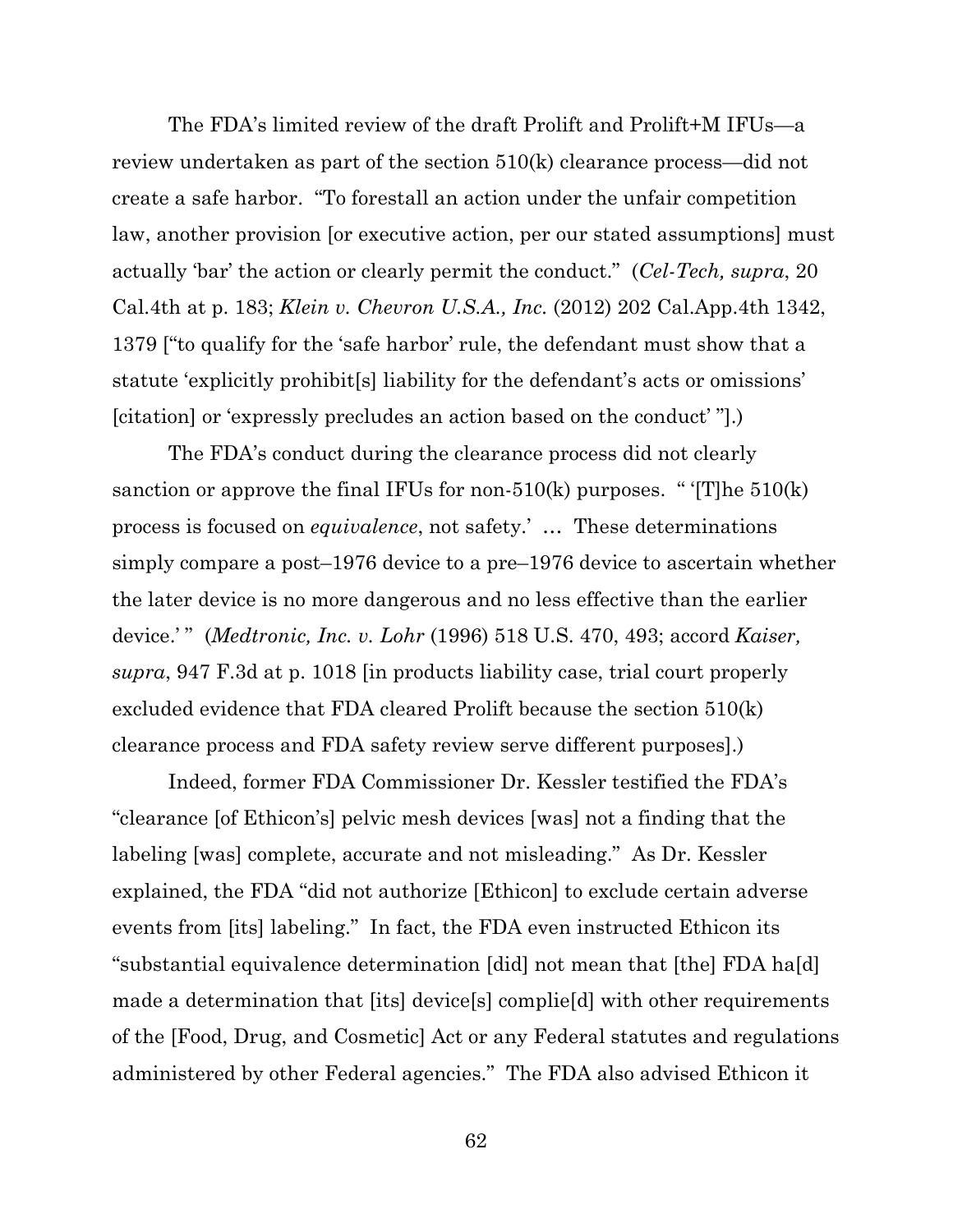"must comply with all the [Food, Drug, and Cosmetic] Act's requirements, including … labeling" requirements.

Because product safety and labeling were not the focus of the FDA's section 510(k) clearance process, we conclude the FDA did not clearly sanction Ethicon's IFUs as lawful for all purposes when it cleared the Prolift and Prolift+M devices, or when it requested that Ethicon supplement its deficient draft IFUs as part of the section 510(k) clearance process.

3

# *The FDA Did Not Create a Safe Harbor for Communications Related to the SUI Products*

Ethicon asserts a safe harbor defense regarding the IFUs and patient brochures for its SUI devices as well. It claims that, in September 2011, the FDA convened an advisory committee to consider issues relating to the use of surgical mesh for the treatment of SUI and POP. An executive summary prepared in advance of the meeting stated the advisory committee would consider, among other subjects, whether special controls were needed for SUI mesh products such as improvements in physician and patient labeling. After the meeting, the FDA did not order additional special controls. According to Ethicon, the FDA's inaction established a safe harbor for the SUI device labeling.

Ethicon is mistaken. At most, the FDA failed to declare Ethicon's conduct unlawful. But "[t]here is a difference between (1) not making an activity unlawful, and (2) making that activity lawful. ... Acts that the Legislature [or agency] has determined to be lawful may not form the basis for an action under the unfair competition law, but acts may, if otherwise unfair, be challenged under the unfair competition law even if the Legislature [or agency] failed to proscribe them in some other provision." (*Cel-Tech, supra*, 20 Cal.4th at p. 183; see *De La Torre, supra*, 5 Cal.5th at p. 987 [a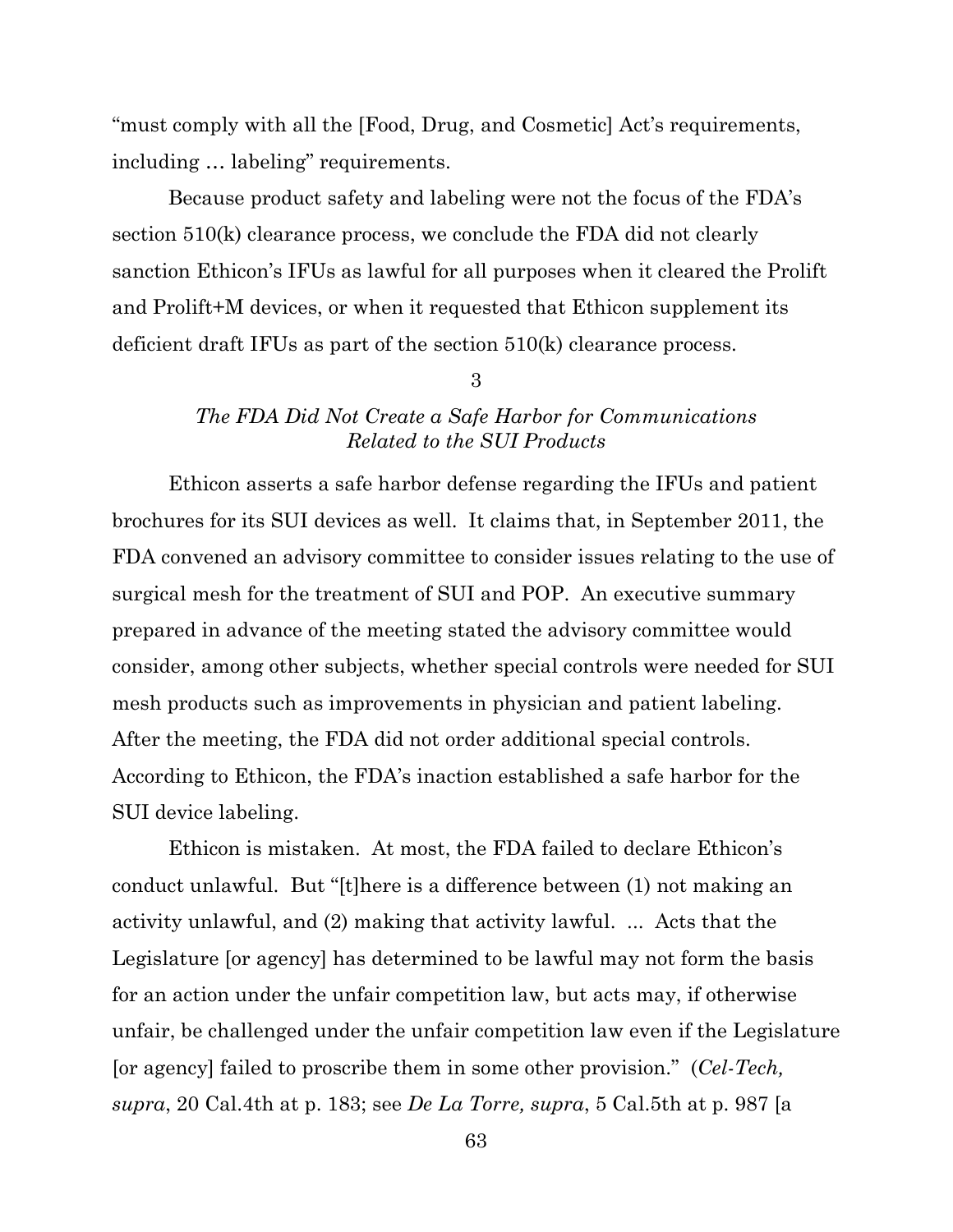"lack of proscription is not enough" for a safe harbor].) Because the FDA's mere inaction did not clearly permit the IFUs and brochures at issue, Ethicon has failed to establish a safe harbor defense for those communications.

#### E

### *Ethicon Has Not Proven Violations of its Speech Rights*

Next, Ethicon argues the trial court "punished" it for engaging in speech protected by the free speech clauses of the federal and state constitutions. According to Ethicon, the "court's holding that *all* of Ethicon's communications about its pelvic-mesh devices violated California law cannot withstand First Amendment scrutiny."

The First Amendment states, "Congress shall make no law ... abridging the freedom of speech...." (U.S. Const., 1st Amend.) "Although by its terms this provision limits only Congress, the United States Supreme Court has held that the Fourteenth Amendment's due process clause makes the freedom of speech provision operate to limit the authority of state and local governments as well." (*Kasky v. Nike, Inc.* (2002) 27 Cal.4th 939, 951 (*Kasky*); *McIntyre v. Ohio Elections Comm'n* (1995) 514 U.S. 334, 336, fn. 1.)

It is undisputed Ethicon's IFUs and advertisements were commercial speech. "Under the First Amendment, commercial speech is entitled to less protection from governmental regulation than other forms of expression." (*People ex rel. Gascon v. HomeAdvisor, Inc.* (2020) 49 Cal.App.5th 1073, 1085 (*HomeAdvisor*).) Generally, it is subject to scrutiny under a test articulated in *Central Hudson Gas & Elec. v. Public Serv. Comm'n* (1980) 447 U.S. 557 (*Central Hudson*). Under the *Central Hudson* test, regulation of speech is permissible if it: (1) seeks to implement a substantial governmental interest; (2) directly advances the asserted governmental interest; and (3) is not more extensive than is necessary to serve that interest. (*Id.* at pp. 564–566.)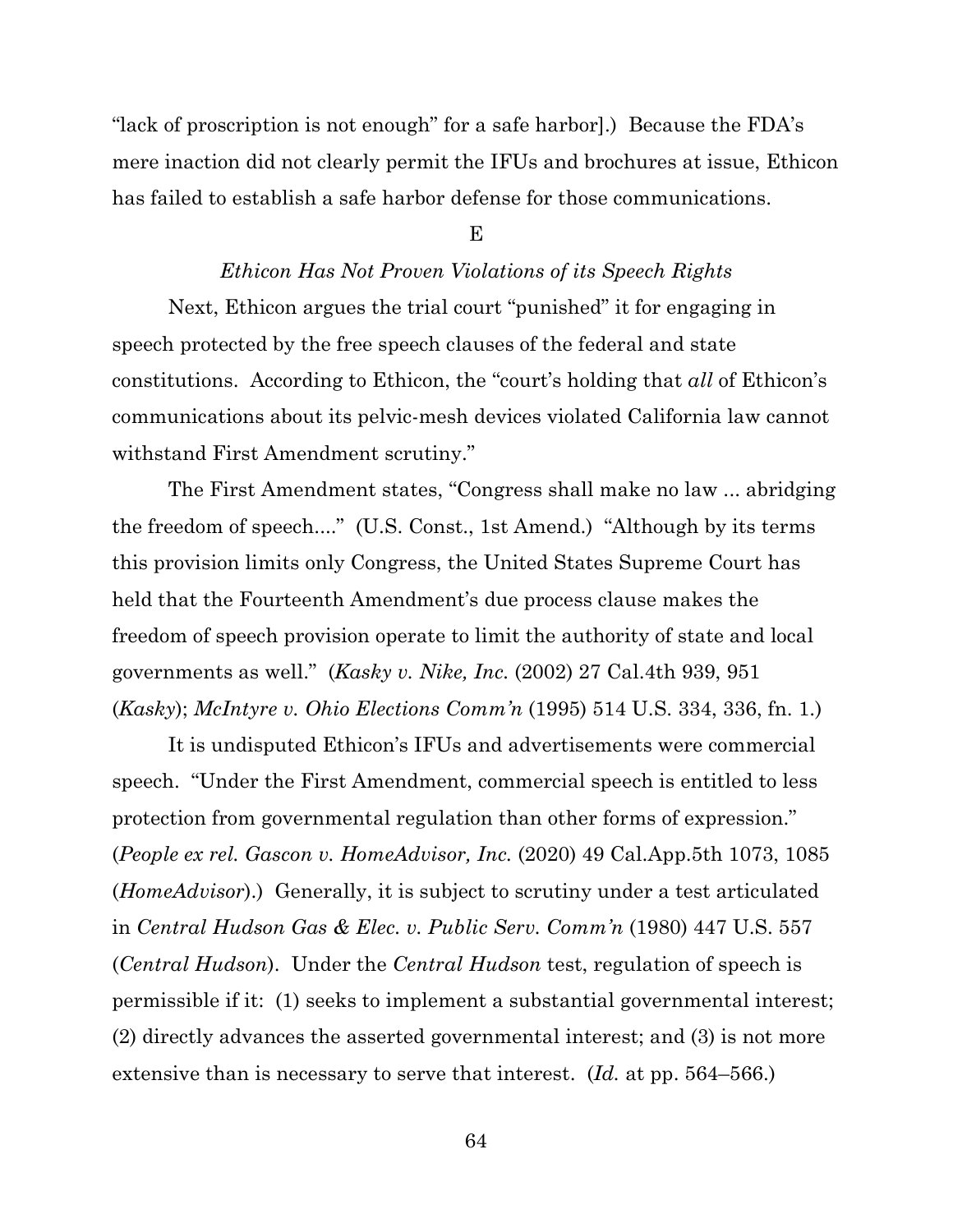Although commercial speech is generally protected under the First Amendment, "commercial speech that is false or misleading is not entitled to First Amendment protection and 'may be prohibited entirely.' " (*Kasky*, *supra*, 27 Cal.4th at p. 953.) Indeed, " '[i]t is well settled that *false* commercial speech is not protected by the First Amendment and may be banned entirely.'" (*Osmose, Inc. v. Viance, LLC* (11th Cir. 2010) 612 F.3d 1298, 1323, italics added; see *Castrol Inc. v. Pennzoil Co.* (3d Cir. 1993) 987 F.2d 939, 949 ["false commercial speech is not protected by the First Amendment".) "With regard to *misleading* commercial speech, the United States Supreme Court has drawn a distinction between, on the one hand, speech that is actually or inherently misleading, and, on the other hand, speech that is only potentially misleading. Actually or inherently misleading commercial speech is treated the same as false commercial speech, which the state may prohibit entirely. [Citations.] By comparison, "[s]tates may not completely ban potentially misleading speech if narrower limitations can ensure that the information is presented in a nonmisleading manner." '" (*HomeAdvisor, supra*, 49 Cal.App.5th at p. 1085, italics added.)

Article I, section 2, subdivision (a) of the state constitution contains a constitutional free speech guarantee as well, stating: "Every person may freely speak, write and publish his or her sentiments on all subjects, being responsible for the abuse of this right. A law may not restrain or abridge liberty of speech or press." (Cal. Const., art. I, § 2, subd. (a).) "The state Constitution's free speech provision is 'at least as broad' as [citation] and in some ways is broader than [citations] the comparable provision of the federal Constitution's First Amendment." (*Kasky, supra*, 27 Cal.4th at pp. 958–959.) But, "[i]n construing the free speech provision [of the state constitution], California courts have usually drawn the boundaries between noncommercial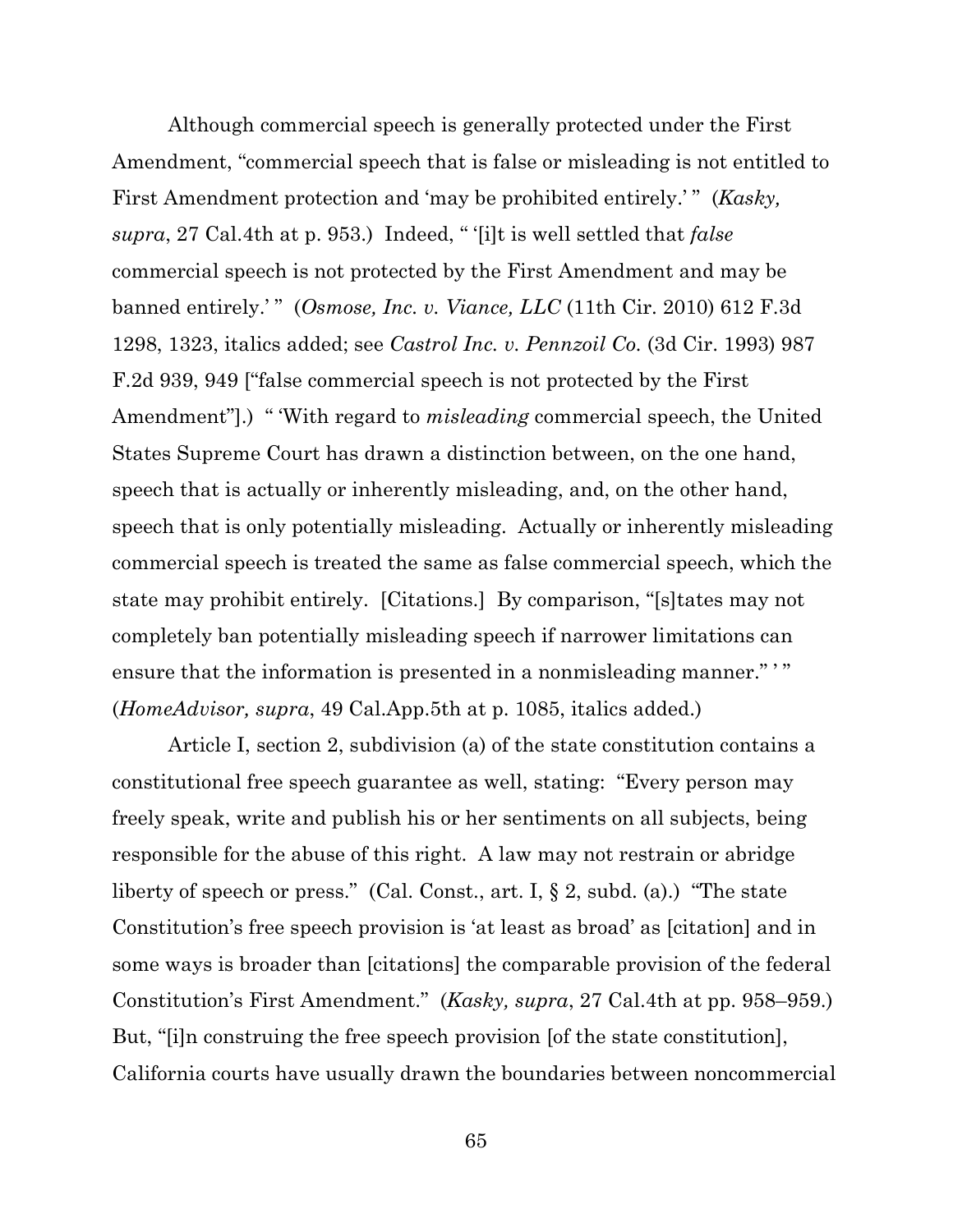speech and commercial speech, and between protected and nonprotected commercial speech, with an eye to the analogous boundaries under the First Amendment." (*People v. Superior Court (J.C. Penney Corp., Inc.)* (2019) 34 Cal.App.5th 376, 391 (*J.C. Penney*); accord *In re Morse* (1995) 11 Cal.4th 184, 200, fn. 4 ["we see no reason why … misleading advertisements would be protected commercial speech under the California Constitution"].)

As noted, Ethicon contends the court "punished" it for engaging in speech protected by the free speech clauses of the state and federal constitutions. Ethicon claims certain statements the court found deceptive were supported by credible scientific evidence and subject to legitimate scientific debate; therefore, the speech was merely potentially misleading not actually or inherently misleading. According to Ethicon, such potentially misleading speech falls within the purview of the federal and state free speech clauses.

Although Ethicon contends that certain statements in its IFUs and advertisements were merely potentially misleading, Ethicon overlooks a key aspect of the statement of decision. The court rendered express factual findings that the IFUs and marketing materials included *literal falsehoods*— —findings Ethicon has not challenged on appeal for lack of substantial evidence. (See *Transgo, Inc. v. Ajac Transmission Parts Corp.* (9th Cir. 1985) 768 F.2d 1001, 1022 [applying substantial evidence review to finding that defendants' speech was misleading for First Amendment purposes]; *POM Wonderful, LLC v. F.T.C.* (D.C. Cir. 2015) 777 F.3d 478, 499–500 [same].)

For example, the court found the "IFUs contained false statements about mesh's properties," including a statement the mesh possessed a bidirectional elastic property allowing adaptation to various stresses encountered in the body. It found the IFUs included "false statements" that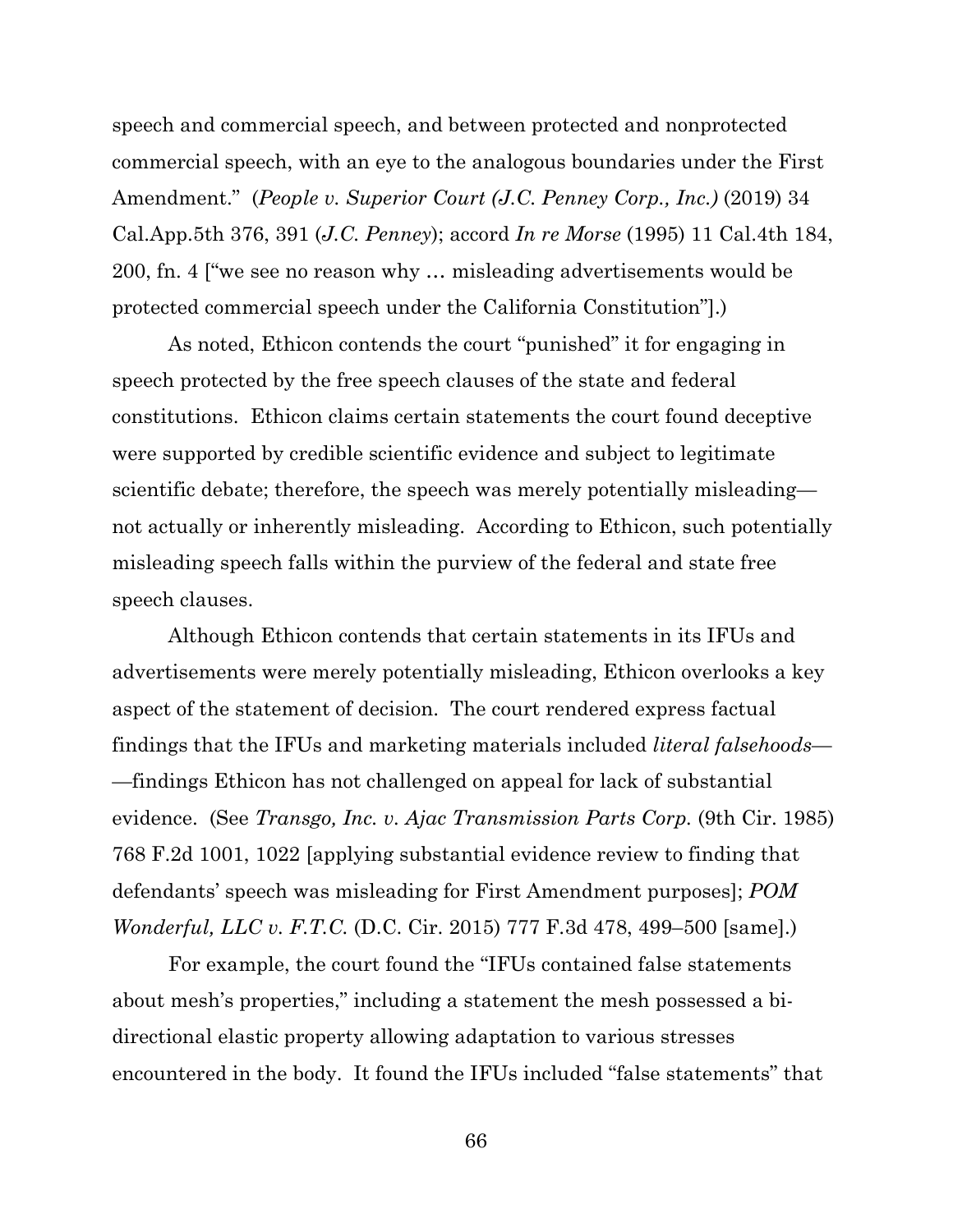mesh does not degrade. And it found the marketing materials included literal falsehoods because they referred to incomplete product information as a complete description of risks. Because the trial court rendered unchallenged factual findings that the IFUs and marketing materials contained false statements, the IFUs and marketing materials at issue were not subject to constitutional free speech protections. (*Kasky, supra*, 27 Cal.4th at p. 953.) $15$ 

Ethicon's free speech argument fails for another reason. Even if we were to conclude Ethicon's statements were subject to constitutional protection, that is the beginning–not the end–of the analysis. If commercial speech is lawful and not misleading, the constitutionality of any restraint on such speech must then be assessed under the multi-step *Central Hudson* inquiry. Under that test, we must consider the purpose for the speech restriction, as well as the closeness of the fit between the means used and the goal sought to be achieved by the restriction. (*Central Hudson, supra*, 447 U.S. at pp. 564–566; see *Thompson v. Western States Medical Center* (2002) 535 U.S. 357, 367 [a court asks "*as a threshold matter* whether the commercial speech concerns unlawful activity or is misleading. ... If the speech concerns lawful activity and is not misleading … [it] next ask[s] 'whether the asserted governmental interest is substantial.' "], italics added.)

<span id="page-66-0"></span><sup>15</sup> In its briefs, Ethicon *implies* that some of the court's falsity findings may be incorrect. For example, it states there is "scientific dispute" and "debate" concerning whether its mesh degrades. But we do not construe this vague and passing statement—or others like it—as a substantial evidence challenge to the court's express findings that "mesh does degrade," Ethicon "knew of this surface degradation six years before the 1998 launch of their first TVT product," and, therefore, Ethicon's IFUs were false insofar as they stated the mesh "is not 'subject to degradation or weakening by the action of tissue enzymes ….' "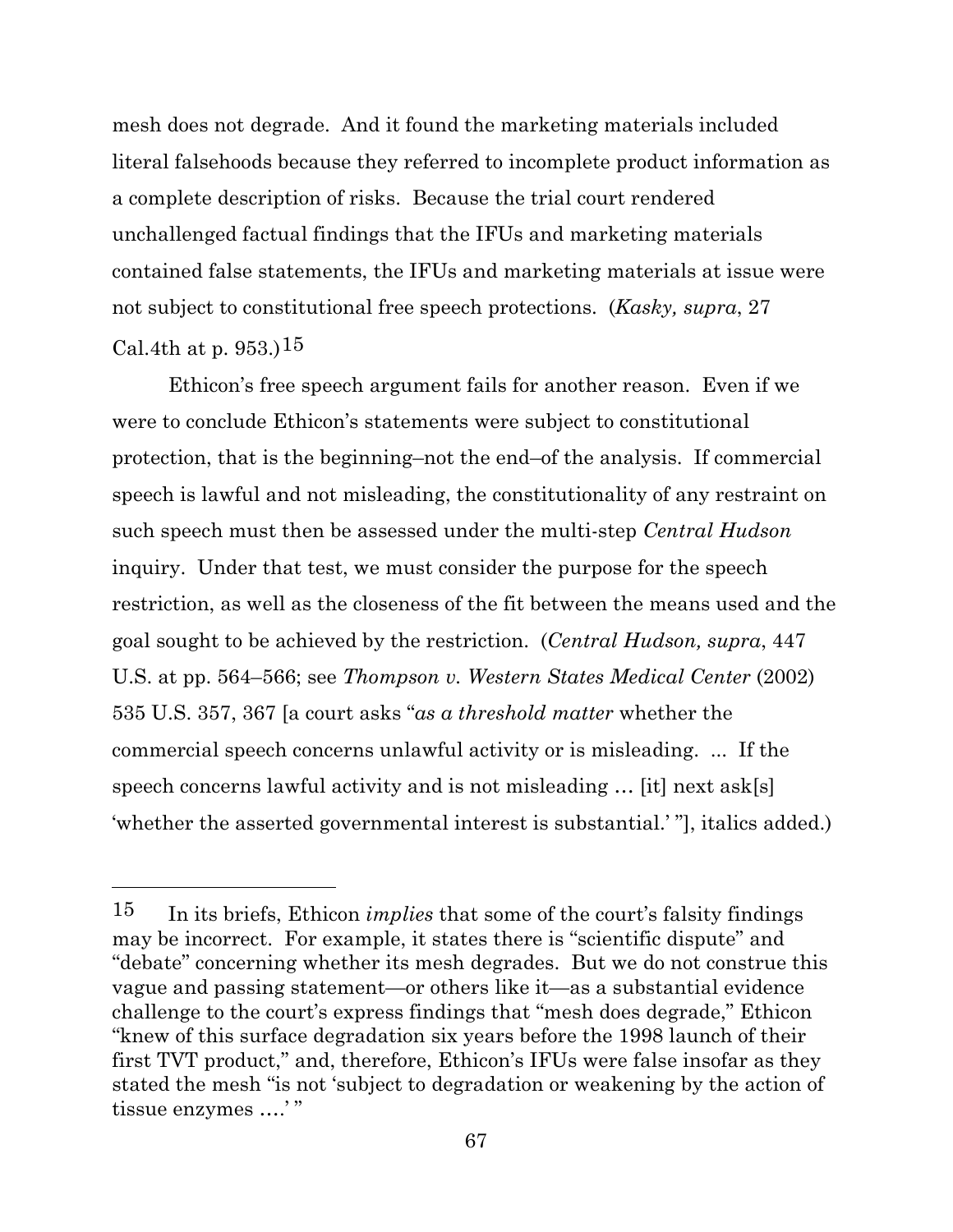Ethicon does not try to apply this analysis to the statements the court found deceptive. It does not discuss the government's ostensible interests in regulating its speech, whether the restriction promotes those interests, or whether the restriction is more extensive than is necessary to serve those interests. By failing to provide legal analysis on these issues, Ethicon has waived its free speech arguments. (*Vo v. City of Garden Grove* (2004) 115 Cal.App.4th 425, 447–448 [plaintiffs waived claim that ordinance violated customers' right to privacy by failing to discuss why, "if the privacy interest both exist[ed] and [was] invaded, the governmental interest sought to be advanced [did] not make the [ordinance] constitutionally permissible"]; accord *J.C. Penney, supra*, 34 Cal.App.5th at pp. 398–399 [although FAL regulated defendants' protected commercial speech, demurrer based on free speech defense was improper given that the record did not permit an evaluation of the validity of the regulation under the *Central Hudson* test].)

F

### *The Trial Court Did Not Err in Calculating the Civil Penalty Award*

Ethicon contends the trial court abused its discretion in calculating the civil penalty award in several respects. For reasons we will explain, we discern no abuse of discretion in the calculation of the award.

### 1

### *Legal Standards Governing Civil Penalties*

The UCL and FAL each contain an identical provision regarding the assessment of civil penalties. Both statutes state as follows:

"The court shall impose a civil penalty for each violation of this chapter. In assessing the amount of the civil penalty, the court shall consider any one or more of the relevant circumstances presented by any of the parties to the case, including, but not limited to, the following: the nature and seriousness of the misconduct, the number of violations, the persistence of the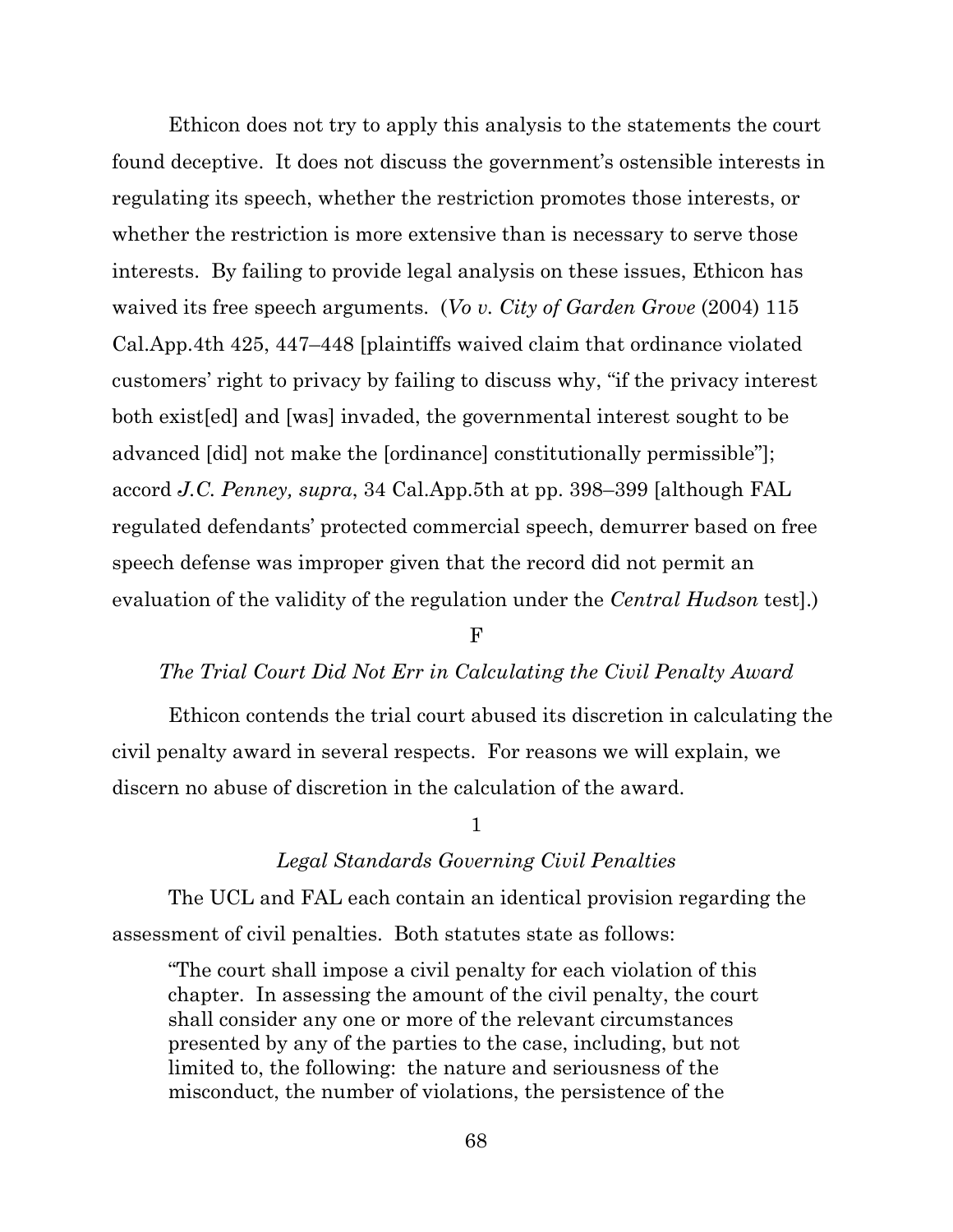misconduct, the length of time over which the misconduct occurred, the willfulness of the defendant's misconduct, and the defendant's assets, liabilities, and net worth." (§§ 17206, subd. (b), 17536, subd. (b).)

"The amount of the penalty depends in the first instance on the number of violations committed." (*People ex rel. Kennedy v. Beaumont Investment, Ltd.* (2003) 111 Cal.App.4th 102, 127 (*Beaumont*).) The UCL and FAL do not specify what constitutes a single violation, so courts must decide what amounts to a violation on a case-by-case basis. (*Id.* at p. 128*.*)

The trial court has "broad discretion" when it determines the appropriate civil penalty in a given case. (*Nationwide, supra*, 9 Cal.5th at p. 326; see *First Federal, supra*, 104 Cal.App.4th at p. 729 [the UCL and FAL set forth "six relevant factors a court may consider in determining an appropriate penalty, and the court is authorized to impose a penalty based on evidence as to *any one or more* of the enumerated factors"].) "[A]lthough the civil penalties under the UCL and the FAL 'may have a punitive or deterrent aspect, their primary purpose is to secure obedience to statutes and regulations imposed to assure important public policy objectives. ... The focus of [both] statutory scheme[s] is *preventative*.' " (*Nationwide*, at p. 326; see *First Federal*, at p. 732 ["Civil penalties, like punitive damages, are intended to punish the wrongdoer and to deter future misconduct."].)

"We review the trial court's imposition of … civil penalties under an abuse of discretion standard. [Citation.] Under this standard, '[w]e do not reweigh the evidence or substitute our notions of fairness for the trial court's. [Citations.] "To merit reversal, both an abuse of discretion by the trial court must be 'clear' and the demonstration of it on appeal 'strong[.]'"'" (*People v. JTH Tax, Inc.* (2013) 212 Cal.App.4th 1219, 1250 (*JTH*).) An abuse of discretion exists when a trial court rules " 'in an arbitrary, capricious or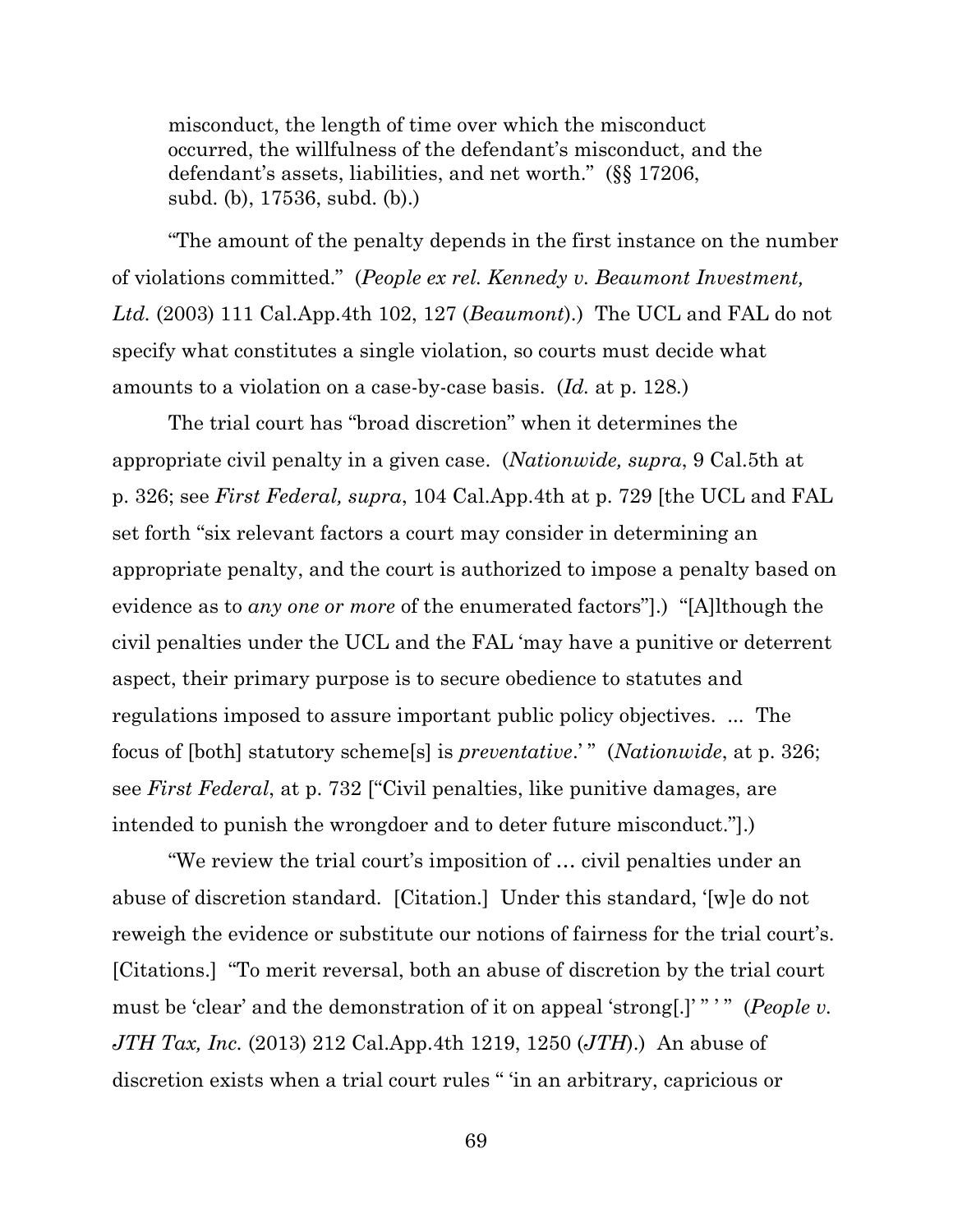patently absurd manner that result[s] in a manifest miscarriage of justice.' " (*Francheschi v. Franchise Tax Bd.* (2016) 1 Cal.App.5th 247, 256–257.) " '[T]he trial court's discretion in setting civil penalties generally will be upheld.' " (*Overstock.com, supra*, 12 Cal.App.5th at p. 1088.)

### 2

### *Calculation of Violations*

The trial court counted each deceptive IFU and marketing communication as a separate violation of the UCL and FAL. In adopting this methodology, the court reasoned each IFU and marketing communication was "designed to drive future sales of the product, and thus relate[d] to [Ethicon's] opportunity for gain." The court also noted its calculation was likely an undercount of the deceptive communications Ethicon circulated during the liability period.[16](#page-69-0)

On appeal, Ethicon argues the trial court should have calculated the violations by using a per-day violation count or, alternatively, a figure tied to the rate of reoperation for women who received pelvic mesh implants. Relying on *People v. Superior Court (Olson)* (1979) 96 Cal.App.3d 181 (*Olson*), Ethicon contends the court abused its discretion by adopting a percommunication methodology to calculate the total number of violations. *Olson* and its progeny do not support Ethicon's argument.

In *Olson*, a real estate agent placed an advertisement containing misstatements in Southern California newspapers on eight occasions. (*Olson, supra*, 96 Cal.App.3d at p. 196.) The District Attorney filed an action against

<span id="page-69-0"></span><sup>16</sup> The court found its calculation was likely an undercount because, for certain gaps of time, Ethicon did not have internal company data necessary for the Attorney General's forensic accountant to calculate the number of deceptive IFUs and marketing communications that Ethicon disseminated. These gaps of time were omitted from the violations count.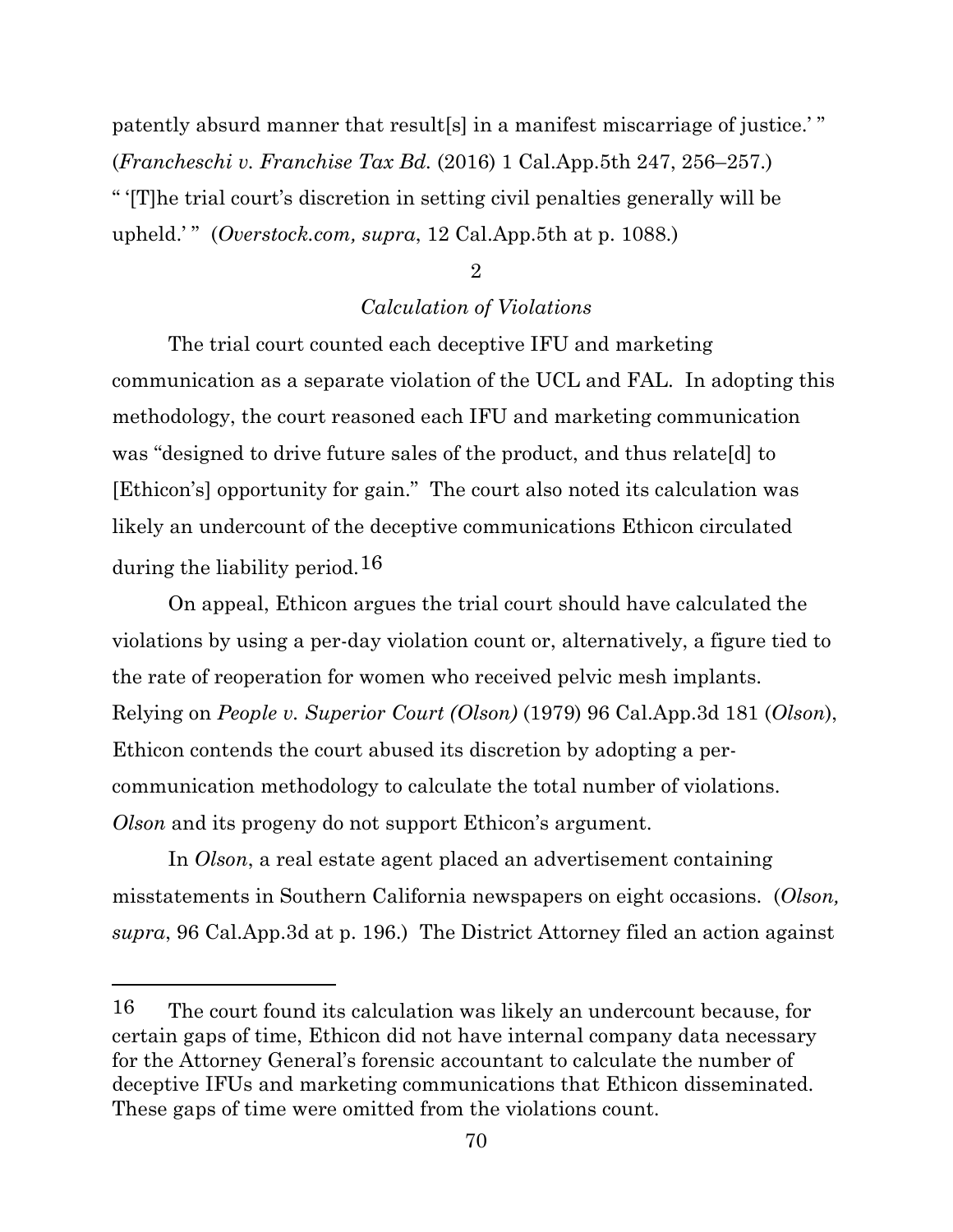the agent alleging UCL and FAL violations, and seeking civil penalties. (*Id.* at pp. 184–185.) The trial court found both statutes were unconstitutional (either facially or as applied to the agent), granted summary judgment for the agent, and ordered that, in the event of an appellate reversal, the agent could be liable only for one statutory violation for each day the advertisement appeared in a single edition of a newspaper. (*Id.* at pp. 186–188.)

In a writ proceeding, the Court of Appeal concluded the trial court's constitutional rulings were erroneous and ordered vacatur of the summary judgment ruling. (*Olson, supra*, 96 Cal.App.3d at pp. 195, 199.) With respect to the number of statutory violations, the court rejected the People's claim that the number of violations must be based on "the number of persons to whom the representations were made so that the number of violations resulting from a false advertisement in a newspaper may theoretically be equated with the circulation of the paper." (*Id*. at p. 198.) It reasoned the circulation of the advertisement in just one newspaper (the Los Angeles Times) could result in a civil penalty exceeding two and a half billion dollars per statute—an outcome that would violate due process. (*Ibid*.)

On the other hand, the Court of Appeal rejected the trial court's bright line rule that "dissemination of a false or deceptive advertisement through a single edition of a newspaper can constitute but one violation of each statute as a matter of law." (*Olson, supra,* 96 Cal.App.3d at p. 198.) Instead, it determined "a reasonable interpretation of the statute in the context of a newspaper advertisement would be that a single publication constitutes a *minimum* of one violation with as many additional violations as there are persons who read the advertisement or who responded to the advertisement by purchasing the advertised product or service or by making inquiries concerning such product or service. Violations so calculated would be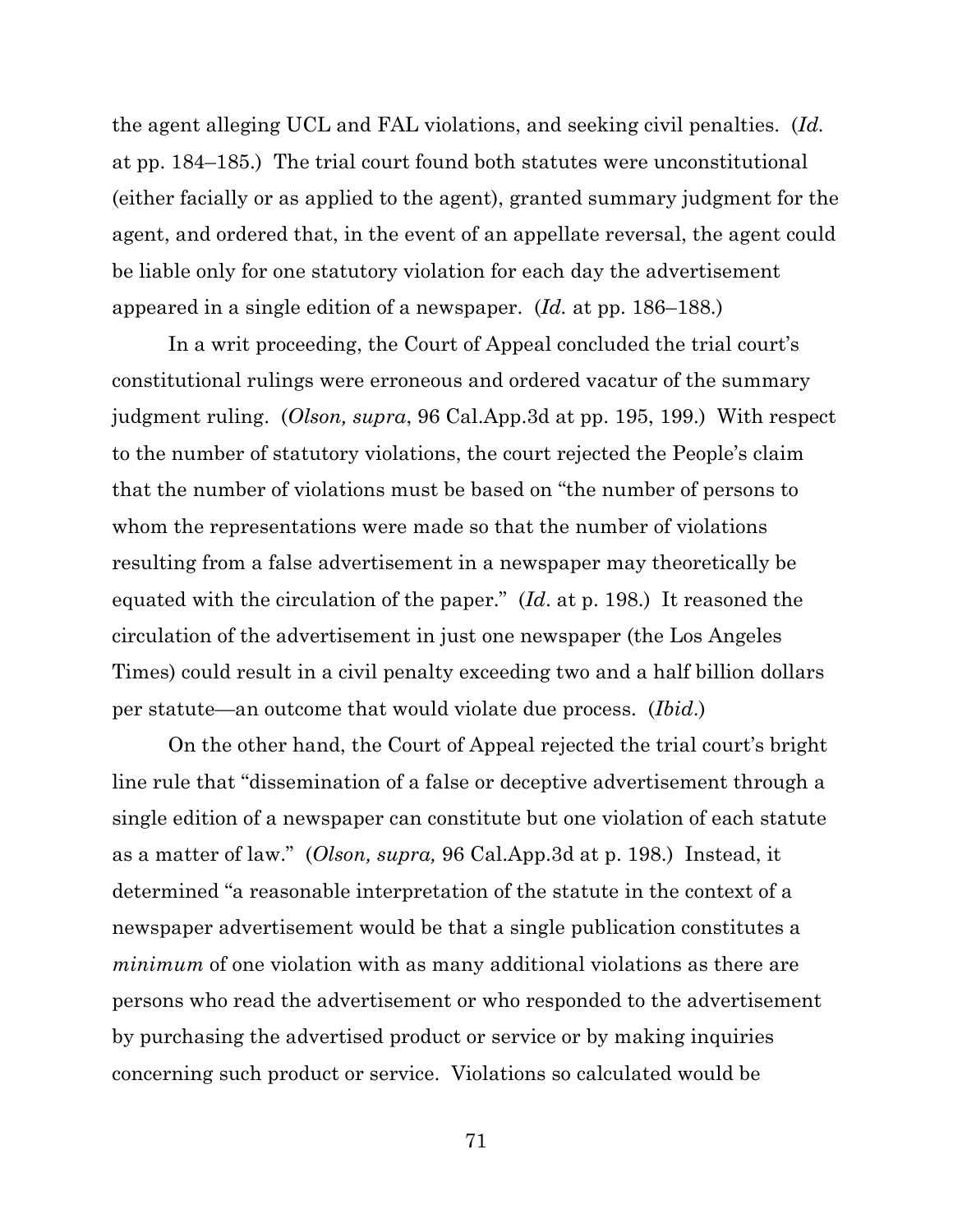reasonably related to the gain or the opportunity for gain achieved by the dissemination of the untruthful or deceptive advertisement." (*Ibid*.)

Subsequent decisions interpreting *Olson* have concluded that, in appropriate circumstances, total circulation can be a reasonable method to determine the number of statutory violations. In *People v. Morse* (1993) 21 Cal.App.4th 259 (*Morse*), the People filed a civil enforcement action against an attorney who mailed false and misleading solicitations to homeowners offering to assist them in the recording of homestead declarations. The trial court granted summary adjudication for the People and ordered the attorney to pay civil penalties based on the number of solicitations he mailed, rather than the number of people who received them or responded to them. (*Id.* at pp. 272–273.) The Court of Appeal approved the trial court's methodology for calculating violations, reasoning that—unlike the "mass appeal at issue with the newspaper advertising in *Olson*"—the attorney targeted his individualized mail campaign to homeowners and designed his solicitations to be noticed and read. (*Id.* at pp. 273, 274.) The court opined that "[u]nder these circumstances, it is reasonable to assume that the Legislature contemplated a penalty for each direct mailing." (*Id.* at p. 274.)

In *JTH, supra*, 212 Cal.App.4th 1219, the People filed a UCL and FAL action against a tax preparation and loan service company based, in part, on the company's false and misleading television and newspaper advertisements. The trial court found the company liable, ordered it to pay civil penalties, and determined the number of violations based on a percentage of the gross circulation figures for the advertisements (using Nielsen ratings for the television advertisements). (*Id.* at pp. 1226, 1252.) The Court of Appeal concluded the trial court did not abuse its discretion when calculating the number of violations. (*Id.* at pp. 1249–1255.) It noted,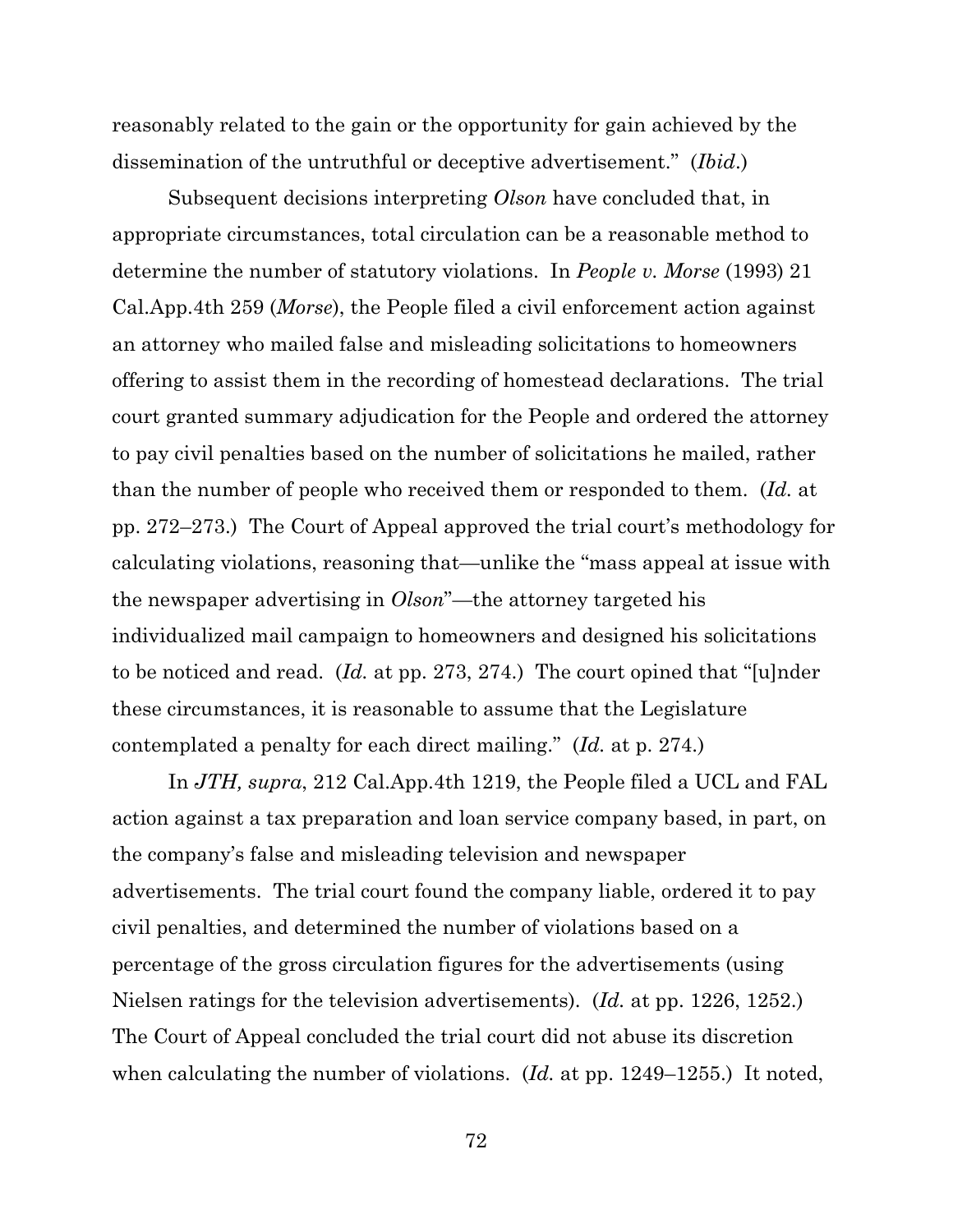among other things, that the company directly mailed its advertisements to customers and viewed its advertisements as "a particularly effective outlet for reaching its target audience." (*Id.* at p. 1255.) Further, the court noted that *Olson* itself suggested the People's burden of proof should not " 'be so onerous as to undermine the effectiveness of the civil monetary penalty as an enforcement tool.'" (*Id.* at p. 1251.) On these bases, the Court of Appeal rejected the company's argument that the number of violations must be tied to the number of persons who actually saw the advertisements.

In accordance with these authorities, we conclude the trial court did not abuse its discretion by calculating the number of violations based on the number of IFUs or marketing communications that contained a false or misleading statement. Like the deceptive statements at issue in *Morse* and *JTH*, and unlike those in *Olson*, Ethicon's deceptive IFUs and marketing communications were substantively targeted to well-defined groups of people. The IFUs were specifically directed to doctors who were considering whether to implant Ethicon's device or were preparing to do so—often, though not always, to urogynecologists and surgical specialists. And Ethicon's marketing communications were explicitly written to appeal to those same doctors, or to prospective patients who were suffering from SUI or POP.

Further, Ethicon's IFUs and marketing communications were sent, displayed, or made available only to those same limited audiences, not the broader general public. For example, Ethicon purposefully disseminated its marketing communications in mediums designed to reach the eyes of doctors, including by sponsoring presentations at specialized medical conferences attended by doctors and placing advertisements in medical journals read predominately by doctors. Similarly, Ethicon steered its marketing communications directly to prospective patients who were likely to be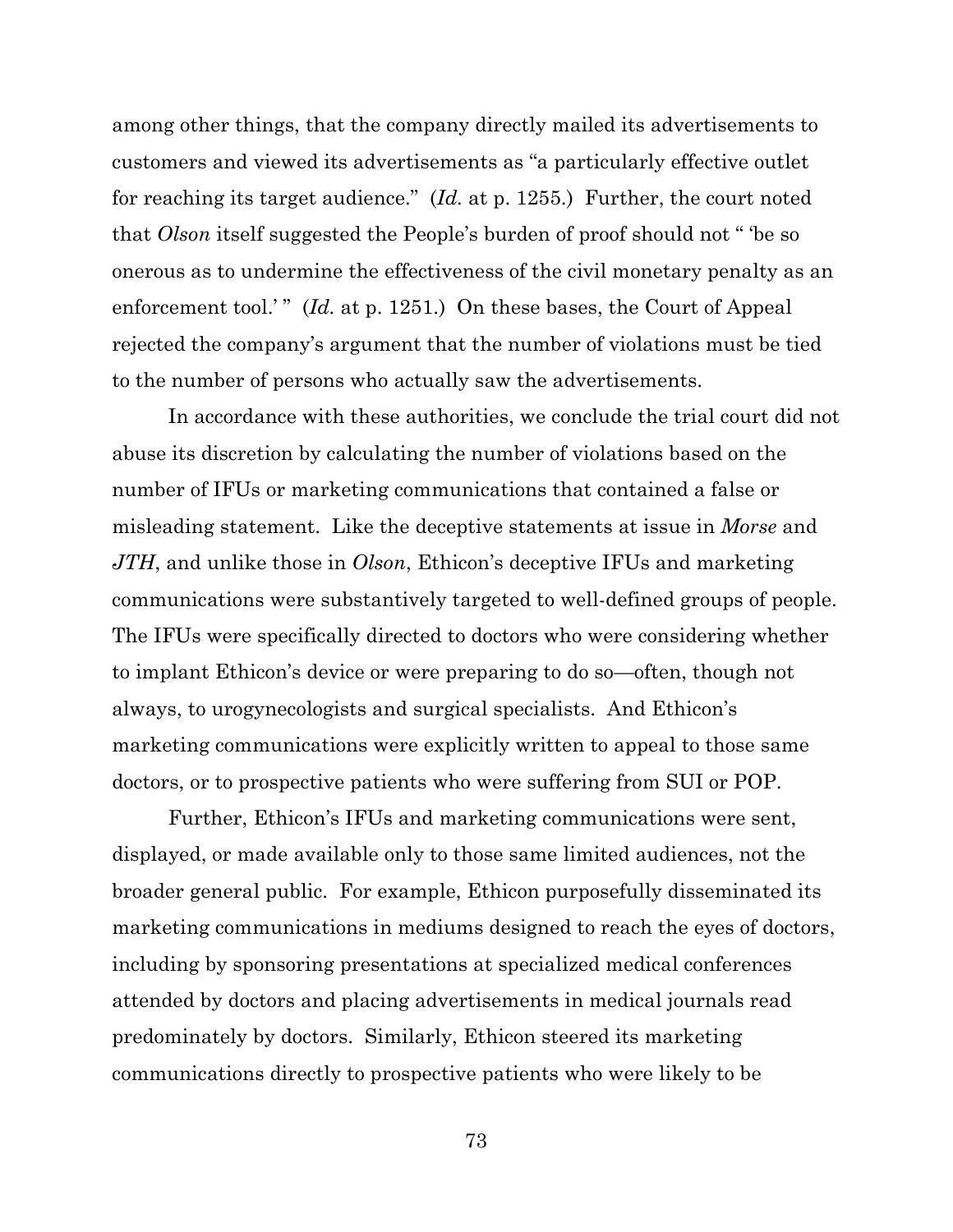receptive to such communications (and Ethicon's products more generally). Ethicon provided patient brochures to doctors who were already implanting or likely to implant its products—all with the aim that those brochures would be left in doctors' office waiting rooms for patients to read them or take them home. Further, Ethicon even relied on Internet users' individualized online search histories to send them online advertisements about its products.

Given the highly-targeted nature of Ethicon's communications, we conclude the trial court reasonably found each IFU and marketing communication represented a gain or opportunity to gain for Ethicon. For the same reason, we conclude the court did not exceed the bounds of its discretion when determining the number of violations.[17](#page-73-0) (*JTH, supra*, 212 Cal.App.4th at pp. 1249–1255; *Morse, supra*, 21 Cal.App.4th at pp. 273–274.)

On appeal, Ethicon complains the forensic accountant's calculations were inflated because he extrapolated one salesperson's history to the entire sales staff and failed to account for brochures that were ordered but not distributed, and he never took these factors into account in calculating the number of violations associated with the brochures.

We agree it would have been desirable for the expert to have made an effort to have calculated this differential, but on this record, we find no abuse of discretion. In discovery responses, Ethicon itself admitted it had no "way to determine how many such items were actually distributed," and it had not been able to determine the "exact number of copies of printed materials that had been sent to California." Additionally, Ethicon has never suggested a method to discount the expert's calculation in either the trial court or on appeal, and in the statement of decision there was no factual finding that Ethicon's printed materials went undistributed.

<span id="page-73-0"></span><sup>17</sup> One category of violations that received considerable attention in the parties' briefs and at oral argument was printed marketing communications such as product brochures. The trial court adopted the methodology of the People's forensic accountant to calculate the number of violations arising from such materials. The forensic accountant, in turn, calculated the number of violations based on an estimate of the total number of printed marketing materials that were ordered by Ethicon sales representatives and sent into the state to be distributed to health care providers and ultimately patients.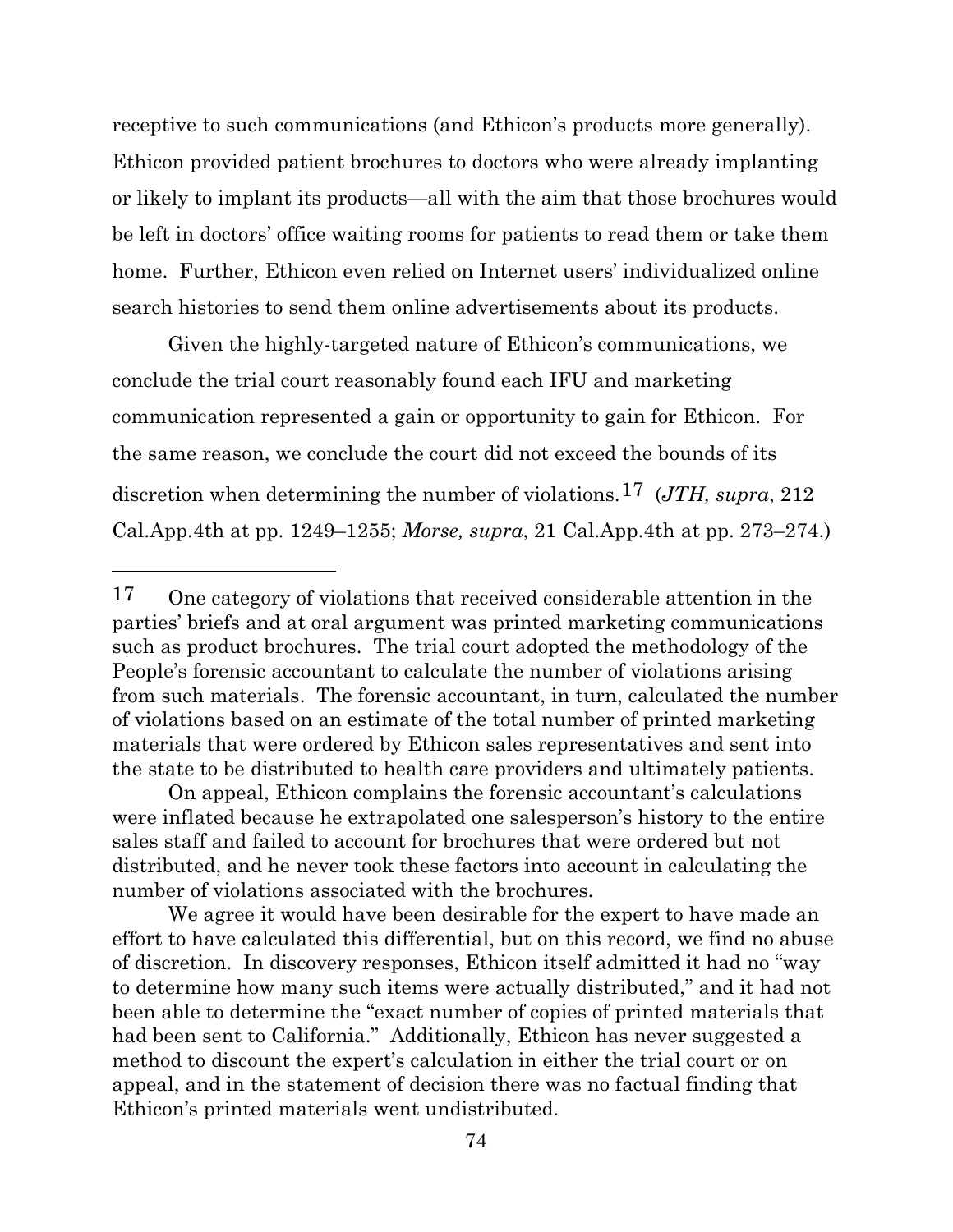# *Amount of Penalties Per Violation*

The trial court assessed a civil penalty of \$1,250 per violation. It considered and rendered findings pertaining to the factors set forth in the UCL (§ 17206, subd. (b)) and FAL (§ 17536, subd. (b)) when setting \$1,250 as the per-violation penalty. In particular, it found: the nature and seriousness of the misconduct was "grave" because Ethicon misrepresented the benefits and risks of pelvic mesh products that can cause debilitating, chronic pain for patients and destroy (sometimes permanently) their sexual, urinary, and defecatory functions; Ethicon circulated "hundreds of thousands" of deceptive communications; Ethicon knowingly persisted in its misconduct despite internal and external calls for change; Ethicon's misconduct spanned 17 years; and the total award was less than one percent of defendant-parent company Johnson & Johnson's \$70.4 billion net worth.

Ethicon challenges the amount imposed for each civil penalty on grounds that each IFU and marketing communication "was different–in what was said, in what context, to whom, etc.–and each had a different capacity for harm." Due to these purported differences, Ethicon claims the court abused its discretion by imposing the same civil penalty per violation. We disagree.

Although the IFUs and marketing communications at issue may have differed in their particulars, all of them (with the exception of those specified above, *ante* Part III.C.3) shared the same defining features: each contained misstatements, half-truths, and/or omissions regarding the risks of Ethicon's pelvic mesh products, and each was likely to deceive California doctors and/or patients. As the trial court put it, there was a "common theme that [ran] throughout all of [Ethicon's] marketing …[.] [T]he company concealed from consumers the most serious and long-term risks resulting from the device."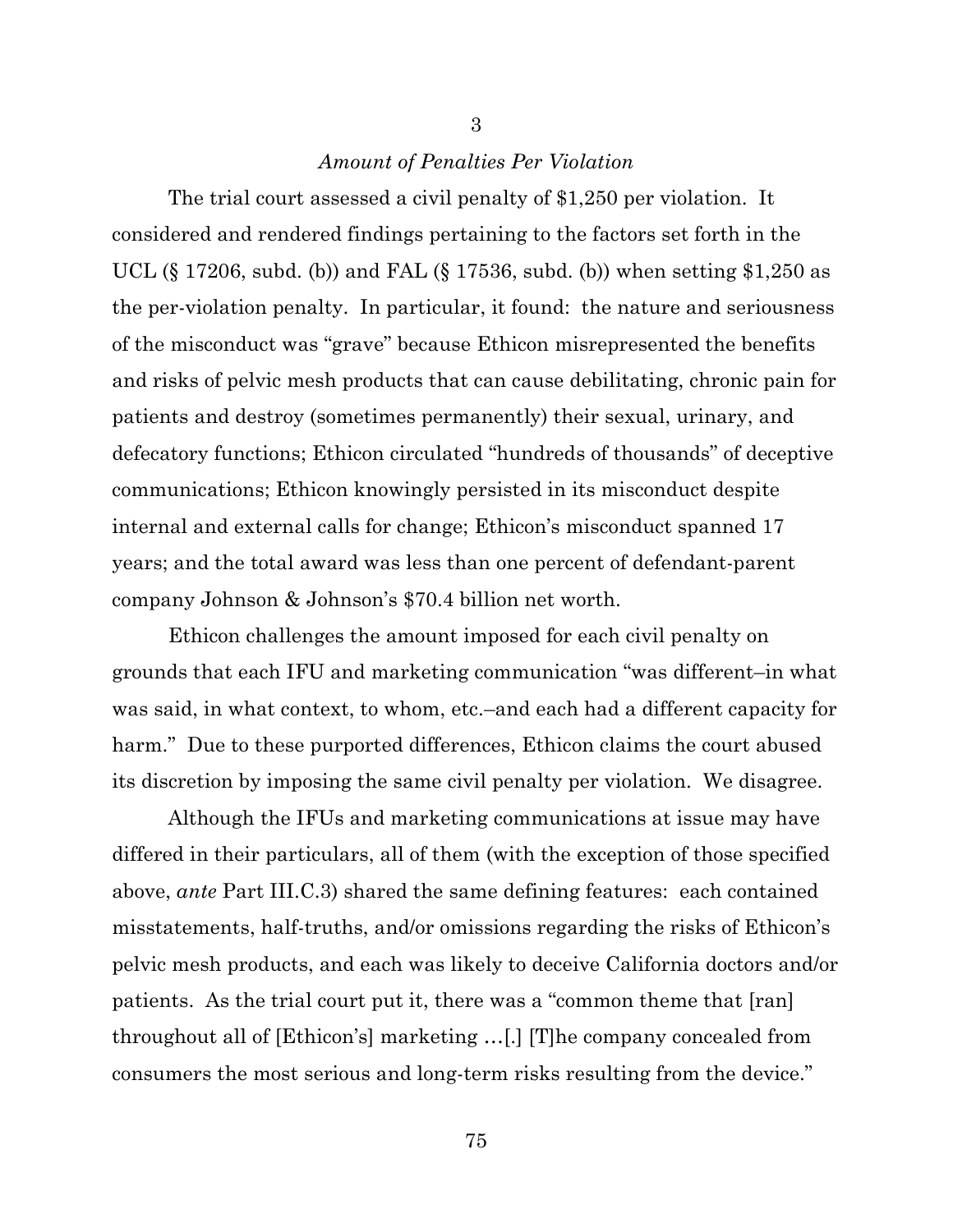Given that all of the IFUs and marketing communications pertained to the same products, shared the same or similar deceptive traits, and were likely to deceive their target audiences, the court did not exceed its discretion by imposing the same civil penalty amount for each violation.

Ethicon also asserts the trial court abused its discretion because \$1,250 was too much to impose for each violation. According to Ethicon, \$1,250 was too large because Ethicon's communications—not its pelvic mesh products were the focus of the lawsuit, and Ethicon's communications themselves did not harm patients. Further, Ethicon claims a lower penalty was warranted because Ethicon "vetted its warnings internally and externally," and, according to Ethicon, the court found that Ethicon violated only one prong of the UCL (the fraudulent prong). Once again, we disagree with Ethicon.

Ethicon's effort to distinguish between its communications, on the one hand, and its pelvic mesh products, on the other hand, is mere semantics. The communications were made for the purpose of marketing and/or providing information about Ethicon's products, and they misrepresented the safety and risks associated with Ethicon's products. The products discussed therein were implanted into patients and, in many cases, resulted in medical, physical, and emotional turmoil that lasted years or for the rest of patients' lives. The court did not abuse its discretion in considering the subject matter of Ethicon's communications, or the dire harm flowing from those deceptive communications, when assessing the nature and seriousness of Ethicon's misconduct. (See *Fremont, supra*, 104 Cal.App.4th at p. 529 [court did not abuse its discretion when imposing civil penalties because "[t]he offenses were serious in that they impacted the financial security" of the victims].)

The other considerations raised by Ethicon do not suggest an abuse of discretion either. On the contrary, the fact Ethicon internally vetted its IFUs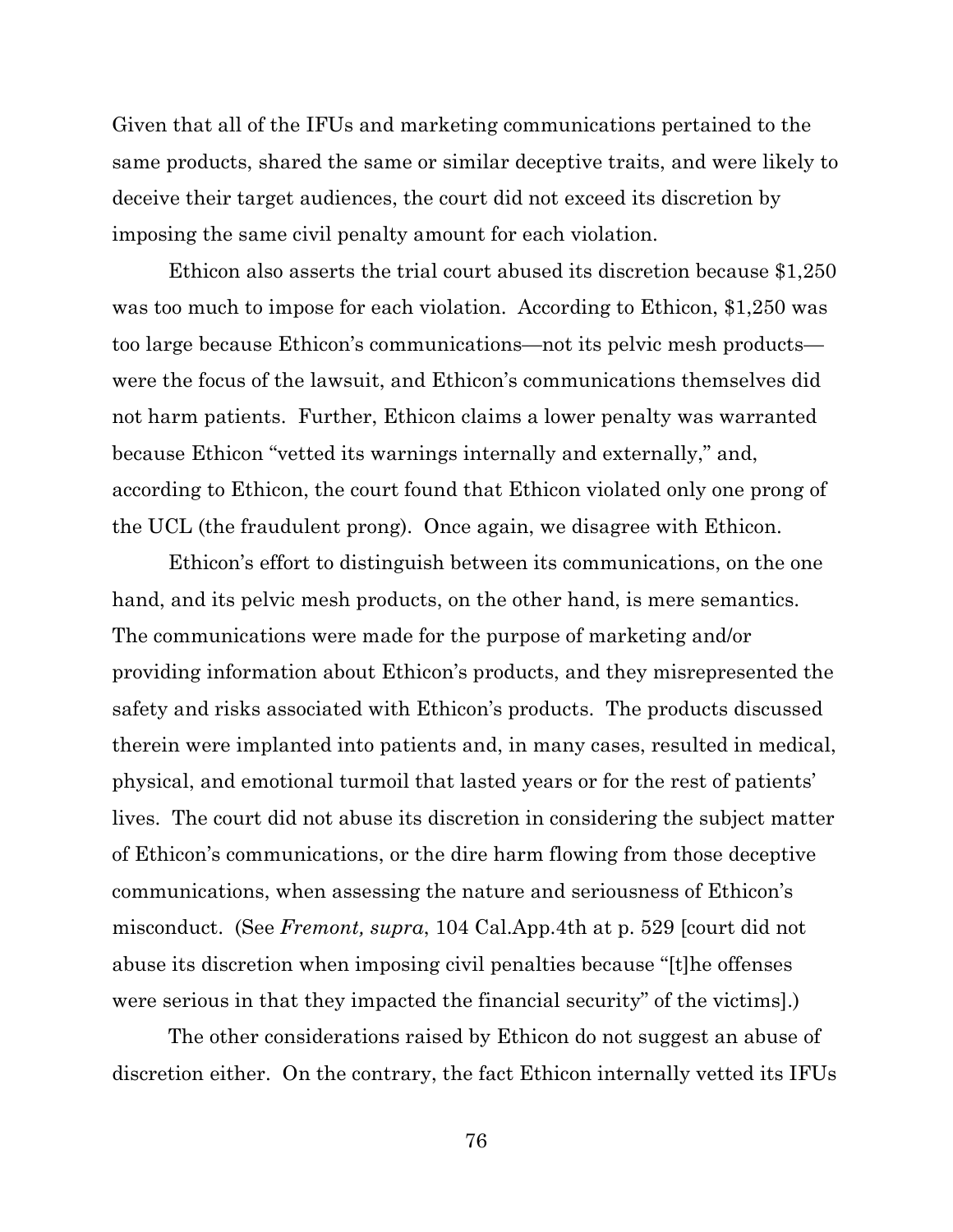and marketing communications tends to support the trial court's finding that Ethicon's deceptive misstatements and omissions were knowing and intentional, not the product of mere negligence. That factor weighs in favor of a higher per-violation award, as opposed to a lower per-violation award.

Further, Ethicon did not violate the UCL in just one way, as it claims. Rather, Ethicon violated the UCL in at least two ways—first, it committed fraudulent business acts; and second, it violated the FAL. Although the same conduct gave rise to the trial court's findings of UCL liability, there were at least two independent statutory bases for the court's finding of UCL liability.

These considerations aside, the trial court carefully considered each of the nonexclusive statutory factors guiding its exercise of discretion. It weighed the seriousness, severity, duration, and persistence of Ethicon's misconduct, as well as Ethicon's culpability, the number of statutory violations committed, and the financial condition of Ethicon's parent company. Based on *all* these factors, the court assessed civil penalties of \$1,250 per violation—half the amount requested by the Attorney General. In doing so, the court acted within the bounds of its broad discretion.

G

## *The Civil Penalties Did Not Violate Ethicon's Due Process Rights*

Ethicon contends the trial court violated its due process rights by imposing a civil penalty award of \$344 million (which we have reduced to approximately \$302 million). Ethicon argues its due process rights were violated because it did not have fair notice that its conduct would be punishable or fair notice of the potential severity of the civil penalty award.

Ethicon's contention that it did not have notice of the potential for punishment is based on arguments we have previously found to be without merit. For instance, Ethicon repeats its claim that the trial court interpreted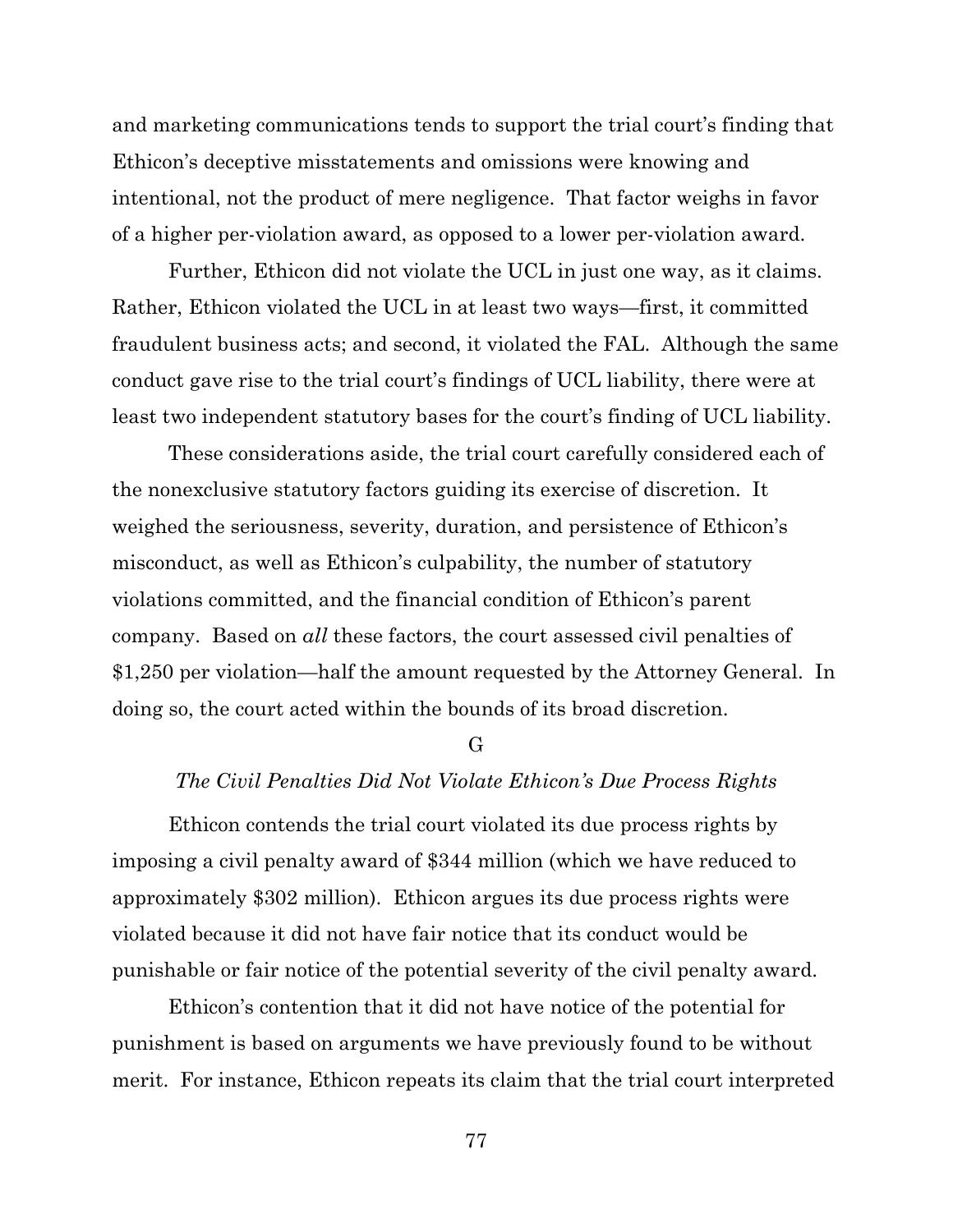the UCL and FAL in an unprecedented way—e.g., by requiring Ethicon to warn consumers of all risks associated with its products regardless of consumers' existing knowledge or consideration of whether Ethicon's communications would deceive consumers. Ethicon also repeats its claim that the FDA authorized certain of the IFUs at issue, such that Ethicon did not have notice its conduct could lead to liability. However, we have already rejected these assertions. (See *ante* Parts III.B.1 and III.D.2.) Ethicon's due process argument fails for the same reasons.

Ethicon's due process argument fares no better to the extent Ethicon contends it lacked fair notice of the severity of the punishment. Ethicon claims—with no additional analysis—that it lacked notice of the potential severity of the punishment because the civil penalties imposed here were larger than any other civil penalty that has been imposed under the UCL or FAL and upheld on appeal in a reported decision.

Ethicon may well be correct that the civil penalties imposed here are the largest to date under the UCL and FAL, at least among those penalties discussed in reported appellate decisions. Nonetheless, that fact alone does not mean that Ethicon was deprived of notice regarding the potential severity of its punishment. Certainly, none of the other appellate decisions upholding civil penalty awards under the UCL and FAL "suggest that the amounts awarded [in those cases] were somehow in the outer limit of penalties that may properly be imposed." (*Overstock.com, supra*, 12 Cal.App.5th at p. 1090.) Additionally, the size of the civil penalty award here is, in no small part, due to Ethicon's dissemination of thousands of deceptive statements for years on end. (*Ibid.* [rejecting claim that civil penalties awarded under UCL and FAL were excessive merely because they were larger than penalties upheld in other cases]; *Sweeney v. San Francisco Bay Conservation and Development*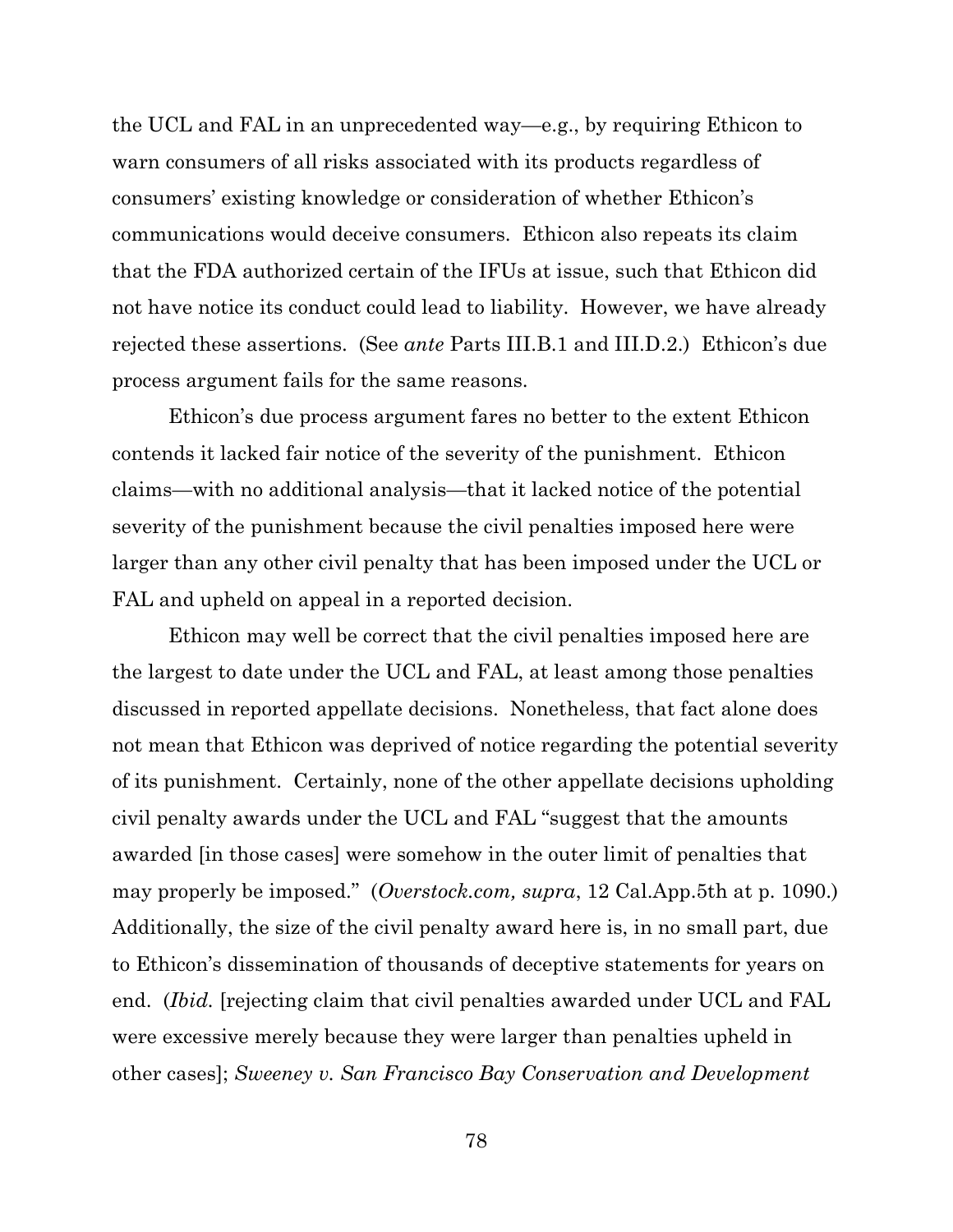*Commission* (2021) 62 Cal.App.5th 1, 20–21 [rejecting claim that penalty was excessive "simply because it represented [the government entity's] 'highest penalty ever' "]; see *United States v. Dish Network L.L.C.* (7th Cir. 2020) 954 F.3d 970, 980 ["Someone whose maximum penalty reaches the mesosphere only because the number of violations reaches the stratosphere can't complain about the consequences of its own extensive misconduct."].)

Several additional factors undermine Ethicon's argument that it was deprived of notice regarding the potential severity of its punishment. The UCL and FAL expressly define the maximum amounts a violator can be punished per violation—\$2,500. (§§ 17206, subd. (a); 17536, subd. (a).) The Legislature enacted these provisions decades ago, giving Ethicon clear notice of the possible per-violation punishment of each statute. (See Stats. 1965, ch. 827, § 1, pp. 2419–2420 [adding section 17536 to the FAL]; Stats. 1972, ch. 1084,  $\S 2$ , p. 2021 [adding predecessor to section 17206].) And, as discussed, judicial authorities have long discussed the broad discretion courts possess when it comes to defining and calculating the number of UCL and FAL violations. (E.g., *Beaumont, supra*, 111 Cal.App.4th at pp. 127–128.)

The Attorney General even gave Ethicon direct notice of the potential punishment it faced—long before the statutory liability terminated in 2018. During the Attorney General's investigation of Ethicon, the Attorney General and Ethicon entered into a tolling agreement effective October 17, 2012. At least as of this date, Ethicon was on direct notice that it could be held liable for its communications and practices. At that time, Ethicon could have altered its communications and practices to avoid this outcome or, at least, to minimize the amount of the potential civil penalty award. It did not do so.

For all these reasons, we conclude Ethicon had notice of the punishment it could face for circulating false or misleading communications.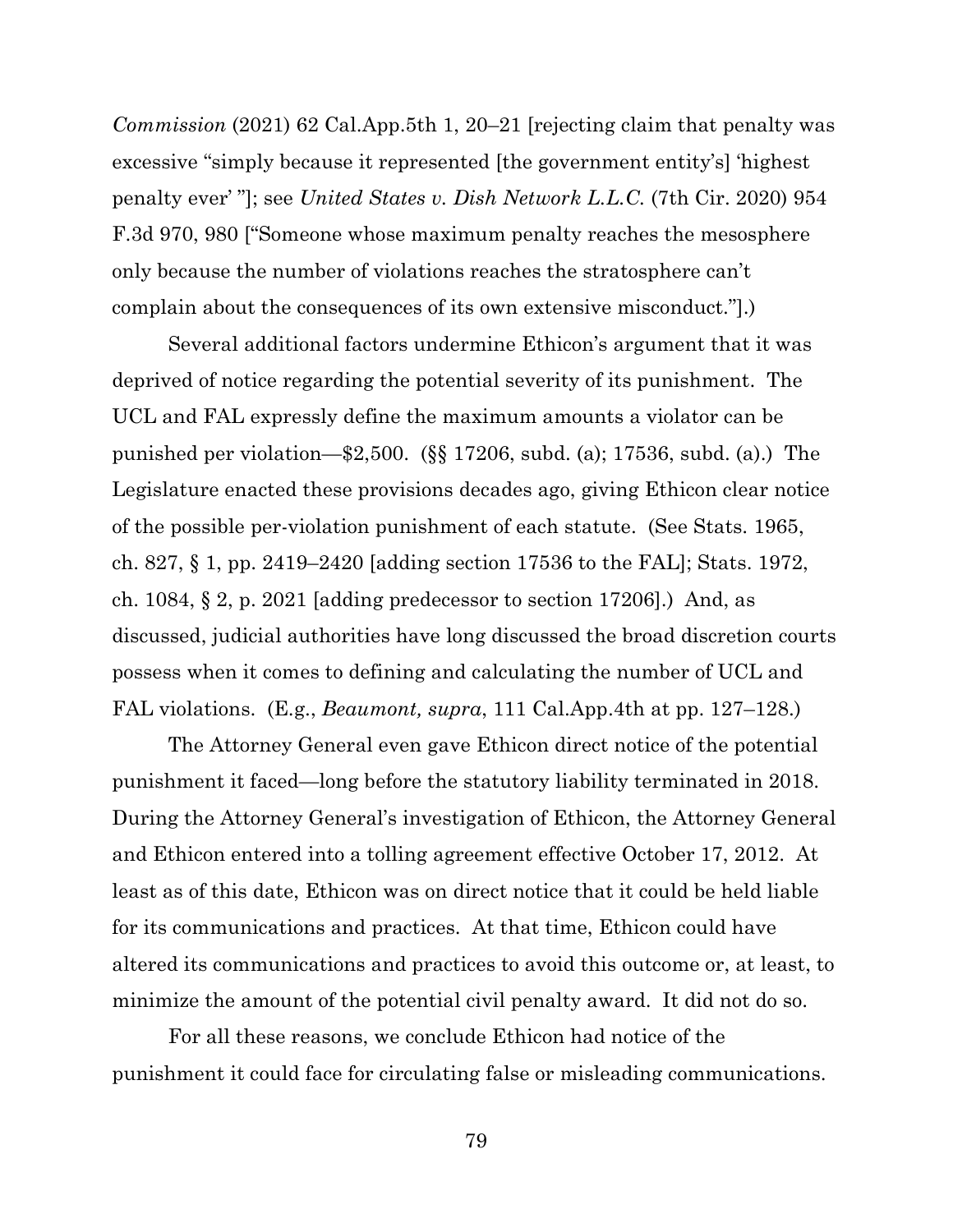### *The Civil Penalties Did Not Violate the Excessive Fines Clauses*

H

Ethicon's final argument is that the civil penalties violate the prohibitions against excessive fines enshrined in the Eighth Amendment to the federal constitution and article I, section 17 of the state constitution.

When we consider whether a fine is excessive, "we accept the trial court's factual findings unless clearly erroneous and determine de novo whether the fine is excessive." (*Overstock.com, supra*, 12 Cal.App.5th at p. 1091; *Lent v. Cal. Coastal Com.* (2021) 62 Cal.App.5th 812, 857 [" ' "[F]actual findings made by the [trial court] in conducting the excessiveness inquiry, of course, must be accepted unless clearly erroneous." "".) "To decide whether the fine [is] constitutionally disproportionate, we consider: '(1) the defendant's culpability; (2) the relationship between the harm and the penalty; (3) the penalties imposed in similar statutes; and (4) the defendant's ability to pay.' " (*Overstock.com,* at p. 1091.) Consideration of these factors compels a conclusion that the award, as we have amended it on appeal, is not excessive.

With regard to the first factor, Ethicon argues it was not particularly culpable because it believed in good faith that its labeling and marketing were not misleading, and that it was complying with the law. But the trial court found to the contrary. It found Ethicon took "active, willful measures for nearly twenty years to suppress information and conceal serious risk and complication information from physicians and patients." Further, it found Ethicon knowingly and willfully abused the trust of consumers, as Ethicon's misconduct "depriv[ed] physicians of the ability to properly counsel their patients about the risks and benefits of undergoing surgery to have a synthetic product permanently implanted in their bodies, and depriv[ed]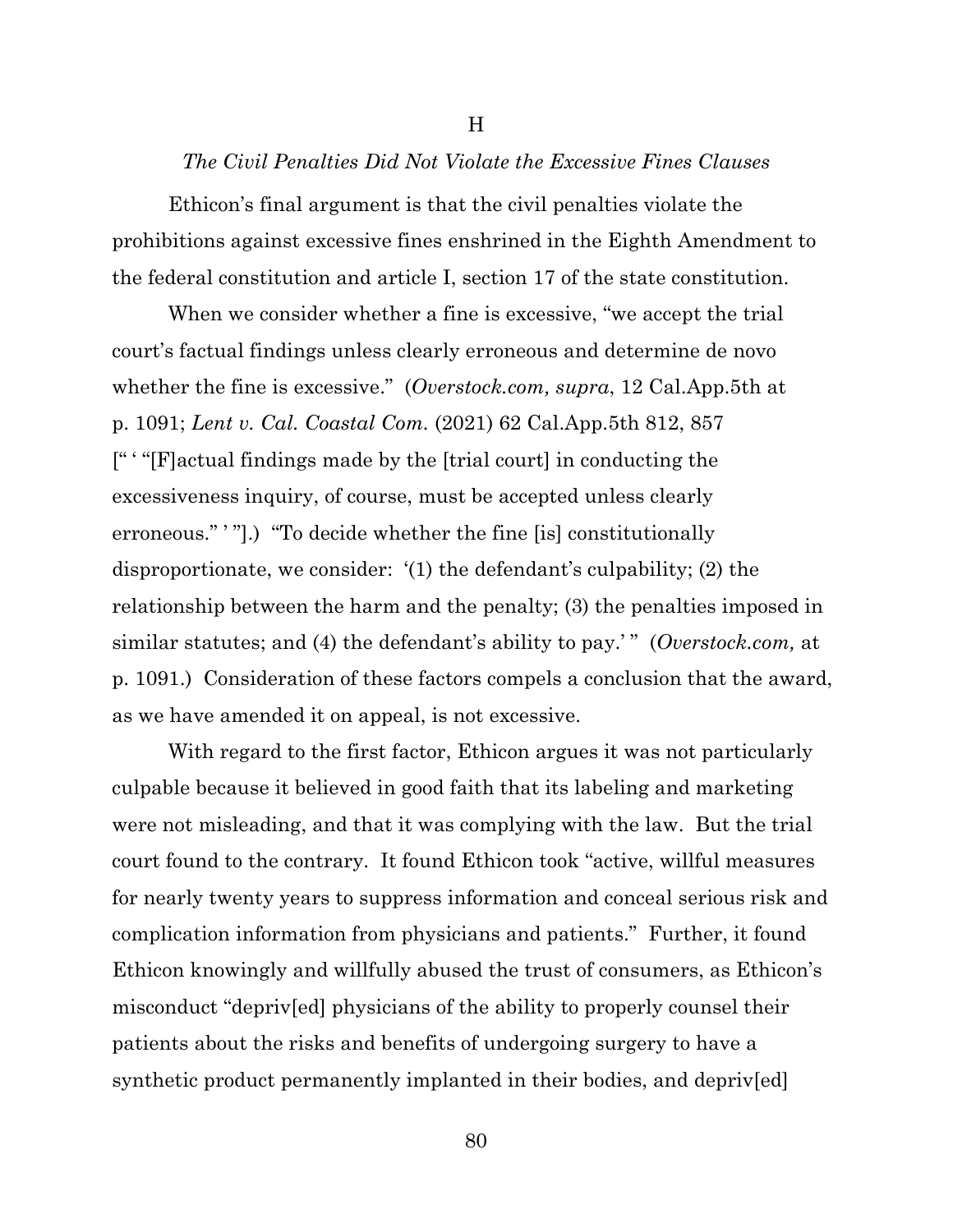patients of the ability to make informed decisions about their own care." Worse still, the court found that even after Ethicon amended its IFUs, the IFUs "still misleadingly omitted, and omit to this day, a number of risks associated with [Ethicon's] pelvic mesh products …." According to the trial court, Ethicon's misconduct was "egregious." These findings—which are not clearly erroneous—suggest Ethicon's culpability was extremely high.

The second factor, which considers the relationship between the harm and the penalty, also weighs against a finding of excessiveness. Ethicon claims the award was excessive because Ethicon's products worked for many patients and product complications were typically "minor and easily addressed." However, Ethicon harmed *all* consumers by depriving their doctors of material information necessary to counsel patients and forcing patients to make potentially life-altering decisions about their health and well-being based on this same false or incomplete information. Further, an especially unlucky subset of patients experienced more severe harm. After electing to receive a surgical implantation of Ethicon's products based on false or incomplete information, these patients suffered debilitating and chronic complications that, according to the trial court, "literally cannot be undone." These findings are not clearly erroneous.

Regarding the third factor, the parties refer us to just one other supposedly similar statute—21 U.S.C. § 333, subd.  $(f)(1)(A)$ , which limits the civil penalties available for violations of federal statutes and regulations governing medical devices to \$1 million. To the extent this lone statute is relevant to the analysis, it counsels in favor of a finding of excessiveness. On the other hand, we note that the civil penalty imposed here is just half of what the trial court could have levied under the UCL and FAL (§§ 17206, subd. (a); 17536, subd. (a))—and half of what the Attorney General requested.